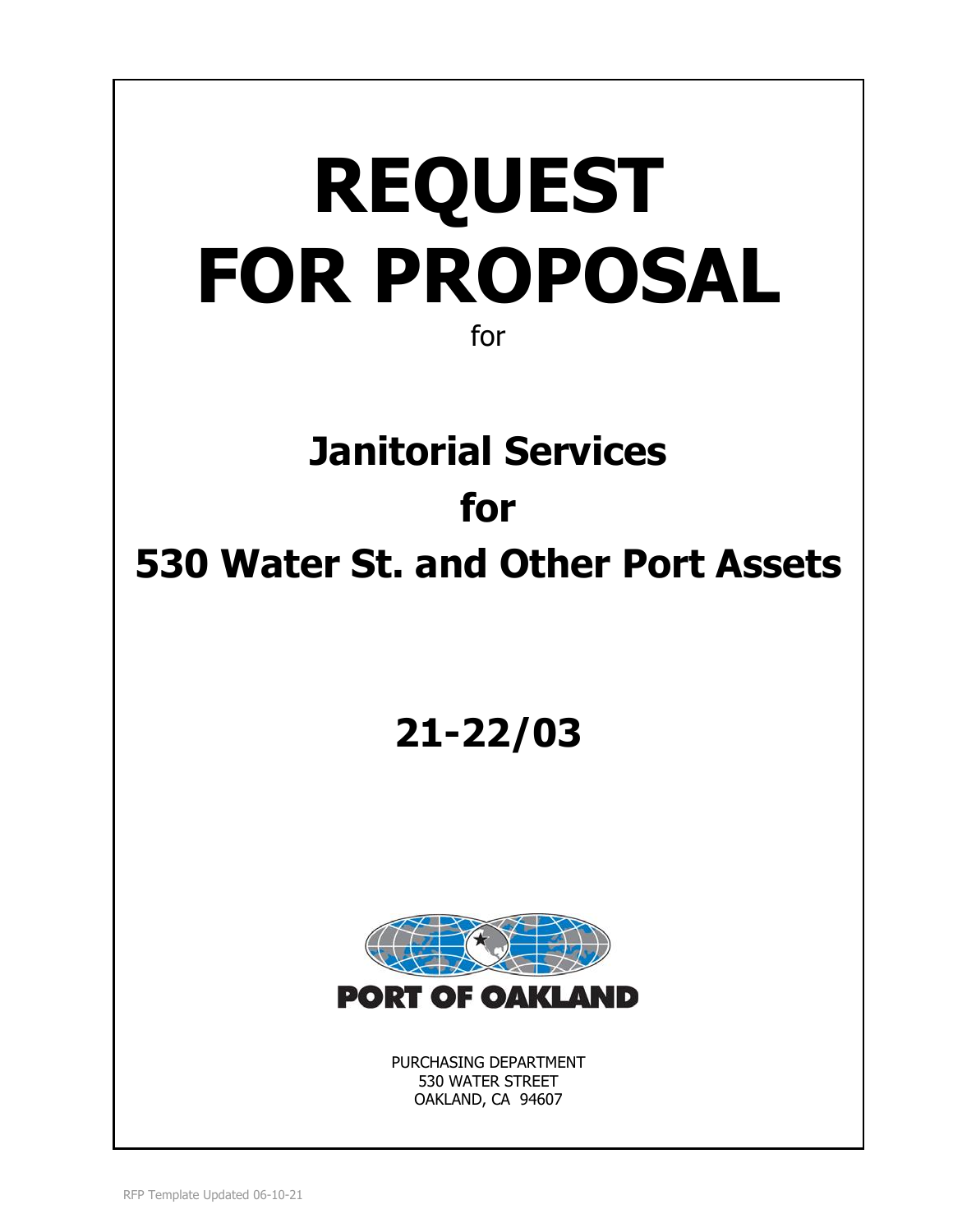

# **REQUEST FOR PROPOSAL**

# **RFP No.: 21-22/03 – Janitorial Services for 530 Water St. and Other Port Assets**

The Port of Oakland (the "Port"), through its Purchasing Department, is hereby soliciting competitive proposals for the above-mentioned project. The successful Respondent will be required to furnish all labor, material, equipment, supplies, applicable taxes, insurance, bonding, and licenses to complete this project.

# **Proposal Information**

| <b>Proposal Title</b>                                          | Janitorial Services for 530 Water St. and Other Port<br><b>Assets</b>                                                        |  |  |  |
|----------------------------------------------------------------|------------------------------------------------------------------------------------------------------------------------------|--|--|--|
| <b>Proposal Type</b>                                           | Service                                                                                                                      |  |  |  |
| <b>Proposal Number</b>                                         | 21-22/03                                                                                                                     |  |  |  |
| <b>Proposal Issued</b>                                         | July 14, 2021                                                                                                                |  |  |  |
| <b>Issuing Department</b>                                      | <b>Commercial Real Estate</b>                                                                                                |  |  |  |
| <b>Mandatory Pre-proposal</b><br><b>Meeting and Site Visit</b> | July 28, 2021 at 10:00 am<br>Port of Oakland<br>530 Water St., Oakland, CA 94607<br>Conference Room: Exhibit Conference Room |  |  |  |
| <b>Scheduled Publication Date</b>                              | July 16, 2021                                                                                                                |  |  |  |
| <b>Proposal Due Date</b>                                       | September 1, 2021 until 11:00 a.m.                                                                                           |  |  |  |

# **Instructions for Submitting Proposals**

| <b>Submittal Address</b>                         | Port of Oakland<br>Purchasing Department<br>Attn: Nickulaus Sioson<br>530 Water Street<br>Oakland, CA 94607                                                                                                                                                                     |  |  |
|--------------------------------------------------|---------------------------------------------------------------------------------------------------------------------------------------------------------------------------------------------------------------------------------------------------------------------------------|--|--|
| <b>Submittal Copies</b>                          | One (1) Original copy clearly marked "Original" and three (3)<br>Copies marked "Copy" and an electronic file of the Proposal<br>shall be submitted (with the hard copies) as a single file in<br>Adobe portable document format (pdf) contained on a single<br>USB flash drive. |  |  |
| <b>Submittal Envelope</b><br><b>Requirements</b> | Proposal must be sealed and have the following information<br>clearly marked and visible on the outside of the envelope:<br>Proposal Number<br>٠<br>Name of Your Company<br>$\bullet$<br>Address<br>$\bullet$<br><b>Phone Number</b><br>$\bullet$                               |  |  |
| <b>Late Submittals</b>                           | Proposals received after the time and date stated above shall<br>be returned unopened to the Respondent.                                                                                                                                                                        |  |  |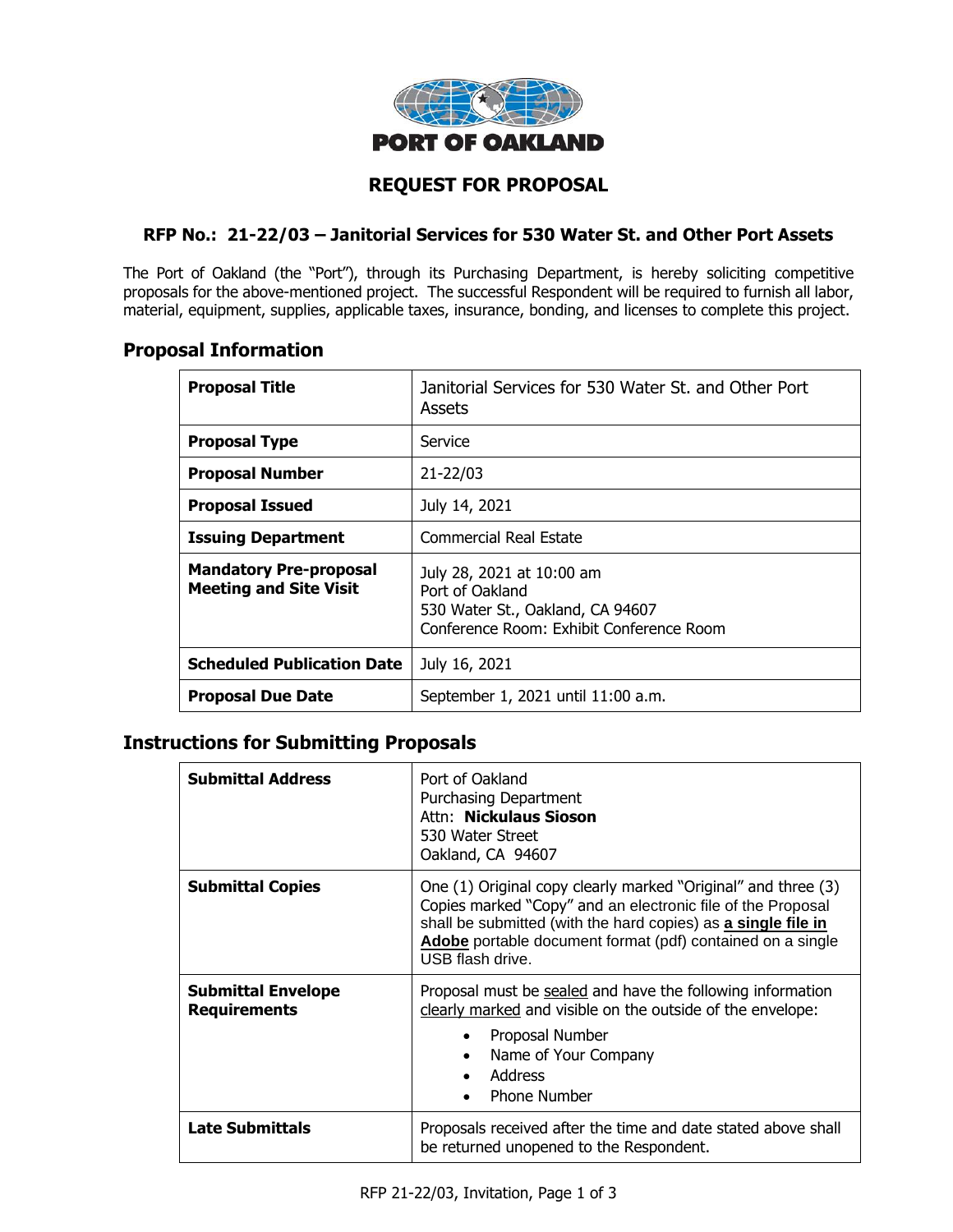# **How to Obtain Proposal Documents**

| Location        | <b>Address</b>                                                                                                                                                                                            |
|-----------------|-----------------------------------------------------------------------------------------------------------------------------------------------------------------------------------------------------------|
| <b>Physical</b> | N/A                                                                                                                                                                                                       |
|                 | Please call Nickulaus Sioson at (510) 627-1140 or email<br>nsioson@portoakland.com for any issues downloading RFP<br>document from the Port website or to request an email copy.                          |
| Website         | http://www.portofoakland.com/business/bids-rfps/                                                                                                                                                          |
|                 | Or navigate to the Port of Oakland's main website at:<br>http://www.portofoakland.com/, then click on "Bids/RFPs" from<br>the banner on the top of the page, and then scroll down to<br>download the RFP. |

Copies of the Proposal documents may be obtained at:

# **Questions about the Proposal**

Questions and/or Requests for Information (RFI) must be submitted in writing and can be submitted by email as follows:

| <b>Primary Contact</b>       | Nickulaus Sioson                                                                                                                                                                                                                                                                                                                                                                                                       |  |  |  |
|------------------------------|------------------------------------------------------------------------------------------------------------------------------------------------------------------------------------------------------------------------------------------------------------------------------------------------------------------------------------------------------------------------------------------------------------------------|--|--|--|
|                              | Email: nsioson@portoakland.com                                                                                                                                                                                                                                                                                                                                                                                         |  |  |  |
| <b>Question/RFI Due Date</b> | August 5, 2021 until 4:00 p.m.<br>Please submit questions as soon as possible. No questions<br>regarding the specifications will be responded to after the<br>above date. All pertinent questions will be responded to and<br>answered in writing no later than the Response Date listed<br>below.                                                                                                                     |  |  |  |
| <b>Response Date</b>         | <b>August 11, 2021</b>                                                                                                                                                                                                                                                                                                                                                                                                 |  |  |  |
|                              | All pertinent questions will be responded to via addendum<br>faxed (or emailed) to all prospective proposers and placed on<br>the Port's website. Proposers who did not receive a copy of<br>the addendum should download it from the Port's website.<br>See the "How to Obtain Proposal Documents" section for our<br>web address. All addenda must be acknowledged on the RFP<br>Acknowledgement and Signature form. |  |  |  |

Once the RFP is issued, and until a recommendation for award is made to the Board of Port Commissioners at a public Board of Port Commissioners meeting (or in cases where a recommendation for award does not require a public Board meeting, when Proposers are notified by Port staff of the recommendation for award), each Proposer and its representatives, agents, and affiliates, shall not contact members of the Evaluation Committee, Port staff or the Board of Port Commissioners to discuss or ask questions about the contents of this RFP or the selection process. All questions shall be submitted in writing as described in this RFP. Any inappropriate contact by a Proposer, its representatives, agents, and/or affiliates may result in the Proposers' proposal being disqualified.

# **Full Opportunity**

The Port's policy prohibits discrimination or preferential treatment because of race, color, religion, sex, national origin, ancestry, age (over 40), physical or mental disability, cancer-related medical condition, a known genetic pre-disposition to a disease or disorder, veteran status, marital status, or sexual orientation.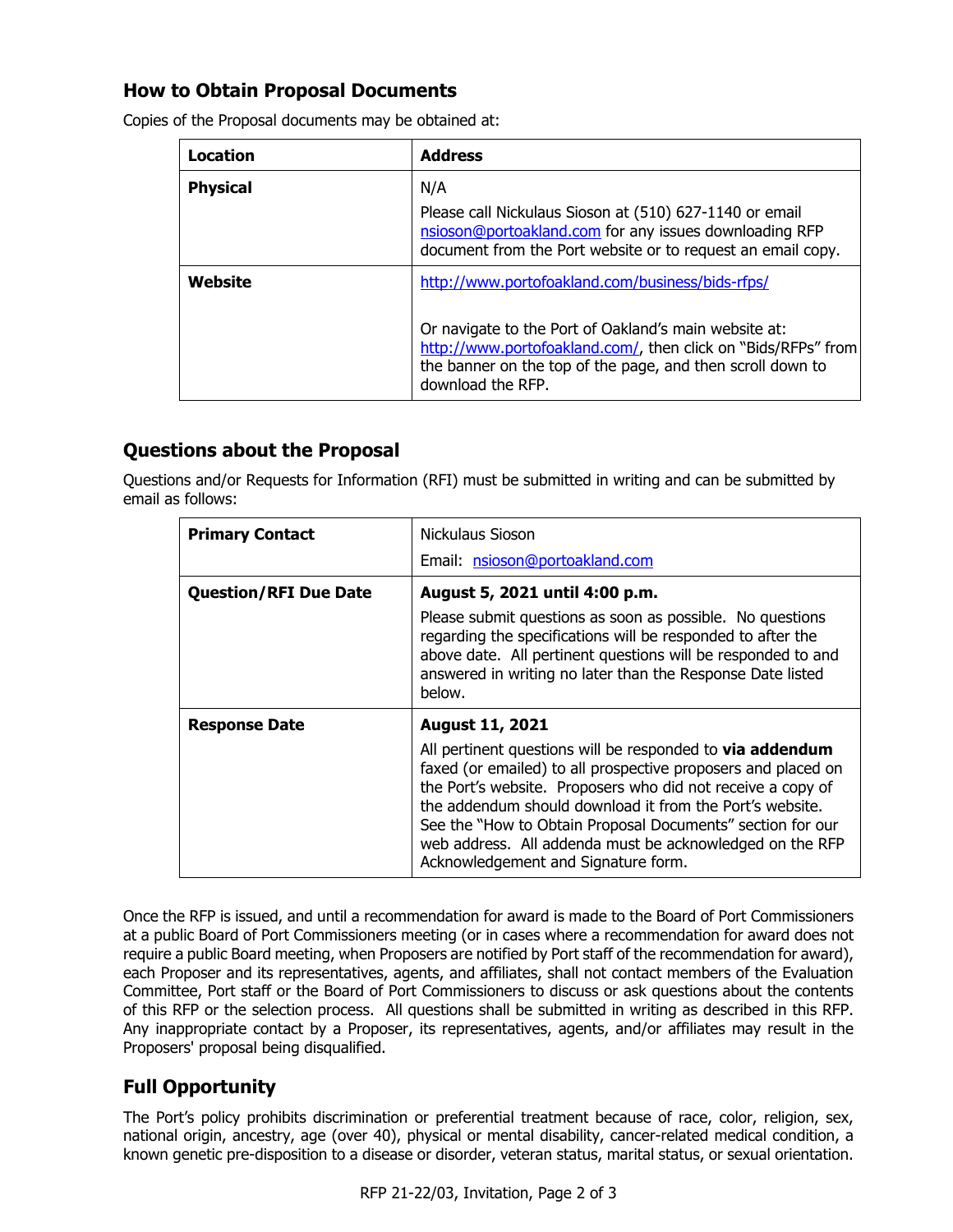It is the policy of the Port of Oakland to encourage and facilitate full and equitable opportunities for small local businesses to participate in its contracts for the provision of goods and services. It is further the Port's policy that no discrimination shall be permitted in small local business participation in Port contracts or in the subcontracting of Port contracts. The successful Respondent shall comply with the Port's nondiscrimination policy.

**Title VI Solicitation Notice:** The Port of Oakland, in accordance with the provisions of Title VI of the Civil Rights Act of 1964 (78 Stat. 252, 42 U.S.C. §§ 2000d to 2000d-4) and the Regulations, hereby notifies all bidders that it will affirmatively ensure that any contract entered into pursuant to this advertisement, disadvantaged business enterprises will be afforded full and fair opportunity to submit bids in response to this invitation and will not be discriminated against on the grounds of race, color, or national origin in consideration for an award.

The Port reserves the right to reject any or all proposals, to waive any irregularities or informalities not affected by law, to evaluate the proposals submitted, and to award the contract according to the proposal which best serves the interests of the Port.

John Banisadr, Port Purchasing Manager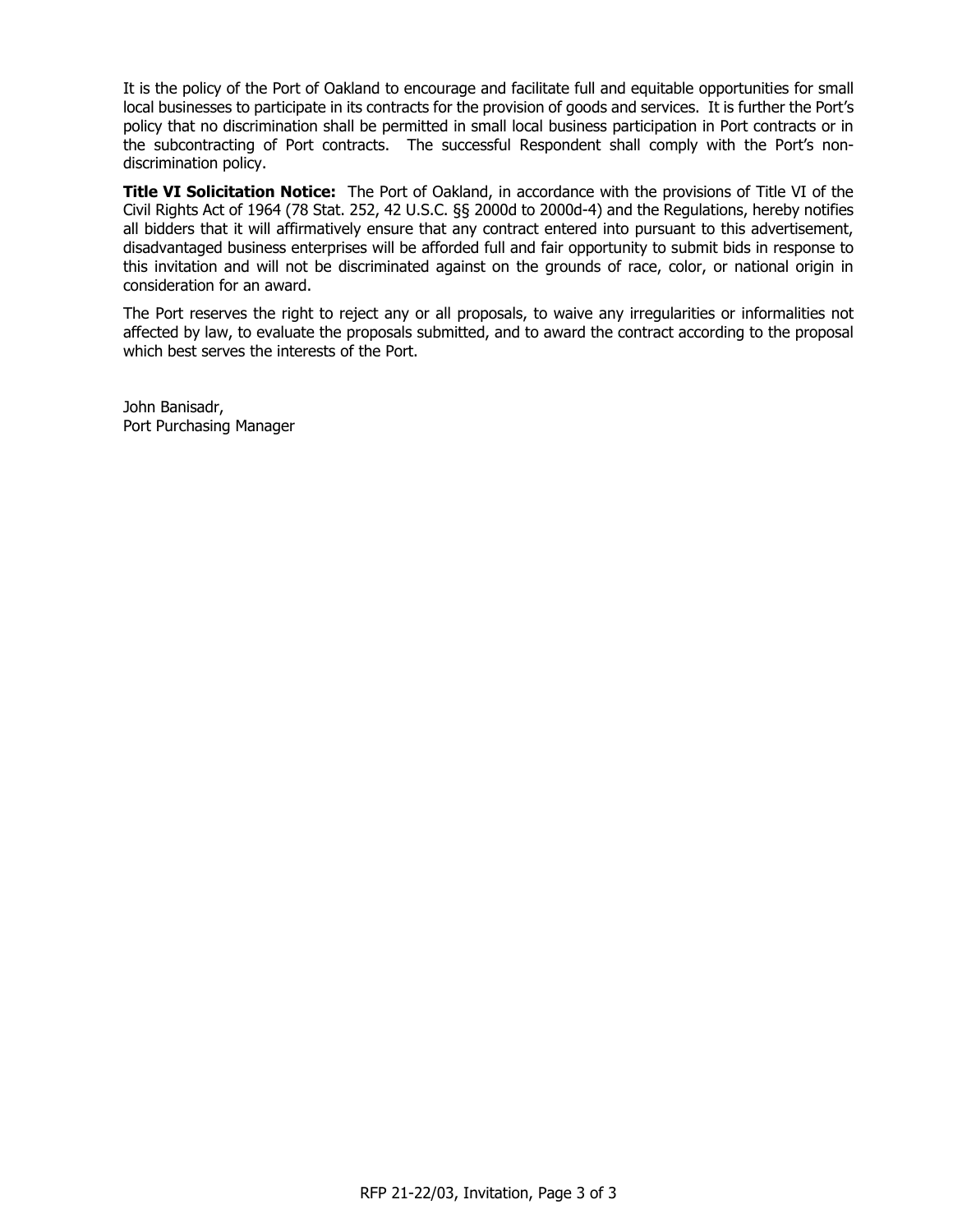# Table of Contents

# **Attachments:**

|                | Title                                                                                                                                                                                                                                                                                                                                                         | Must Be Returned with<br>Proposal                                                                                                                                                                                                                                                                                                                                       |
|----------------|---------------------------------------------------------------------------------------------------------------------------------------------------------------------------------------------------------------------------------------------------------------------------------------------------------------------------------------------------------------|-------------------------------------------------------------------------------------------------------------------------------------------------------------------------------------------------------------------------------------------------------------------------------------------------------------------------------------------------------------------------|
| $\mathbf{1}$   | Non-Collusion Declaration                                                                                                                                                                                                                                                                                                                                     | Yes                                                                                                                                                                                                                                                                                                                                                                     |
| $\overline{2}$ | Statement of Equal Employment Opportunity                                                                                                                                                                                                                                                                                                                     | Yes                                                                                                                                                                                                                                                                                                                                                                     |
| 3              | RFP Acknowledgement and Signature Form                                                                                                                                                                                                                                                                                                                        | Yes                                                                                                                                                                                                                                                                                                                                                                     |
| 4              | Proposal Worksheet                                                                                                                                                                                                                                                                                                                                            | Yes                                                                                                                                                                                                                                                                                                                                                                     |
| 5              | Port of Oakland Non-Discrimination and Small<br>Local Business Utilization Policy<br>A. Chart for Submitting Data for Calculation<br>of Preference Points<br>Local Participation Questionnaire<br>В.<br>Monthly Utilization of Local and Small<br>C.<br><b>Business Enterprises</b><br>D. Final Utilization of Local and Small<br><b>Business Enterprises</b> | Yes<br>Attachment 5-A and 5-B are<br>required with the Proposal.<br>(Note: If you are submitting<br>a new Certification<br>Application for preference<br>points, then your completed<br>application is due 7 business<br>days prior to the proposal<br>due date.)<br>Attachments 5-C and -D are<br>required after contract<br>award final completion of<br>the project. |
| 6              | Non-Discrimination and Small Local Business<br>Utilization Policy Program Affidavit                                                                                                                                                                                                                                                                           | Yes                                                                                                                                                                                                                                                                                                                                                                     |
| $\overline{7}$ | City of Oakland City Charter §728 Living Wage<br>Information<br>Employer Self-Evaluation for Port of<br>А.                                                                                                                                                                                                                                                    | <b>No</b><br>(Attachment 7-A and 7-B are                                                                                                                                                                                                                                                                                                                                |
|                | Oakland Living Wage<br>В.<br>Certificate of Compliance-Living<br>Wage                                                                                                                                                                                                                                                                                         | required after contract<br>award.)                                                                                                                                                                                                                                                                                                                                      |
| 8              | Statement of Living Wage Requirements                                                                                                                                                                                                                                                                                                                         | Yes                                                                                                                                                                                                                                                                                                                                                                     |

RFP 21-22/03, Table of Contents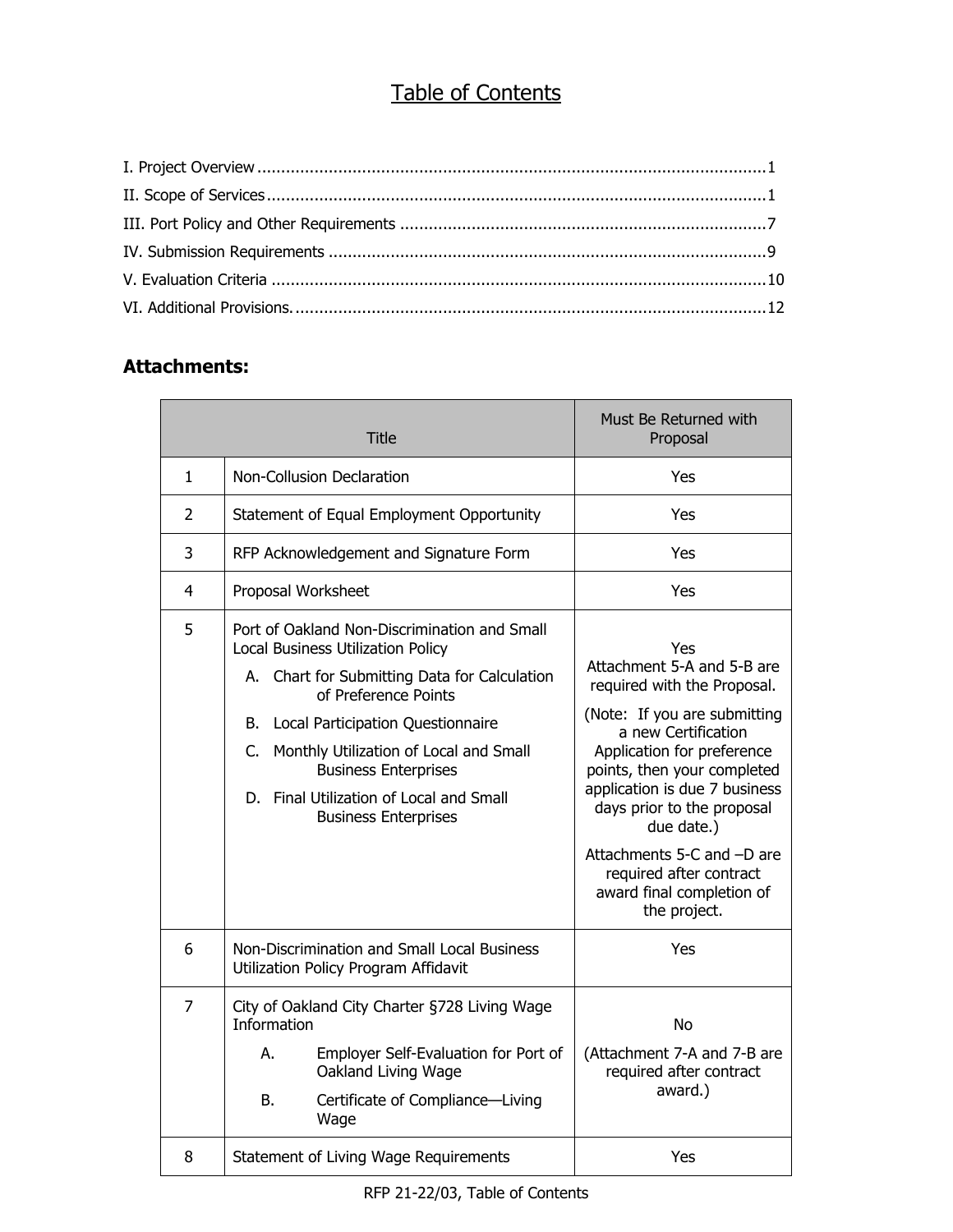|    | Title                                                                      | Must Be Returned with<br>Proposal                                                                                                                                                                                                      |
|----|----------------------------------------------------------------------------|----------------------------------------------------------------------------------------------------------------------------------------------------------------------------------------------------------------------------------------|
| 9  | Supplier Insurance Requirements                                            | No                                                                                                                                                                                                                                     |
| 10 | Insurance Acknowledgement Statement                                        | Yes                                                                                                                                                                                                                                    |
| 11 | Standard Professional Services Agreement                                   | No<br>(Note: If awarded the<br>contract, the successful<br>Respondent will execute a<br>revised version of the Port's<br>standard Professional<br>Services Agreement, which<br>will be consistent with the<br>provisions of this RFP.) |
| 12 | Information Required to Comply with California<br>Labor Code Section 2810  | Yes                                                                                                                                                                                                                                    |
| 13 | Labor Peace Rule for Certain Operational<br>Services (Port Ordinance 4587) | No                                                                                                                                                                                                                                     |
| 14 | Statement of Adherence to Labor Peace Rule                                 | Yes                                                                                                                                                                                                                                    |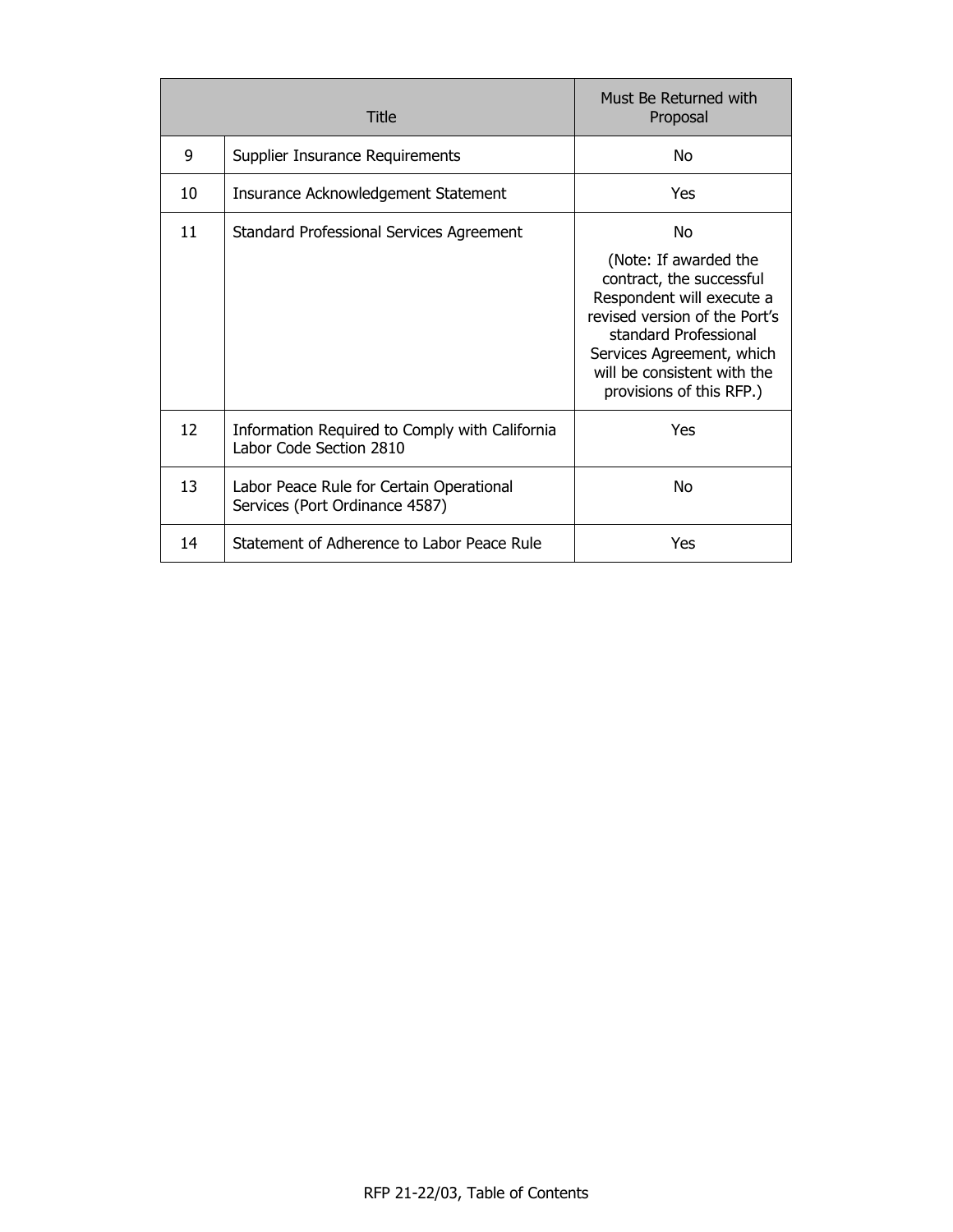# **I. Project Overview**

The Port of Oakland is soliciting proposals from qualified Contractors to provide Janitorial Services for 530 Water St. and certain other Port Assets. The Port will furnish all cleaning solutions, hand soap and paper products, and the Contractor shall supply all cleaning materials (e.g. mops, buckets, rags, etc.), equipment (e.g. vacuums, brooms, etc.), personnel, and management, as well as all other items necessary to perform the services specified in this Request for Proposal. All services and supplies should be of a standard and quality provided to a Class A high-rise building.

### **About the Port of Oakland**

The Port of Oakland was established in 1927 and oversees the Oakland seaport, Oakland International Airport, Commercial Real Estate, and 20 miles of waterfront. The Oakland seaport is the fifth busiest container port in the U.S.; Oakland International Airport is the second largest San Francisco Bay Area airport offering over 300 daily passenger and cargo flights; and the Port's real estate includes commercial developments such as Jack London Square, public parks and conservation areas.

# **II. Scope of Services**

The Contractor shall provide janitorial services Monday through Friday based on the schedule provided below with reliable and experienced personnel to perform the janitorial services indicated in the Technical Requirements and Additional Services sections of this RFP. This specification represents the minimum frequency of cleaning required to ensure a High Standard of Cleanliness for the site locations identified in Section A, below.

## **A. Site Locations and Description:**

- I. Port Headquarters 530 Water St, Oakland, CA a) 137,672 sq.ft., 7-story office building
- II. Harbormaster Office 38 Water St, Oakland, CA a) 1,000 sq.ft., 1-story office building
- III. 101 Washington Street Garage and Underground Garage a) 400,000 sq.ft., 7-story garage and 90,000 sq.ft., 1-story garage
- IV. Webster/Embarcadero Parking Lot
	- a) 18,480 sq.ft. surface lot

#### **B. Staffing Requirement and Hours of Operation:**

Staffing shall include one (1) full-time Day Porter and sufficient Night Crew and Parking Lot/Garage Staff personnel to meet the needs of the Technical Requirements listed below.

- Day Porter: the Day Porter shall perform typical Day Porter tasks such as responding to unanticipated janitorial requests, stocking paper supplies and dispensers as needed, performing special projects as requested and acting as the janitorial firm's representative and liaison for the Port's building manager.
- Night Crew: the Night Crew shall perform all of the items listed under the Technical Requirements at the frequencies stated. The Contractor shall determine the number of personnel to be provided for the night crew necessary to perform the requested scope of services.
- Parking Lot/Garage Staff: the Parking Lot/Garage Staff shall perform all of the items listed in the Technical Requirements listed below, which include but is not limited to emptying garbage cans, elevator cleaning, power washing, scrubbing and sweeping.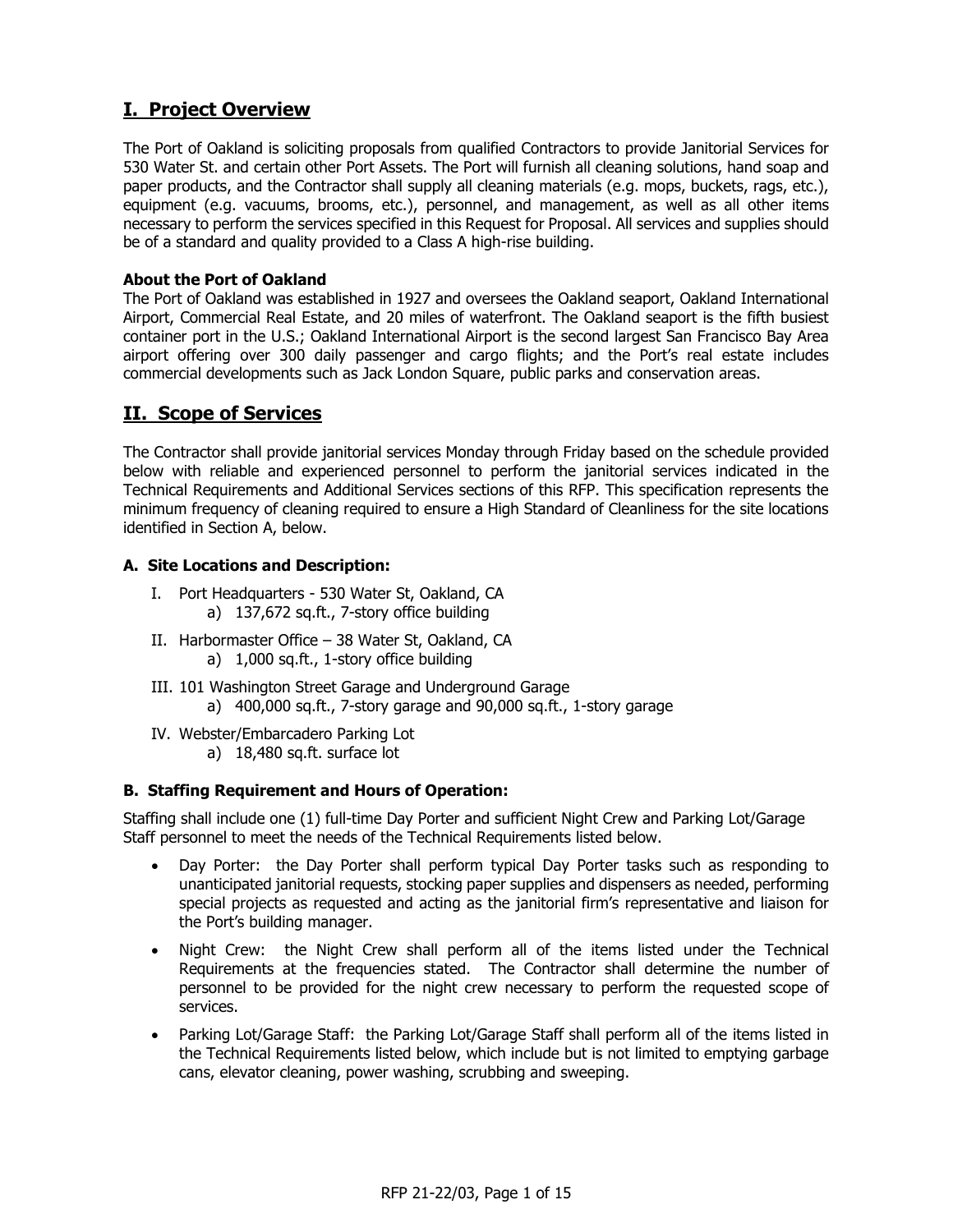The Contractor's crew shall work during the following hours:

| <b>Position</b>          | <b>Hours</b>                         | <b>Responsibility</b>         |
|--------------------------|--------------------------------------|-------------------------------|
| Day Porter               | $7:30 \text{ pm} - 4:00 \text{ pm}$  | All assets                    |
| Night Crew               | $6:00 \text{ pm} - 12:00 \text{ am}$ | All assets                    |
| Parking Lot/Garage Staff | 1:00 am $-$ 8:00 am                  | Two garages and 1 surface lot |

#### **C. Technical Requirements**

The Contractor will be required to perform janitorial services to the below-listed areas per the frequencies listed below:

### I. Location: **Port Headquarters**

- A. Daily Services –Area Location: **Lobby**.
	- 1) Clean glass doors, inside and out
	- 2) Wipe seating, clean as needed
	- 3) Wet mop all exposed flooring
	- 4) Vacuum carpet runners, spot clean any new stains or spills
	- 5) Damp wipe all surfaces
	- 6) Polish all metal surfaces
	- 7) Empty garbage/recycling bin, damp clean as needed

#### B. Daily Services – Area Location: **Elevators**

- 1) Vacuum carpet
- 2) Polish all metal surfaces
- 3) Wipe wood surfaces as needed

### C. Daily Services – Area Location: **Elevator Lobbies and Office Hallways**

- 1) Wet mop all ceramic tile floors
- 2) Vacuum carpet and spot clean any new stains or spills
- 3) Dust all fixtures
- 4) Clean glass and metal fixtures as needed
- 5) Spot clean walls and doors as needed

#### D. Daily Services – Area location: **Restrooms/Locker Rooms/Showers**

- 1) Empty all waste containers, clean with disinfectant
- 2) Restock all paper products and liners
- 3) Check and refill all soap dispensers
- 4) Clean and disinfect sinks, countertops, floors
- 5) Clean and disinfect toilet bowls, toilet seats and urinals
- 6) Restock urinal deodorizer as needed
- 7) Dust exhaust vents, wet wipe as needed
- 8) Wipe mirrors and clean partitions and walls as needed
- 9) Clean and disinfect showers

#### E. Daily Services – Area Location: **All Conference Rooms and Exhibit Room**

- 1) Wipe and clean conference room tables with appropriate cleaner
- 2) Spot clean any new carpet stains or spills
- 3) Dust surface tops, clean as needed
- 4) Empty all garbage/recycling containers, damp clean as needed
- 5) Arrange chairs in proper location

## F. Daily Services – Area Location: **Cubicles and Offices**

- 1) Empty all waste garbage/recycling containers, damp clean as needed
- 2) Dust and/or damp wipe cleared work surfaces only (desks, file cabinets, credenzas, etc.)
- 3) Dust window ledges if cleared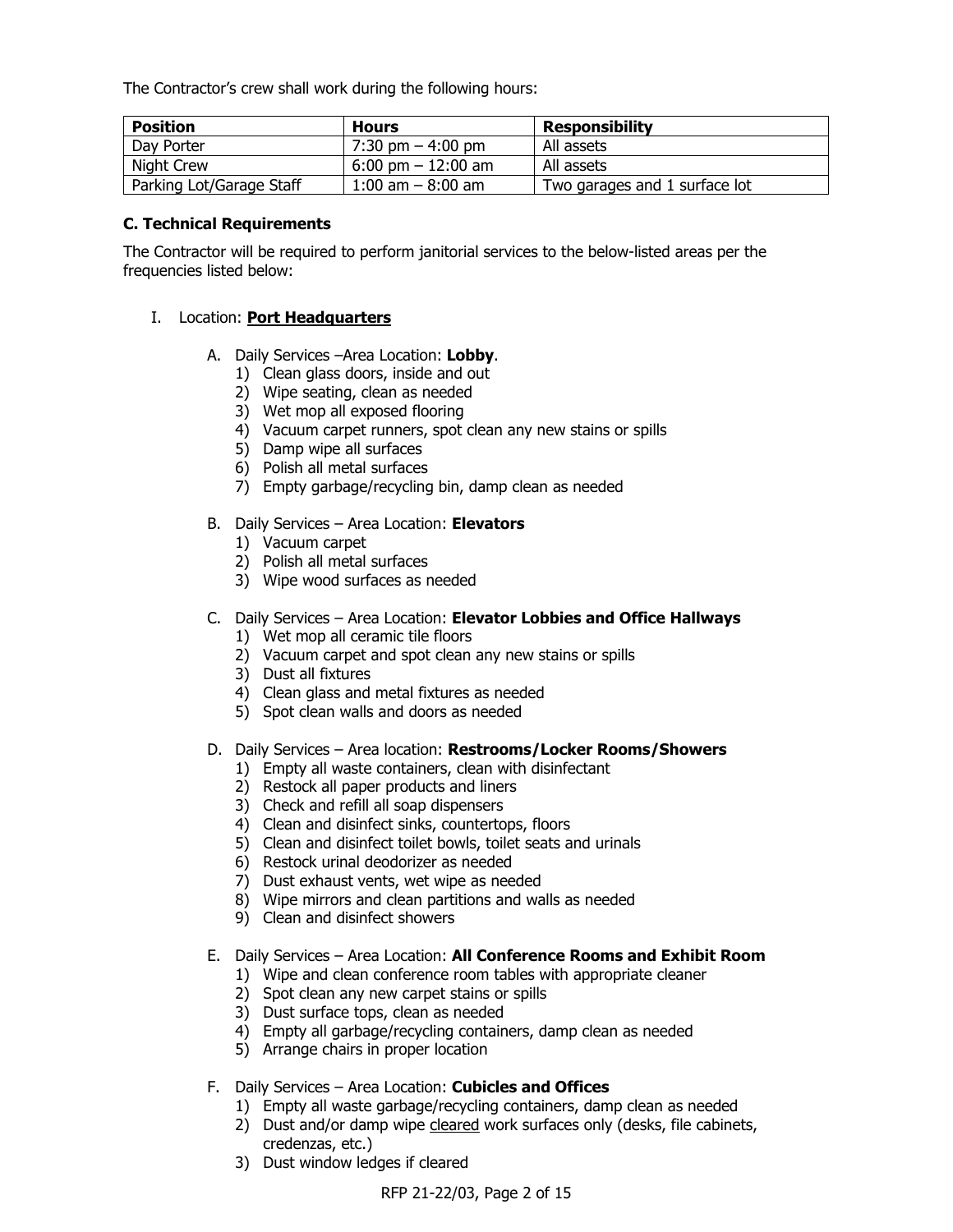- 4) Spot clean any new carpet stains or spills
- G. Daily Services Area Location: **Kitchens/Lunch Rooms/Copy Rooms**
	- 1) Empty all waste/recycling containers, clean as needed
	- 2) Wipe down countertops and clean sink if empty
	- 3) Check hand towel dispensers and restock as needed
	- 4) Return tables and chairs to proper location
	- 5) Spot clean Lunch Room floor as needed
- H. Daily Services Area Location**: Janitorial Closets**
	- 1) Maintain Janitorial Closets in a clean and orderly condition
	- 2) Stock paper products and cleaning supplies neatly on shelves
	- 3) Do not leave standing water in closets
	- 4) Clean equipment after use and return to designated location
	- 5) Clean closet floors
- I. Weekly Services Area Location: **Cubicles, Offices, Conference Rooms and Hallways**
	- 1) Thoroughly vacuum all carpeted areas throughout building. This includes all cubicle areas, all offices, all Conference Rooms, and all Common Area Hallways
- J. Weekly Services Area Location: **Kitchens and Lunch Rooms**
	- 1) Mop floor and vacuum carpet runners
	- 2) Mop 3rd Floor Lunch Room
	- 3) Wipe down water dispensers
	- 4) Wipe down exterior of refrigerator (no dishwashing or refrigerator cleaning needed)
	- 5) Wipe down countertops and sinks
	- 6) Empty Food Waste bins when ½ full, install new liner
	- 7) Empty Bottle/Plastic Recycling bins as needed
	- 8) Empty Paper Recycling bins and Shredder bins as needed
- K. Monthly Services Area Location: **Stairwells**
	- 1) Sweep stairwells to remove accumulated dust and debris
	- 2) Damp wipe hand railing
	- 3) Clean any spills or stains on stairs or walls
	- 4) Wipe down stairwell doors
- L. Monthly Services Area Location: **Utility Work**
	- 1) Dust accessible baseboards throughout building
	- 2) Damp wipe all air distribution grills
	- 3) Detail bathrooms
	- 4) Detail kitchens
	- 5) Dust Mini-Blinds
	- 6) High Dusting light fixtures, architectural features
	- 7) Door and Wall cleaning
- M. Quarterly Services Area Location: **Utility Work**
	- 1) Deep clean stairwells including stain removal
	- 2) Deep clean stairwell light fixtures
	- 3) Strip and wax tile in building restrooms

## II. Location: **Harbormaster Office**

- A. Daily Services Area Location: **Cubicles, Offices, Conference Rooms and Hallways**
	- 1) Empty all waste garbage/recycling containers, damp clean as needed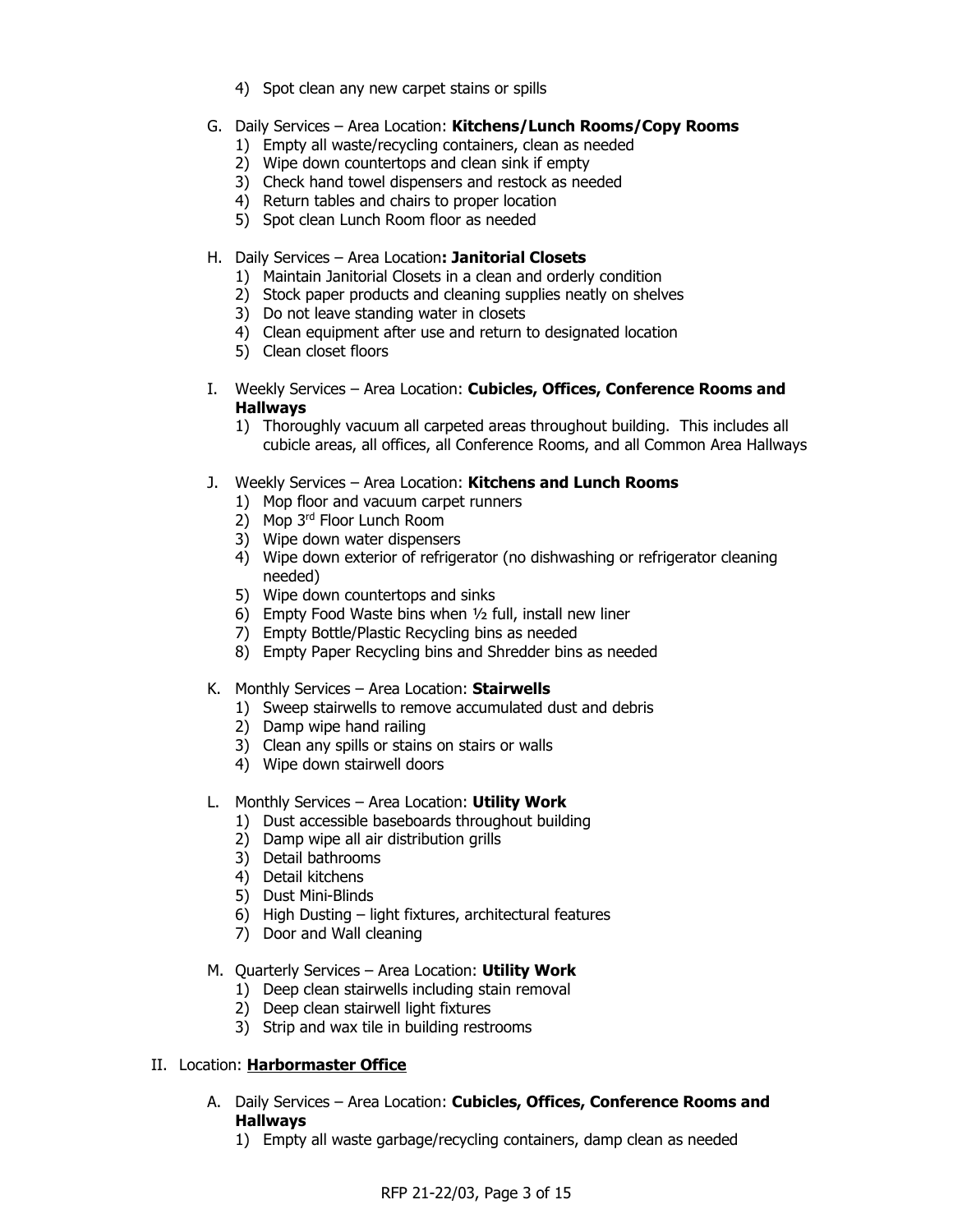- 2) Dust and/or damp wipe cleared work surfaces (desks, file cabinets, credenzas, etc.)
- 3) Dust window ledges if cleared
- 4) Spot clean any new carpet stains or spills
- 5) Empty kitchen garbage/recycling containers, damp clean as needed
- B. Daily Services Area location: **Restrooms**
	- 1) Empty all waste containers, clean with disinfectant
	- 2) Restock all paper products and liners
	- 3) Check and refill all soap dispensers
	- 4) Clean and disinfect sinks, countertops, floors
	- 5) Clean and disinfect toilet bowls, toilet seats and urinals
	- 6) Restock urinal deodorizer as needed
	- 7) Dust exhaust vents, wet wipe as needed
	- 8) Wipe mirrors and clean partitions and walls as needed
- C. Daily Services Area Location: **Kitchen and Lunch Rooms**
	- 1) Wipe down water dispensers
	- 2) Wipe down exterior of refrigerator (no dishwashing or refrigerator cleaning)
	- 3) Wipe down countertops
	- 4) Empty Food Waste bins when ½ full, install new liner
	- 5) Empty Bottle/Plastic Recycling bins as needed
	- 6) Empty Paper Recycling bins and Shredder bins as needed
- D. Weekly Services Area Location: **Cubicles, Offices, Conference Rooms and Hallways**
	- 1) Thoroughly vacuum all carpeted areas throughout office.
- E. Monthly Services Area Location: **Utility Work**
	- 1) Dust accessible baseboards throughout building
	- 2) Wipe down all air distribution grills
	- 3) Detail restrooms
	- 4) Detail kitchens

#### III. Location: **Washington Street Garage and Underground Garage**

- A. Daily Services
	- 1) Empty all trash containers, replace liners as needed
	- 2) Pick up any litter or debris
	- 3) Wipe down Parking Pay Stations
	- 4) Mop elevator floors (4)
	- 5) Clean elevator walls and fixtures (4)
	- 6) Clean any graffiti as needed
- B. Weekly Services
	- 1) Sweeping: Proposer to provide a power sweeping machine and perform sweeping on Sunday night/Monday morning
	- 2) Scrubbing: The Port will provide a power scrubber (excluding fuel) for the proposer's use but the proposer will provide the fuel, to be performed on Wednesday nights. Scrub 2 floors per week (e.g. Week 1 scrub Washington Street Garage Floors 1 and 2; Week 2 scrub Floors 3 and 4; Week 3 scrub Floors 5, 6, and 7; Week 4 scrub Underground Garage)

Note: Vendor will be required to supply a power sweeper and Port will provide the scrubber.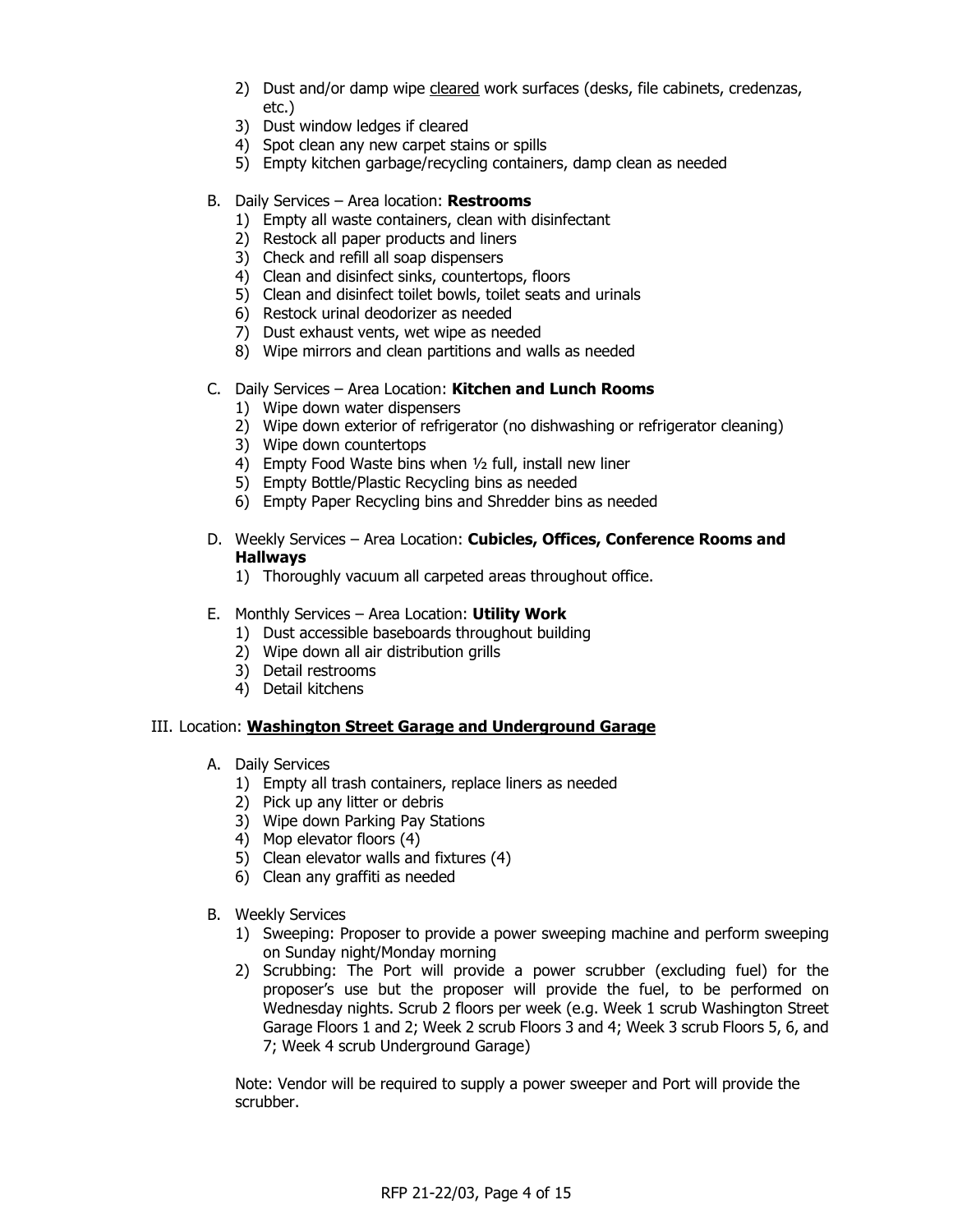- C. Bi-Monthly Services
	- 1) Power wash all stairwells, handrails, areas around trash receptacles, elevators and Pay Stations.

#### IV. Location: **Webster/Embarcadero Parking Lot**

- A. Weekly Services
	- 1) Pick up any trash or debris in lot
	- 2) Clean any graffiti found

#### **D. Additional Services (Upon Request):**

The Contractor will be asked to perform janitorial detailing work at any of the locations mentioned above, during Port holidays. Port holidays include: Martin Luther King, Jr. Day, Lincoln's Birthday, California Admissions Day, and Veterans Day. The Contractor will provide these services during normal working hours at no additional charge.

• Vendor to provide standard billing rate for one-time requests not included in the above mentioned scope detail.

#### **E. Invoice Procedure:**

The Contractor shall invoice the Port once per month for janitorial services performed the previous month. All Invoices are to be submitted to Port of Oakland, Accounts Payable Department at P.O. Box 28413, Oakland, CA 94604. Upon receipt of correct monthly invoice the Port will pay Net 30 days.

#### **F. Supplies, Materials and Equipment:**

The Port will supply all the restroom and employee lounge supplies such as paper towels, toilet paper, cleaning solutions, deodorizers, seat liners, garbage liners, disinfectants, and liquid/anti-bacterial hand soap. The Port will also supply all cleaning solutions for the Contractor's use in carrying out the Scope of Services at all Site Locations, as well as a power scrubber (excluding fuel) for the Contractor's use at the Washington Street Garage and Underground Garage.

The Contractor shall furnish all cleaning materials and equipment, including but not limited to, all cleaning rags or towels, dusters, mops, buckets, vacuums, power washer and sweeping machine required to properly perform their janitorial duties.

#### **G. Work Holidays:**

The Port will not require janitorial services for the following holidays.

- New Year's Day
- Presidents' Day
- Memorial Day
- Independence Day
- Labor Day
- Thanksgiving Day
- Christmas Day

#### **H. Badge and Uniform Requirement:**

All janitorial personnel will be required to pass a background investigation and wear a personal photo I.D. and uniform from the janitorial company at all times. The Contractor shall employ personnel who can pass a security background check. The cost of any background check is minimal (estimated at \$100 per person) and will be the responsibility of the Contractor. It will also be the responsibility of the Contractor to maintain any keys, codes, or cards required to gain access and complete work. The Contractor shall safeguard all I.D. badges, keys, and access code and return them to the Port upon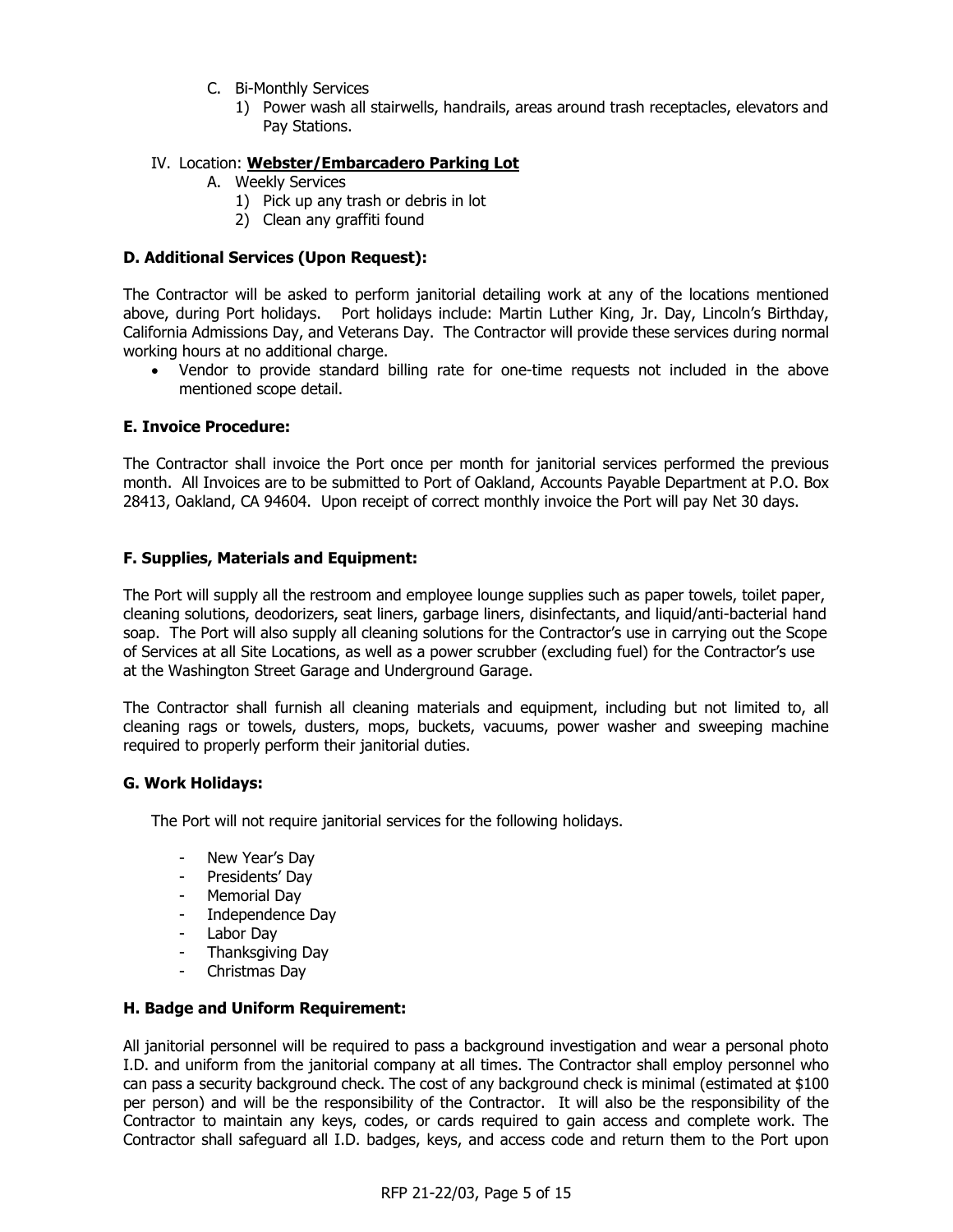expiration or termination of the contract. Lost or stolen cards will be replaced at the Contractor's expense.

## **I. Labor and Supervision:**

- 1. The Contractor shall provide sufficient labor and management in order to complete the required work load. The Contractor's arrival and departure times may be checked on a daily basis to insure the Contractor is putting in the required time to perform all duties.
- 2. Only competent workers, skilled in commercial-type janitorial work shall be hired by the Contractor. The Port shall have the right to request the Contractor replace anyone of the work crew for any reason the Port deems necessary.
- 3. The Contractor is responsible for maintaining satisfactory standards for employees in regards to conduct, appearance, integrity, and competency.
- 4. The Contractor shall ensure each daily assignment is performed per daily specifications regardless of employee's absenteeism.
- 5. There shall be a lead person or other responsible member at least 18 years old, on-site during working hours who shall be able to speak, read, and write the English language to the extent required for proper communication in-person, via telephone, and in writing. Further, such person shall be properly trained to be able to telephone our 24/7 Security Base office in the event of break-in or inadvertent activation of the fire alarm system. All janitors must sign in and out of the building each day via a sign in form supplied by the Contractor, and shall be posted in a designated location. The sign in list may be inspected daily for compliance.
- 6. The Contractor and their employee(s) are required to know how to properly operate the buildings' lighting override system.
- 7. The Contractor shall not subcontract the work, or any part of the work, without prior approval from the Port's Commercial Real Estate Representative or Manager.
- 8. The Contractor shall not allow any unauthorized parties on Port premises without prior approval from the Port's Commercial Real Estate Representative or Manager; doing so may result in the contract termination.

#### **J. Inspection:**

- 1. A copy of the Scope of Services shall be posted in the janitor's closet for reference. Any changes to the Scope of Services, or work schedule, must be approved by the Port's Commercial Real Estate Representative or Manager in advance. The Contractor shall create and maintain a list of completed periodic work and shall sign and date the form when each job is complete. The form shall be posted in the janitorial closet. The Contractor has 30 days after starting work to supply the form. Failure to create and maintain the form shall be considered a breach of contract and may lead to the contract being let the following year.
- 2. The Contractor is required to arrange written communication between the Contractor and the Commercial Real Estate Representative. The Contractor shall log all irregularities noted, such as, defective plumbing, electrical problems, burned-out lights, doors not closing or left unlocked, vandalism, etc. Written communication can be a note left on the Commercial Real Estate Representative desk at the end of each work shift, if any issues are noted.
- 3. The Contractor shall be required to meet with the Port's Commercial Real Estate Representative or Manager on a quarterly basis for an inspection tour to review Contractor's performance. Additional inspections may be required if the quarterly reviews are unsatisfactory.

## **K. Projected Timeline and Length of Contract**

The successful Contractor will enter into a four (4) year contract (Agreement), commencing December 2021 and end December 2025 with the Port of Oakland to provide the services detailed in the Scope of Services section. The Port of Oakland and the Contractor will have the option to issue one (1) one-year extension of the Agreement, though the total contract period including any extension may not exceed five (5) years, ending December 2026.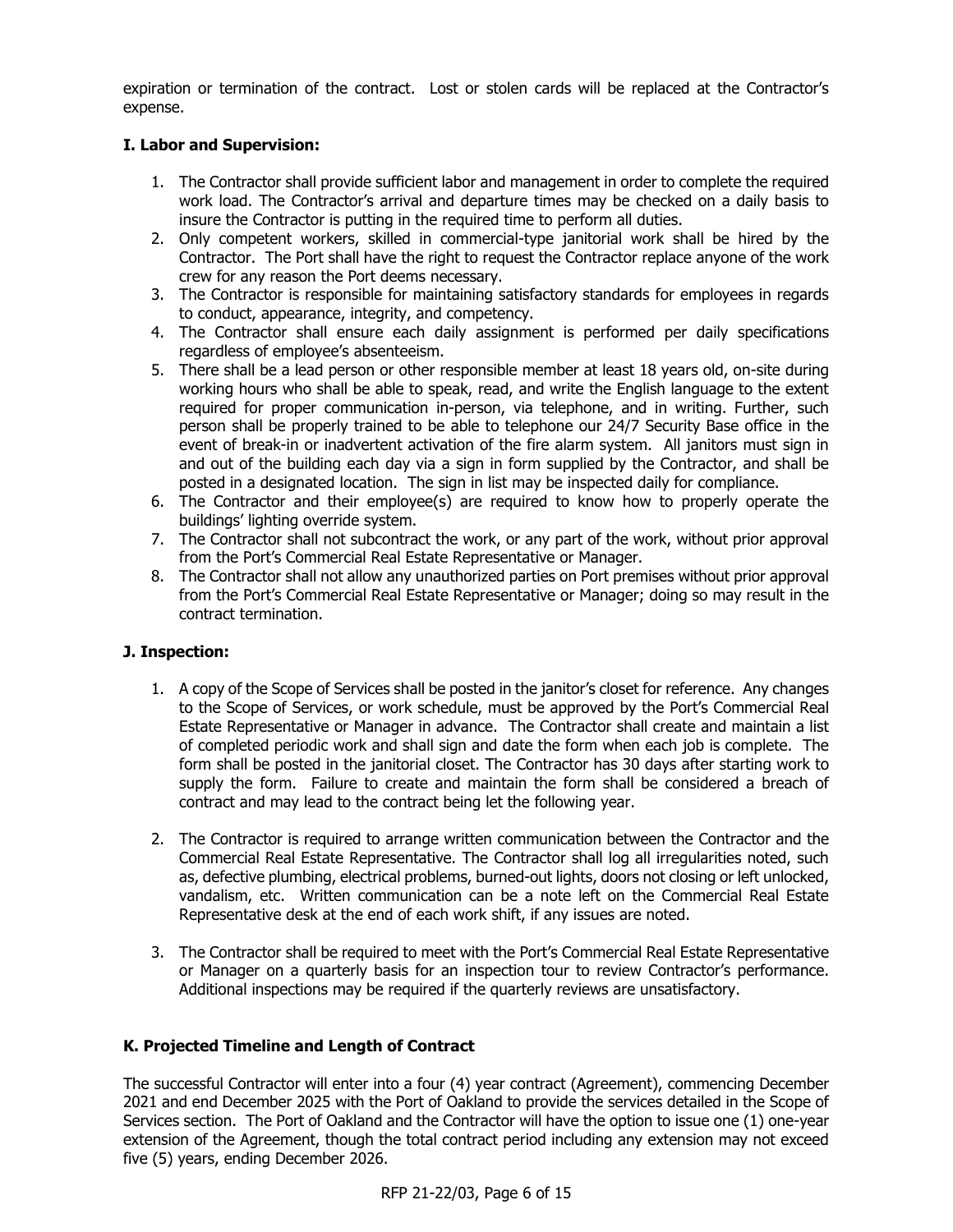### **L. 90-Day Trial Period and Establishment of Cleanliness Standard**

The first 90 days of the Agreement shall be deemed a 90-Day Trial Period for the selected Contractor, to review and establish cleanliness standards for the Port's Headquarters and certain other Port Assets, and to evaluate the Contractor's ability to meet those standards. During this 90-Day Trial Period, the Contractor shall work closely with the Port to establish those cleanliness standards and to ensure that the Scope of Services being provided meet the Port's requirements. During the 90-Day Trial Period, the Port may provide verbal and/or written feedback to the Contractor regarding the services being provided. If at any point during the 90-Day Trial Period the Port is not satisfied with the level of service being provided by the Contractor, and the Contractor is not able to timely cure any deficiencies noted by the Port, the Port shall have the right to immediately terminate the Agreement and award same to the next-highest ranked Contractor, and so on, until the Port finds a Contractor that can satisfactorily perform the Scope of Services.

The Contractor shall be required to adhere to and maintain the level of cleanliness standards established during the 90-Day Trial Period for the duration of the Agreement between it and the Port, including any extension thereof.

# **III. Port Policy and Other Requirements**

The selected Respondent will be required to comply with the following Port Policy and Other Requirements:

The selected Respondent will be required to comply with the following Port Policy and Other Requirements:

#### 1. Non-Discrimination and Small Local Business Utilization Policy (NDSLBUP):

The Port desires to maximize the participation of small local business and has instituted a Non-Discrimination and Small Local Business Utilization Policy (NDSLBUP). The NDSLBUP consists of two parts:

- Non-Discrimination policy which all Suppliers (Respondents) must adhere to, by providing the enclosed "Non-Discrimination and Small Local Business Utilization Policy Program Affidavit" **(Attachment 6)** with their proposals.
- Preference points to small local businesses who qualify under the Port's definition of a small local business. In order to qualify for preference points, Suppliers (Respondents) must be either certified by the proposal due date or download a Certification Application at: <http://www.portofoakland.com/srd/> and submit it along with any supporting documentation to the Port's Social Responsibility Division seven (7) business days prior to the proposal due date.

A summary of the Port's Non-Discrimination and Small Local Business Utilization Policy is included herein as **Attachment 5**. The entire policy is available at:

[http://www.portofoakland.com/pdf/responsibility/ndslbu\\_policy.pdf](http://www.portofoakland.com/pdf/responsibility/ndslbu_policy.pdf)

Suppliers already certified with the Port do not need to submit proof of certification, but still need to check the Port's certification database at: <http://www.portofoakland.com/srd/> to ensure their certification has not expired and must fill out the Chart for Submitting Data for Calculation of Preference Points **(Attachment 5-A)**, and the Local Participation Questionnaire **(Attachment 5-B)**, and submit them with your proposal. All Suppliers (Respondents) must still provide proof of adhering to the Port's Non-Discrimination policy by submitting the NDSLBUP Program Affidavit.

A copy of the Port-certified Small Local Business Enterprises can also be downloaded at: <http://www.portofoakland.com/srd/>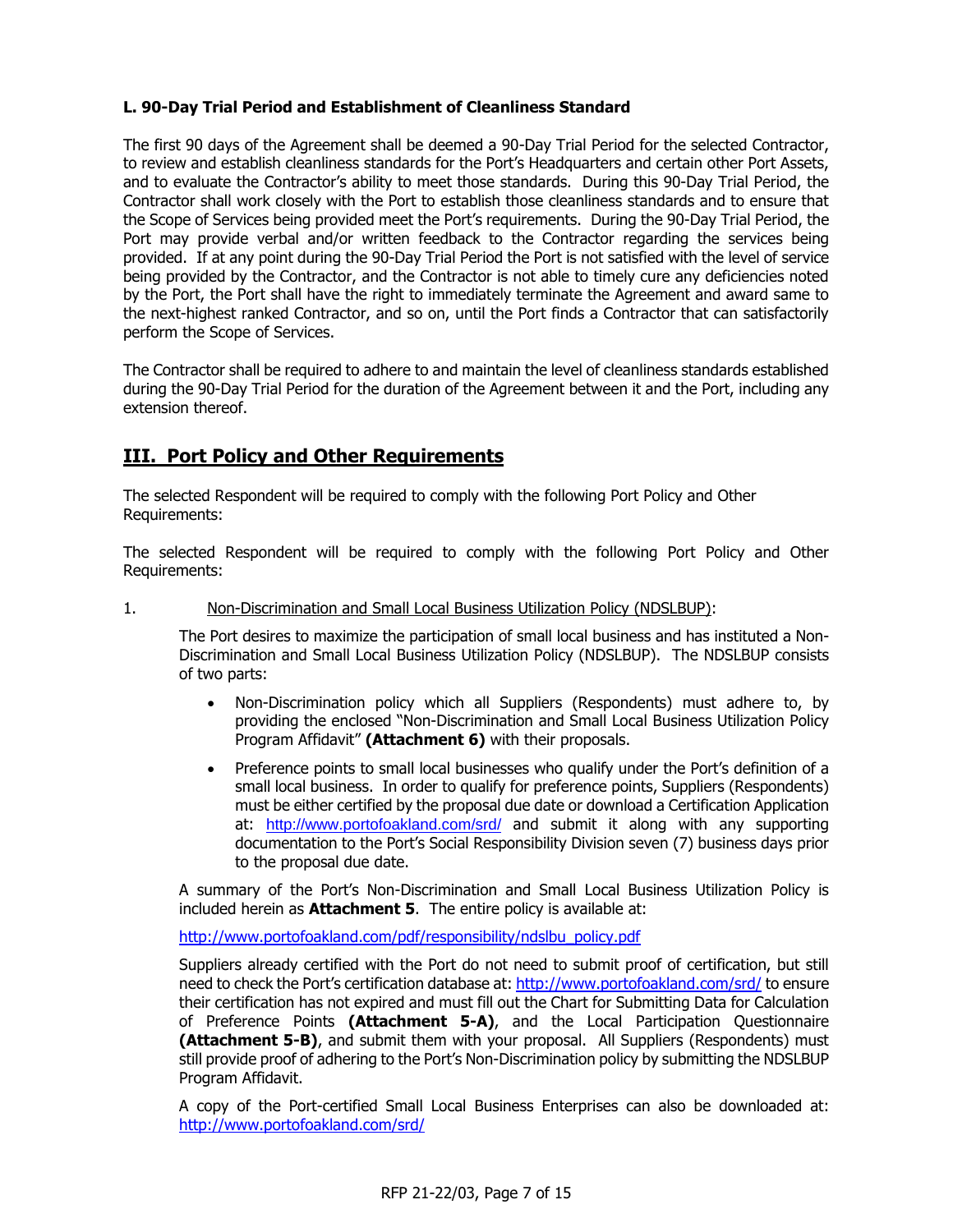For questions or assistance regarding NDSLBUP, contact Ms. Donna Cason, Contract Compliance Officer, (510) 627-1252, at the Port's Social Responsibility Division, or fax requests to (510) 451-1656.

### 2. Insurance Requirements:

All Respondents who plan on submitting a proposal in response to this RFP must meet the Port's Insurance requirements included in this Request for Proposal **(Attachment 9)** and must provide proof of insurance at the time of project award. Respondents must include a statement **(Attachment 10)** with their proposal agreeing to the Port's insurance requirements and indicate they will be able to obtain the proper insurance at the time of project award.

#### 3. Security Sensitive Information:

By submitting a proposal, Respondent acknowledges that in the course of performing services under the Agreement, the selected Contractor will come into possession of sensitive information subject to Port of Oakland regulation. The selected Contractor will be required to comply strictly with the Port of Oakland's policies and practices for sensitive information.

### 4. Living Wage Policy:

On March 5, 2002, the voters in the City of Oakland passed Measure I, adding to the City Charter Section 728 ("§728") entitled "Living Wage and Labor Standards at Port-assisted Businesses." Section 728 requires Port Aviation and Maritime businesses that meet specified minimum threshold requirements to pay all nonexempt employees a Living Wage rate established by City Ordinance and adjusted annually based on the Consumer Price Index for the San Francisco, Oakland, and San Jose area. The current Living Wage rate as of July 1, 2021 is at least \$15.30 with credit given to the employer for the provision to covered employees of health benefits, and \$17.56without credit for the provision of health benefits. Specifically, §728 applies to Port contractors and financial assistance recipients with the Aviation or Maritime divisions that have contracts worth more than \$50,000 and that employ more than 20 employees who spend more than 25% of their time on Port-related work. Section 728 also provides covered employers with incentives to provide health benefits to employees, establishes a worker retention policy, requires covered employers to submit quarterly payroll reports and requires covered employers to allow Port representatives access to payroll records in order to monitor compliance and labor organization representatives access to workforces during non-work time and on non-work sites. Covered employers are responsible for complying with the provisions of §728 from the date the covered contract is entered into. When a contract is awarded, the Respondent will be required to fill out the attached Employer Self-Evaluation for Port of Oakland Living Wage Form **(see Attachment 7-A)** and Certificate of Compliance—Living Wage **(see Attachment 7-B)** and return them to the Social Responsibility Division (i.e., do not include these forms in with your proposal). For more information, please call Connie Ng-Wong in the Port of Oakland's Social Responsibility Division at (510) 627-1390.

Respondent shall acknowledge reviewing the Port's Living Wage program and compliance, by submitting the Statement of Living Wage Requirement **(Attachment 8)** with their proposal.

## 5. Port's Standard Professional Services Agreement:

Submission of a proposal will confirm that the proposer fully understands the provisions of the Port's standard Professional Services Agreement **(Attachment 11)**, which will be revised as necessary to be consistent with the provisions of this RFP, and will execute such revised agreement if awarded the contract. Any objections to any provisions in the Port's standard Professional Services Agreement and/or this RFP must clearly be identified in your proposal. Changes are discouraged.

## 6. California Labor Code Section 2810 (Requirements for Janitorial Contractors)

Respondent must demonstrate cost including compensation for janitorial services is sufficient to assure the Port's compliance with California Labor Code Section 2810, which prohibits agencies and companies from entering into janitorial services contracts that do not provide for wage and benefits mandated by law, which may include the Living Wage law and minimum wage laws. Therefore, if your cost proposal does not include sufficient funds to provide the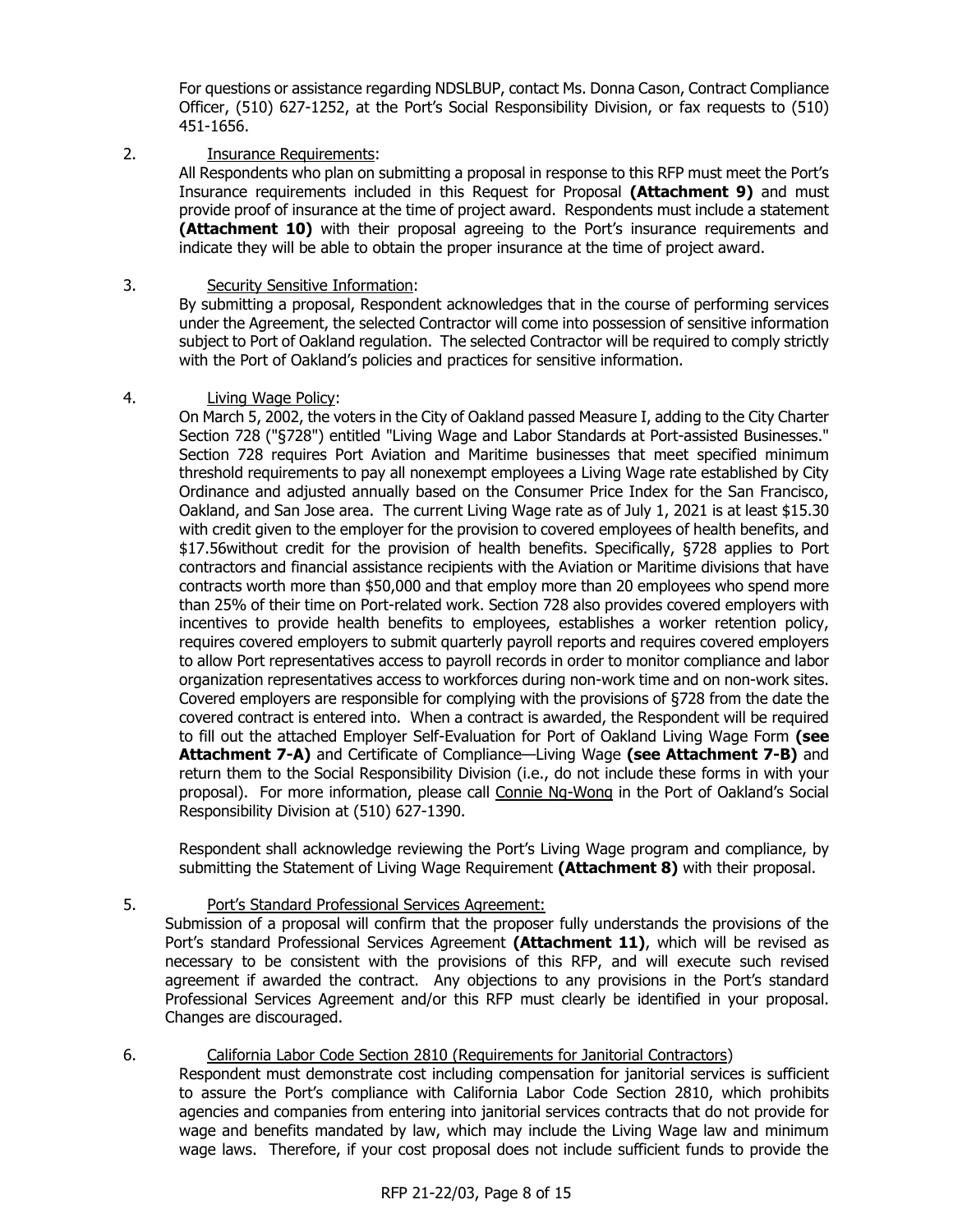legally-required wage and benefits, your proposal will be evaluated negatively. **(See Attachment 12, which must be completed and submitted with your proposal.)**

7. Labor Peace Rule for Certain Operational Services:

Respondent must comply with the Labor Peace Rule for Certain Operational Services (Labor Peace Rule) set forth in Port Ordinance 4587 (**Attachment 13**), as such ordinance may be amended or superseded. The Labor Peace Rule requires, among other things, the successful Respondent to enter into a Labor Peace Agreement within thirty (30) days of a request by any Labor Organization. In summary, a Labor Peace Agreement is a written agreement with a Labor Organization, its members, and any employees represented by the Labor Organization from engaging in Labor Disruptions relating to the services provided to the Port under the agreement for Services.Respondent must review the Labor Peace Rule and complete and submit the Statement of Adherence to Labor Peace Rule (**Attachment 14**) with the proposal.

To ensure the timely execution of all required Labor Peace Agreements, the apparent successful Respondent must obtain and provide to the Port all required Labor Peace Agreement(s) **within twenty-one (21) days of publication of the identity of the apparent successful proposer (or of Notice of Intent to Award, if such notice is issued)**, or else the Port may select another respondent to perform the Services.

8. Worker Retention:

For at least 90 work days after the commencement of the Agreement, the operator must retain existing self-park and valet parking employees who have been performing these duties for at least 90 calendar days prior to the commencement of the Agreement, unless such employees are terminated for cause. If the operator has a reduced number of employees than that of the prior operator, then the existing employees shall be offered employment based upon seniority using a combined seniority list.

# **IV. Submission Requirements**

The Port has scheduled a mandatory pre-proposal meeting on the date indicated in the table labeled "Proposal Information" (on the first page of the invitation for this RFP), to review the submission requirements.

Please respond to the following 8 submission requirements in a straightforward, concise delineation of your capabilities proposed to satisfy the requirements of the RFP. The Port will use your responses to objectively determine your capabilities and experience. Please label your responses 1 through 8, in the order presented below. Please limit your total response to the number of pages indicated below (excludes the required attachment forms provided with this RFP).

## **Submittal Format:**

Responses may not be longer than 16 pages (one sided or 8 pages double sided), printed on 8  $\frac{1}{2}$ " x 11" paper and formatted in no smaller than 10 point font. Each section shall be labeled according to the sections below. All submitted material must be bound with only **one staple or binder clip** in the upper left corner. Please no binders or any other type of binding. Submittals must be able to fit into a 9 x 11.5 inch folder.

**1. Company Information:** Provide the name of your company (including the name of any parent company), business address, email address, Federal Tax ID number, telephone and fax numbers, and names and titles of key management personnel, and a brief history of your company. Provide a brief statement of who is authorized to submit the proposal on the behalf of your company. Please make sure that person signs and dates the statement. If your company is making any exceptions to the Port's Standard Professional Services Agreement **(Attachment 11)** and/or this RFP, they must be clearly set forth in your proposal and noted in this section. Exceptions are discouraged and may result in lower evaluation points during the Port's evaluation of your proposal.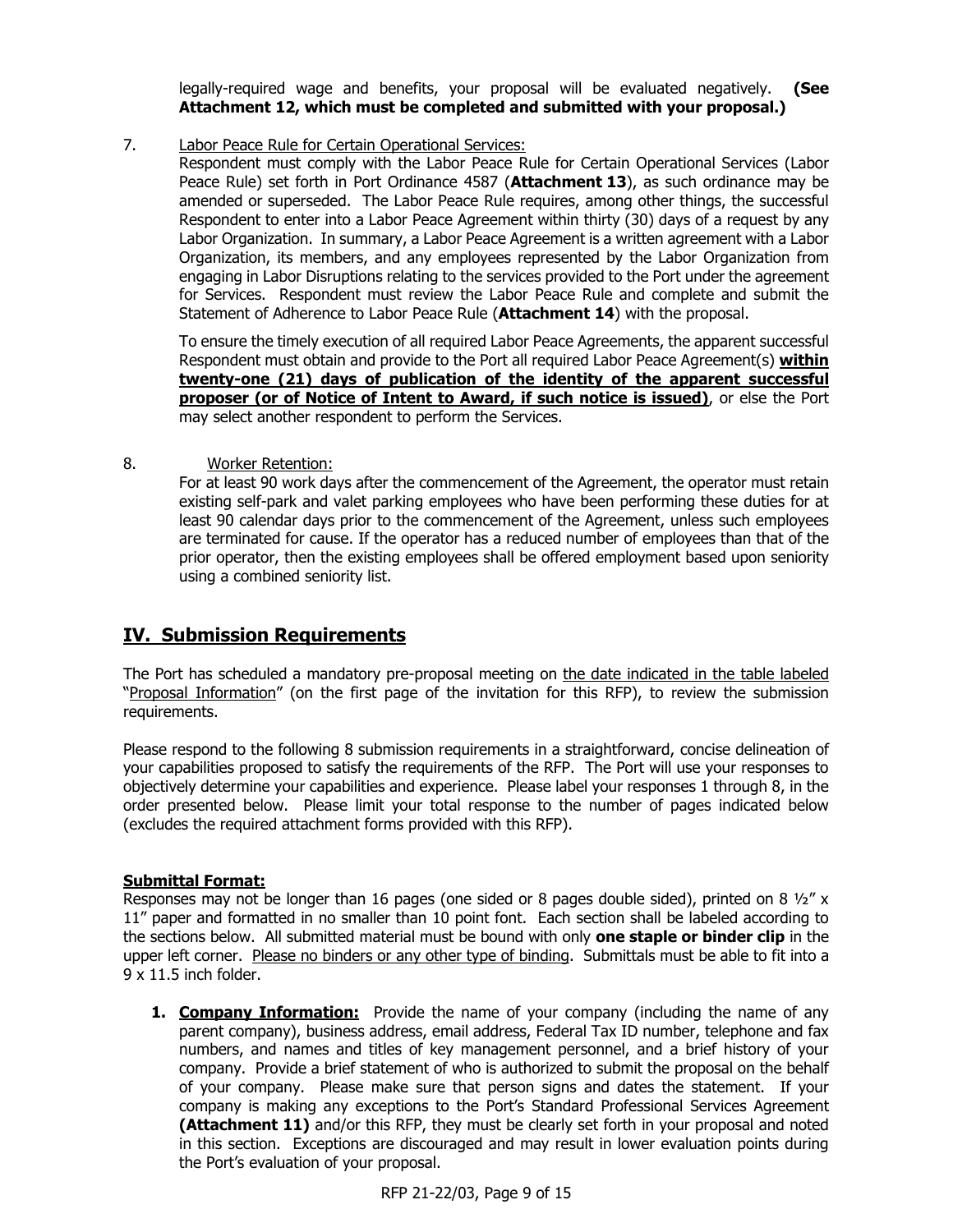- **2. Knowledge and Experience:** Provide relevant information about your company's knowledge and experience, including a list of three or more projects (in similar size and scope to this RFP), with brief descriptions that demonstrate your experience. Also, provide the names of key personnel who will be assigned to do the work under this project and provide their relevant experience.
- **3. Client References**: Provide names, addresses and contact information for three (3) current clients. Provide the size and scope of each project and a brief description of the projects. Please make sure all contact information is current. By providing such information, you authorize us to contact such clients.
- **4. Plan and Approach**: Provide an overview describing the general approach to providing the Scope of Services set forth in this RFP, including a detailed staffing plan as recommended by your company, any additional scope of services not included but recommended, and methodology of your company's ability to fulfill the general functions required in this RFP (including recommended staff information and schedule for the night crew and parking lot/garage staff). Please use this section to describe the services you propose to provide to the Port. Your services can be above and beyond the requirements listed in the "Scope of Service" section.
- **5. Proposed Costs:** Provide your cost for the proposal on the Proposal Worksheet and attach any proposed fee schedule. It is important that you provide your fee schedule so that the Port can evaluate your proposal.
- **6. Debarment Statement:** Provide a written statement that your company has not been debarred from providing services to any State or Federal Agency within the last five (5) years. Sign and date your statement. If your company has been debarred, you will need to provide background information and the reason(s) for the debarment. Provide the name and contact information for the agency that debarred your company. The Port must review the reason(s) and duration for the debarment before it can determine if your company can be considered for this project.
- **7. Litigation and Other Information:** Provide information describing any litigation, arbitration, investigations, or any other similar actions that your company, its principals, directors, and/or employees have been involved in during the last five (5) years relating to your company's services. Please list (a) name and court case or other identification number of each matter, (b) jurisdiction in which it was filed, and (c) outcome of matter (e.g. whether the case is pending, a judgment was entered, a settlement was reached or the case was dismissed). The Port will review the reason and timing of the action before it can determine if your company can be considered for this project. Failure to provide the litigation information may disqualify your proposal.
	- **8. Required Forms and Adherence to Port Policy and Other Requirements:** The Respondent must fill out all of the forms included in this RFP (listed under the "Attachments" section and marked with a "Yes" in the column titled "Must Be Returned with Proposal"), and return them with your proposal. By returning the listed forms, your company is supporting and agreeing to the Port Policy and Other Requirements (listed in Section III, "Port Policy and Other Requirements" of this RFP). Failure of the Respondent to provide any of the required forms may result in your proposal being rejected for non-responsiveness. These required forms will not count against the maximum page count (indicated above) for your response.

# **V. Evaluation Criteria**

Prior to contract award, the Port must be assured that the Respondent selected has all of the resources required to successfully perform under the contract. This includes, but is not limited to, personnel with skills required, equipment/materials and financial resources sufficient to provide services called for under this contract. If during the evaluation process, the Port is unable to assure itself of the Respondent's ability to perform under the contract, if awarded, the Port has the option of requesting from the Respondent any information that the Port deems necessary to determine the Respondent's capabilities. If such information is required, the Respondent will be notified and will be permitted five (5) working days to submit the requested information.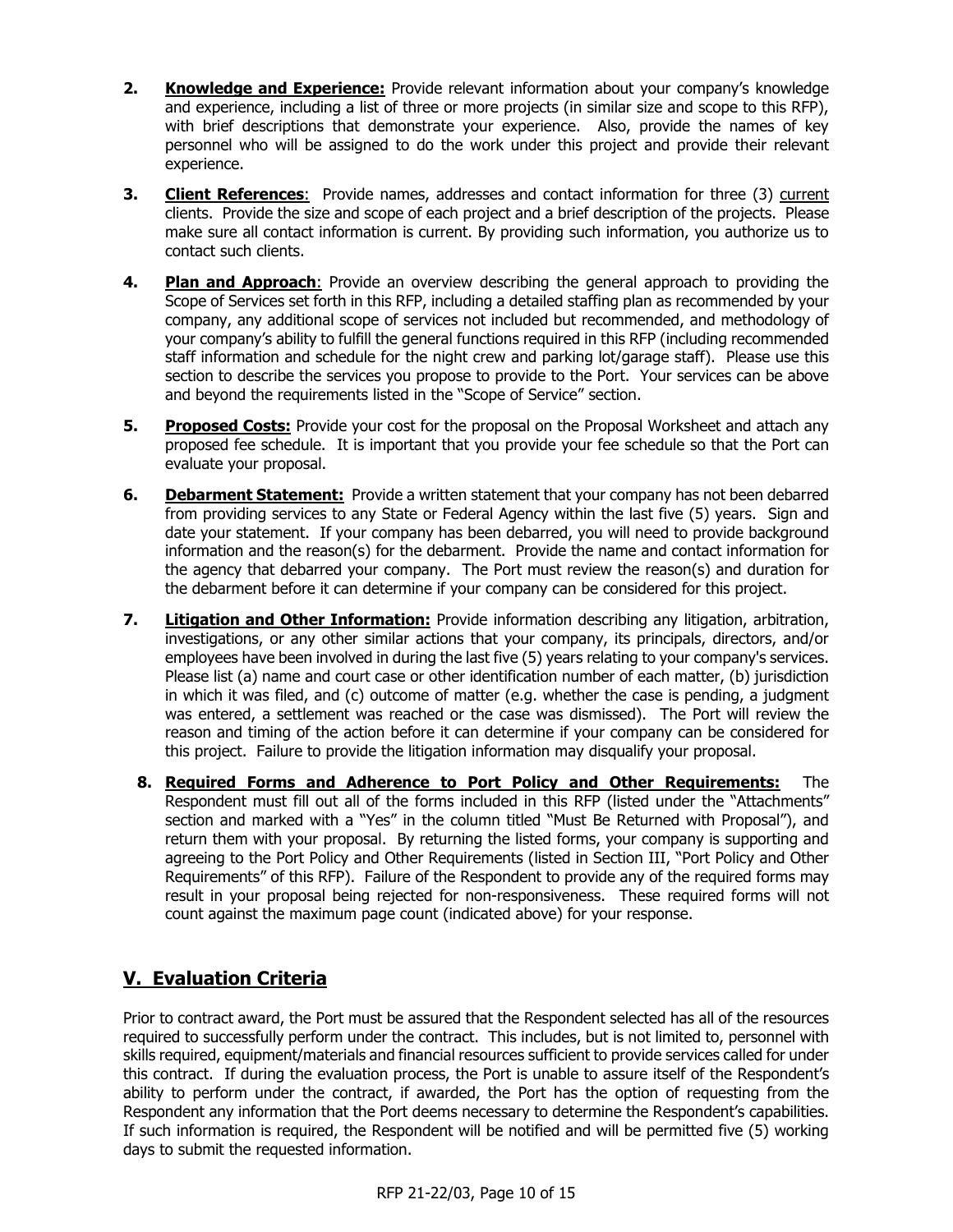In awarding the contract, the Port will evaluate a number of factors in combination. Please make sure you have submitted responses to all items listed in the Submission Requirements section, as your responses will be evaluated based on the weights listed below.

### **A. Evaluation Weights**

| <b>Item</b>    | <b>Criteria</b>                                                                                                                                                                                                                                                                                                                                                                                                                                                                                                            | <b>Weights</b> |
|----------------|----------------------------------------------------------------------------------------------------------------------------------------------------------------------------------------------------------------------------------------------------------------------------------------------------------------------------------------------------------------------------------------------------------------------------------------------------------------------------------------------------------------------------|----------------|
|                | Adherence to Port Policy and Other Requirements and Debarment<br><b>Statement</b><br>Proposals from companies who have not or will not adhere to the Port<br>Policy and Other Requirements or who have been debarred and have<br>not provided sufficient reasons/justification for the Port to review the<br>circumstances surrounding the debarment will not be forwarded to the<br>evaluation committee for review. (Items 6 and 8 of the Submission<br>Requirements section.)                                           | Pass/Fail      |
| $\mathbf{1}$   | Company Information,<br>Client References, Litigation and<br>Other<br>Information, and Required Forms<br>Respondent's capacity to provide janitorial services as evidenced by past<br>performance, company information, reference checks, litigation and<br>other information, and required forms. (Items 1, 3, 7, and 8 of<br>Submission Requirements section.)                                                                                                                                                           | 15%            |
| $\overline{2}$ | Knowledge and Experience<br>Respondent's knowledge and experience in providing janitorial services<br>as evidenced from your response to item 2 of Submission Requirements<br>section.                                                                                                                                                                                                                                                                                                                                     | 20%            |
| 3              | Plan and Approach<br>As evidenced from your response to item 4 of the Submission<br>Requirements section. This will include your approach to providing the<br>Scope of Services, including Technical Requirements, a detailed staffing<br>plan, any additional scope of services not included but recommended,<br>and methodology of your company's ability to fulfill the general functions<br>required in this RFP, including recommended staff information and<br>schedule for night crew and parking lot/garage staff. | 25%            |
| $\overline{4}$ | <b>Proposed Costs</b><br>As evidenced from your response to item 5 of the Submission<br>Requirements section, and as provided on the Proposal Worksheet.                                                                                                                                                                                                                                                                                                                                                                   | 25%            |
| 5              | Non-Discrimination and Small Local Business Utilization Policy Does your<br>company meet the Port's definition of Small Local Business? The Port<br>will evaluate companies that have provided substantiating<br>documentation to prove they meet the Port's definition of Small Local<br>Business, and award qualifying companies up to the maximum 15<br>points.                                                                                                                                                         | 15%            |
|                | Total                                                                                                                                                                                                                                                                                                                                                                                                                                                                                                                      | 100%           |

## **B. Selection Procedure:**

All proposals received by the deadline which meet the RFP's requirements will be presented to the evaluation committee comprised of Port of Oakland staff and possibly external members. The evaluation committee will evaluate the proposals and score all submissions according to the evaluation criteria above. The selection process may include interviews (at the discretion of the evaluation committee) for the top-scoring submissions. If interviews are to take place, the Port will notify the top scoring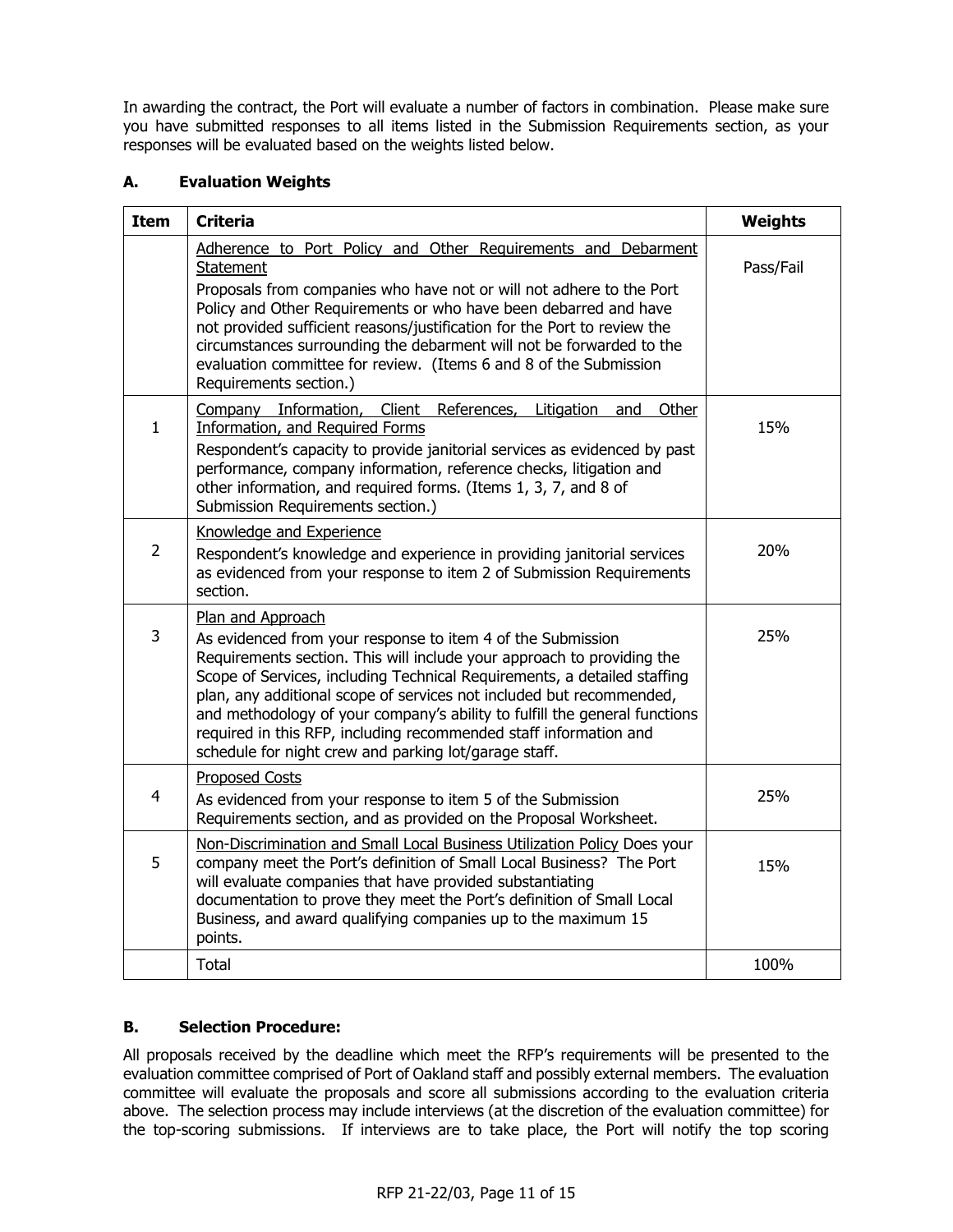Respondents. Interview details and scoring requirements will be provided to selected Respondents prior to the interviews.

# **VI. Additional Provisions**

The terms "Company", "Consultant", "Contractor", "Proposer", "Respondent", "Seller", "Supplier", and "Vendor" whenever appearing in this RFP or any attachments, are used interchangeably to refer to the company or firm submitting a proposal in response to this RFP.

### **A. Port's Legal Name and Jurisdiction**

The Port of Oakland (the "Port") is legally known as the City of Oakland, a municipal corporation, acting by and through its Board of Port Commissioners. The Port is an independent department of the City of Oakland. The Port has exclusive control and management of all Port facilities and properties. Port facilities and properties consist of marine terminals, a railway intermodal terminal and container storage areas (collectively, the "Seaport"); the Oakland International Airport (the "Airport"); and commercial and industrial land and properties (collectively, "Commercial Real Estate"); and other recreational land, other land, undeveloped land, and water areas, all located in Oakland, CA. The Port issues Purchase Orders under the name "Port of Oakland".

### **B. Ownership of Proposal**

All rights to information developed, disclosed, or provided in a Proposal and its attendant submissions are the property of Port, unless a Respondent makes specific reference to data that is considered proprietary. To the extent that a Respondent does not make specific reference to data that is considered "confidential" and proprietary, submission of an RFP constitutes the Respondent's express (a) grant and assignment of a perpetual, transferable (in whole or in part), non-exclusive, royalty-free license to the Port for copyright, patent, or other intellectual property right (collectively referred to as "intellectual property"), and (b) agreement that the Port may use any such intellectual property without charge for any lawful purpose in connection with other Port development projects, including without limitation the creation of derivative works and issuance of sublicenses.

#### **C. Deadline for Receipt of Proposal**

Proposals must be sealed and delivered to the Submittal Address listed in the Request for Proposal (RFP) no later than the time specified in the RFP. The Port will place a clock ("Clock") in a conspicuous location at the place designated for submittal of Proposals. For purposes of determining the time that a Proposal is submitted, the Clock shall be controlling (unless at the time of the receipt the Clock malfunctions, then the Port's clock on its network phone system shall be controlling). The Port suggests that Proposals be hand delivered to the Submittal Address in order to ensure their timely receipt. Any Proposals mailed via an express mail service, US Postal Service, or other courier service shall not be considered timely received until date and time stamped by the controlling Clock. Any Proposals received after the time stated (regardless of the cause of the delay, including whether caused by the express mail service, US Postal Services, other courier service, or the Port's mail handling personnel) shall not be opened and shall be returned, sealed, to the Proposer.

#### **D. Public Records Act**

Under the California Public Records Act (Gov. Code § 6250 et seq.), the Port may be obligated to make available to the public the submitted proposal and all correspondence and written questions submitted during the Request for Proposal process. However, such disclosure shall not be made prior to the date on which the Port publishes the identity of the apparent successful proposer or issues a Notice of Intent to Award, if such notice is issued.

If Respondent believes portions of its proposal contain trade secrets or proprietary financial information that should be exempt from disclosure under the Public Records Act, **Respondent shall submit a separate copy of its entire proposal with the protected material redacted with black boxes, which each redaction specifically marked as "CONFIDENTIAL"**. Such separate copy shall not constitute the proposal, but shall be used, if needed and appropriate, in response to an applicable Public Records Act request. If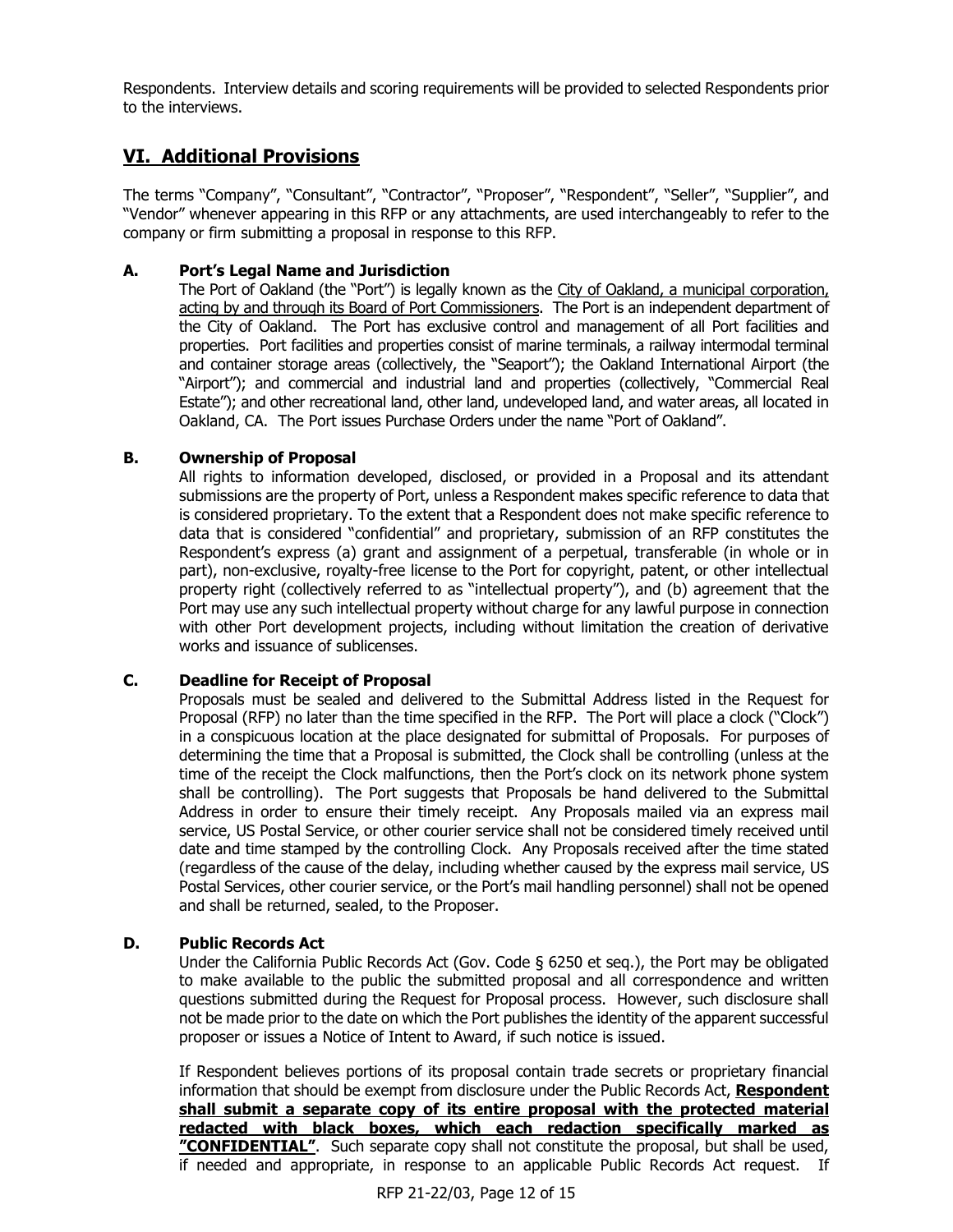Respondent does not submit such a separate redacted proposal, Respondent shall be deemed as not claiming that any portion of its proposal contains trade secrets or proprietary financial information.

The Port reserves the right to independently determine whether any document is subject to disclosure and to make such information available to the extent required by applicable law, without any restriction or notice to Respondent.

#### **E. Indemnification**

If Respondent is selected to receive a contract, it will be required to agree to the indemnification clause contained in the Port's Standard Professional Services Agreement. **See Section 5** of the Port' Standard Professional Services Agreement **(Attachment 11)**.

#### **F. Reimbursable Expenses**

All expenses incidental to performing Consultant's Basic Services including, but not limited to, overtime, reproduction of documents and other materials associated with Respondent's deliverables and presentation materials; reproduction of construction contractor's submittals; reproduction of Design Completion Consultants' submittals; transportation and subsistence; telephone, computer, facsimile, or other similar costs; and the like, shall be included within the Contract Price.

#### **G. Port's Right to Modify**

Respondents are advised that the Port has not incurred any obligations or duties in soliciting this Request for Proposals. The Port, at its sole discretion, reserves the right to reject any or all proposals submitted in response to this RFP; to request additional information or clarification of information submitted; to cancel or modify, in part or in its entirety, this RFP; to request new RFPs or pursue any other means for obtaining the desired services; to waive any informalities or minor irregularities in the RFP, and other inconsequential deviations from the RFP's requirements. The Board of Port Commissioners retains the right to award this project in part or in total to the Respondent(s) of its choice, and to decide to undertake the project or to terminate the project at any time prior to approval of a formal contract.

#### **H. Conflicts of Interest**

By submitting a proposal, the Respondent represents that it is familiar with Section 1090 and Section 87100 et seq. of the California Government Code, and that it does not know of any facts that constitute a violation of said sections in connection with its proposal. Respondent also represents that its proposal has completely disclosed to the Port all facts bearing upon any possible interests, direct or indirect, which Respondent believes any member of the Port, or other officer, agent or employee of the Port or any department presently has, or will have, in any agreement arising from this RFP, or in the performance thereof, or in any portion of the profits there under. Willful failure to make such disclosure, if any, shall constitute ground for rejection of the proposals or termination of any agreement by the Port for cause. Respondent agrees that if it enters into a contract with the Port, it will comply with all applicable conflict of interest codes adopted by the City of Oakland and Port of Oakland and their reporting requirements.

#### **I. Cost of Preparing a Response**

All costs for developing a response to this RFP and attending any proposal meetings or selection meetings are entirely the responsibility of the Respondent and shall not be chargeable to the Port.

#### **J. Compliance with Law**

The Respondent must comply with all laws, ordinances, regulations and codes of the Federal, State, and Local Governments, which may in any way affect the preparation of proposals or the performance of the contract.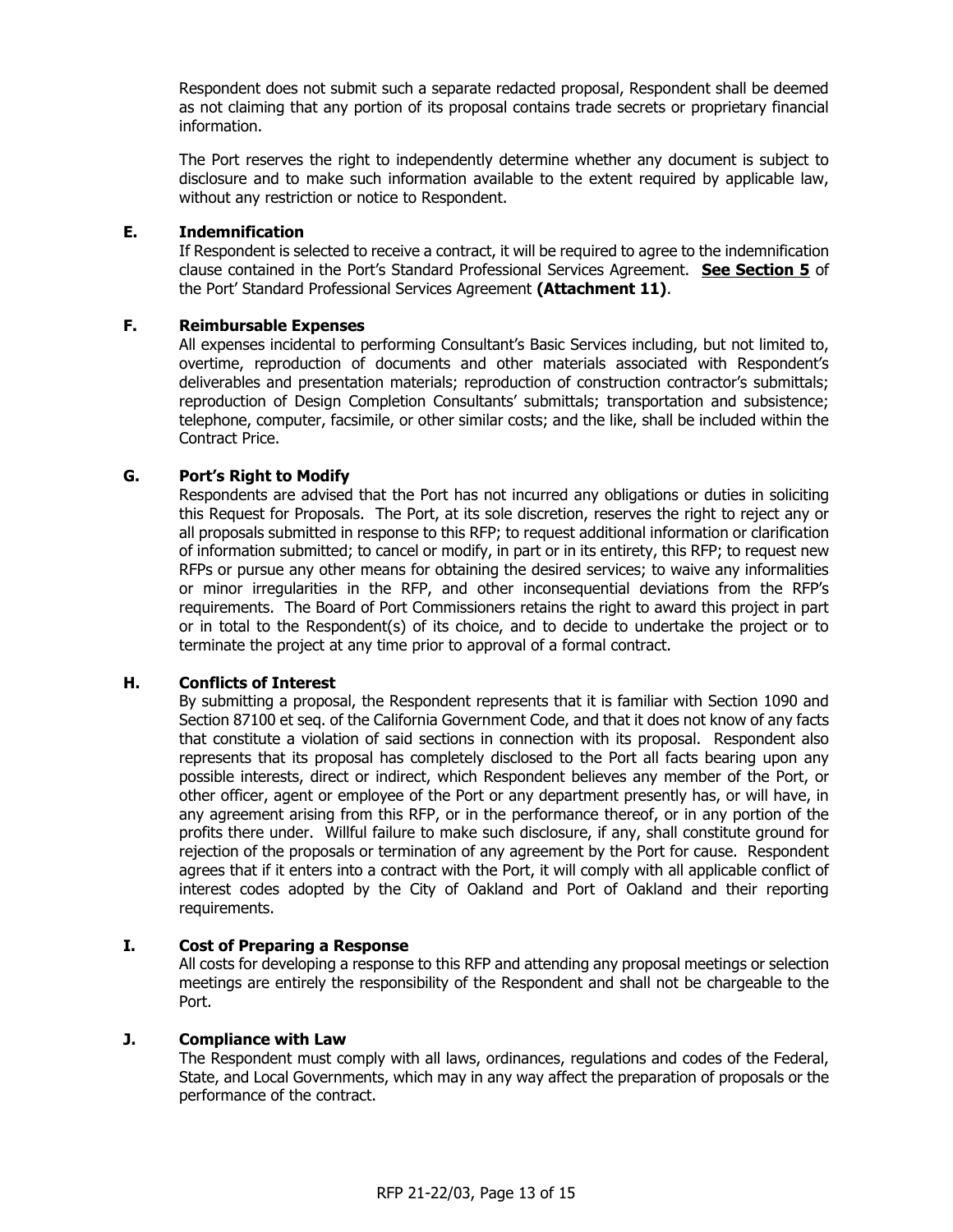#### **K. Respondent's Relationship**

The Respondent's (and Respondent's employees' and contractors') relationship to the Port shall be that of independent contractor and not deemed to be an employee or agent of the Port.

#### **L. Proposal Considerations and Legal Proceeding Waiver**

The Port has absolute discretion with regard to acceptance and rejection of proposals. In order to be considered the party submitting a proposal waives the right to bring legal proceedings challenging the Board of Port Commissioners choice of the award.

#### **M. False Statements**

False statements in a proposal will disqualify the proposal.

#### **N. Taxes**

The Respondent will be responsible for all Federal, State, and Local taxes.

#### **O. Grade of Service**

The Respondent must provide professional service and maintain appropriate personnel to provide expedient and courteous service.

#### **P. The Respondent's Liability**

The Respondent shall be responsible for any and all damages to the Port's premises resulting from the negligent acts or willful misconduct of the Respondent's agents or employees.

#### **Q. Amendments**

The Port may, at its sole discretion, issue amendments to this RFP at any time before the time set for receipt of proposals. The Respondents are required to acknowledge receipt of any amendments (addenda) issued to this RFP by acknowledging the Addendum in the space provided on the RFP Acknowledgement and Signature Form. The Port shall not be bound by any representations, whether oral or written, made at a pre-proposal, pre-contract, or site meeting, unless such representations are incorporated in writing as an amendment to the RFP or as part of the final contract. All questions or requests for clarification concerning material terms of the contract should be submitted in writing for consideration as an amendment.

#### **R. Withdrawal or Modification of Offers**

The Respondent may modify or withdraw an offer in writing at any time before the deadline for submission of an offer.

#### **S. Acceptance**

Any offer received shall be considered an offer which may be accepted or rejected, in whole or in part, by the Port based on initial submission with or without discussions or negotiations.

#### **T. Representations**

No representations or guarantees of any kind, either made orally, or expressed or implied, are made with regard to the matters contained in this document, including any attachments, letters of transmittal, or any other related documents. The Respondent must rely solely on its own independent assessment as the basis for the submission of any offer made.

#### **U. Award Consideration and Length of Contract**

The Port shall not be bound to accept the lowest-quote fee and will award the contract (if any) to the company/firm selected through the competitive process (and any subsequent interviews) outlined in this RFP.

The Port will award a four-year (4) contract (if any) and will have the option to issue one (1) one-year extension not to exceed a total period of 5 years (at the costs quoted in this proposal).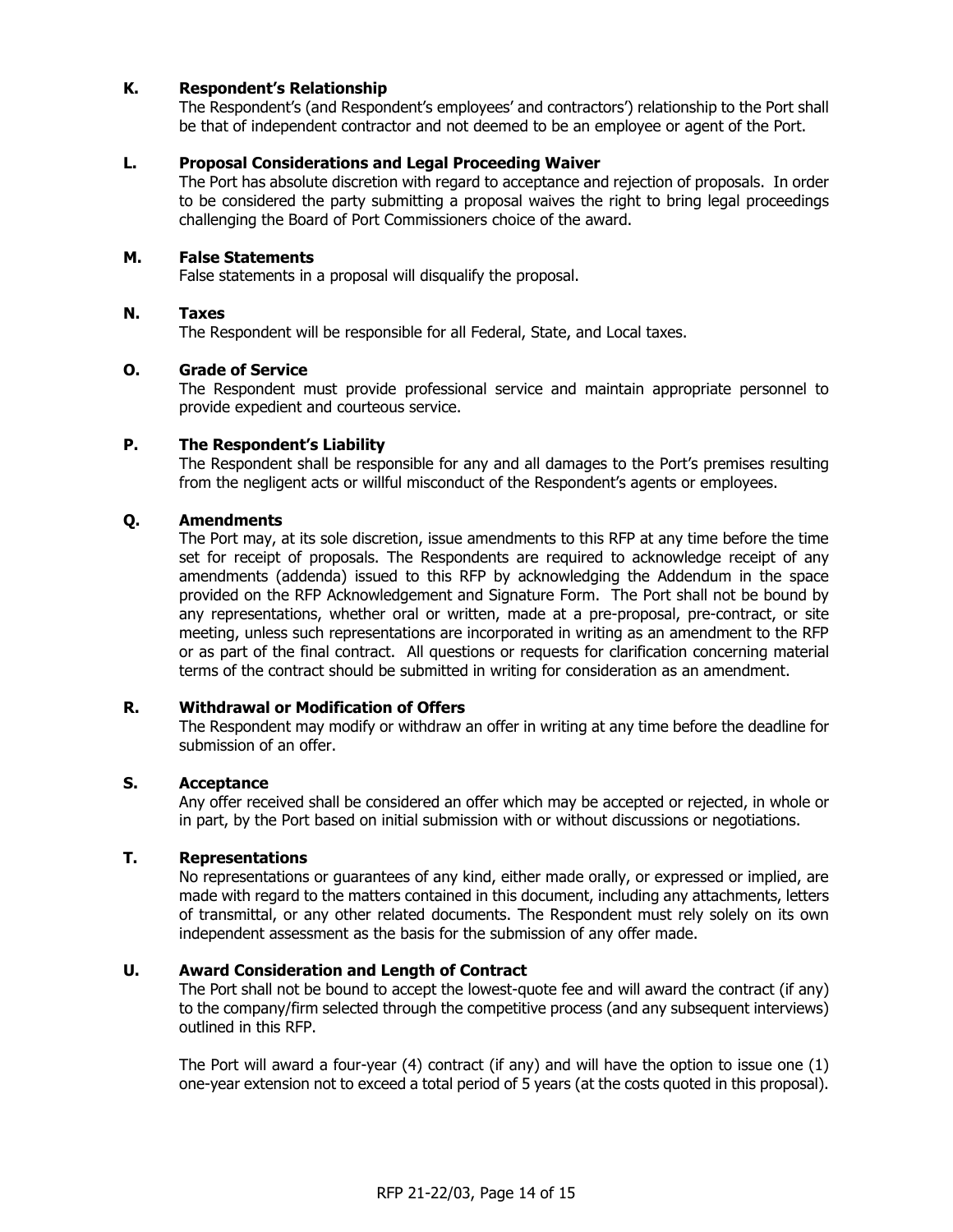#### **V. Contract Termination**

The Port may terminate the agreement (and or contract) with the Respondent on thirty days notice for the failure of the Respondent to comply with any term(s) of the agreement/contract between the Port and the Respondent.

#### **W. Protest Procedures**

Any party that has timely submitted a responsive proposal that contends or claims that the Port's proposed award of the subject contract fails to comply with the Port's rules and regulations or with law must file a protest in accordance with the provisions set forth below:

- 1. Any protest must be submitted in writing to Daria Edgerly, Secretary of the Board, and received by the Port no later than 5:00 p.m. by the third (3rd) business day following publication of the identity of the apparent successful proposer (or of Notice of Intent to Award, if such notice is issued).
	- 2. The protest must include the name, address and telephone number of the person representing the protesting party.
	- 3. The initial protest document must contain a complete statement of the basis for the protest, including in detail, all grounds for protest including referencing the specific portion of the solicitation document that forms the basis for the protest, and including without limitation all facts, supporting documentation, legal authorities and argument in support of the grounds for the protest. Any matters not set forth in the written protest shall be deemed waived. All factual contentions must be supported by competent, admissible and credible evidence.

Any protest not conforming to the foregoing shall be rejected by the Port without recourse.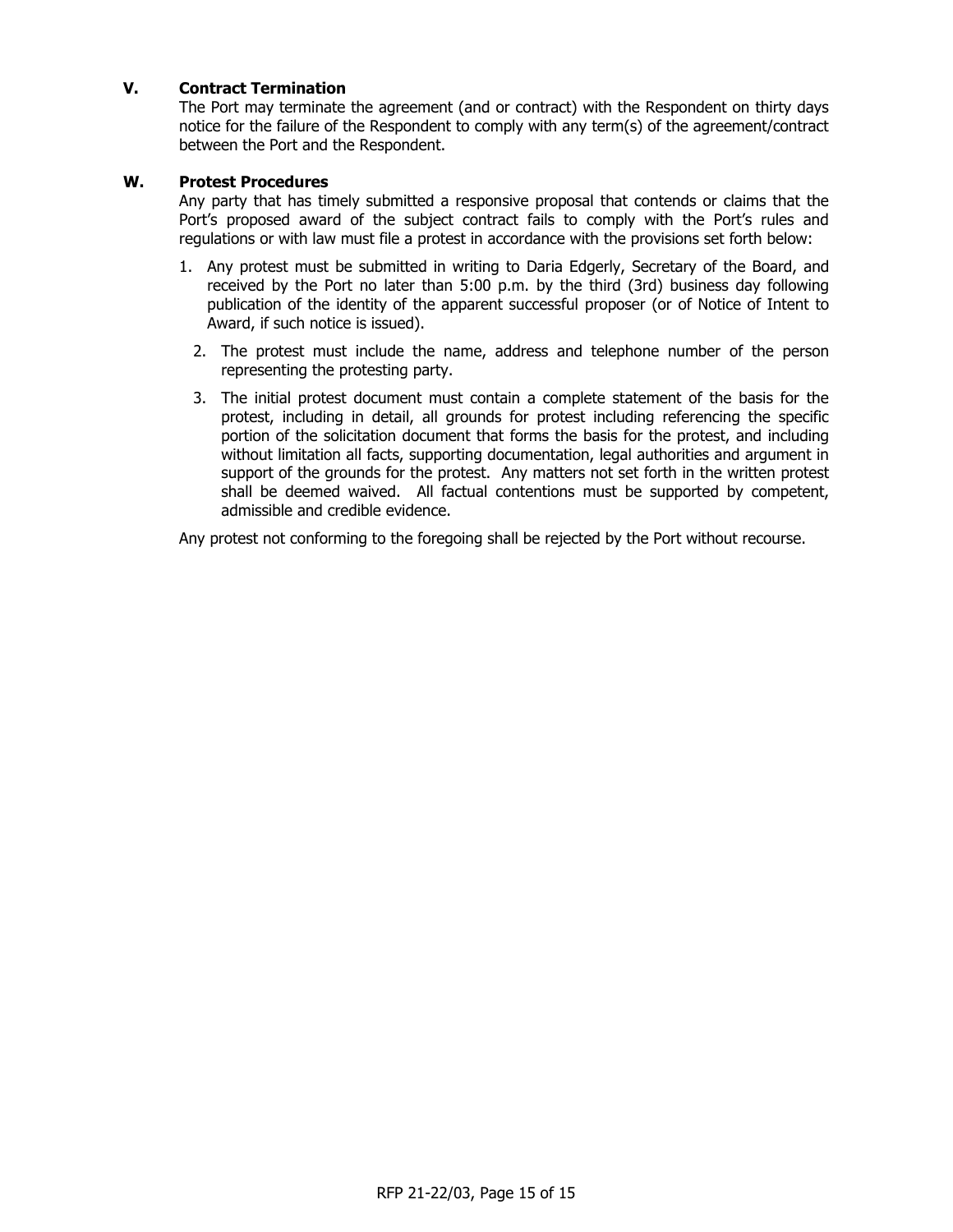

## **RFP No.: 21-22/03 – Janitorial Services for 530 Water St. and Other Port Assets**

(To Be Executed By Proposer and Submitted With Proposal)

I, the contract of the contract of the contract of the contract of the contract of the contract of the contract of the contract of the contract of the contract of the contract of the contract of the contract of the contrac

That I am the the state of the contract of the contract of the party making the party making

the attached proposal; that the attached proposal is not made in the interest of, or on behalf of, any undisclosed person, partnership, company, association, organization, or corporation; that the proposal is genuine and not collusive or sham; that the proposer has not directly or indirectly induced or solicited any other proposer to put in a false or sham proposal, or that anyone shall refrain from proposing; that the proposer has not in any manner, directly or indirectly, sought by agreement, communication, or to fix any overhead, profit, or cost element of the proposal price, or that of any other proposer, or to secure any advantage against the public body awarding the contract of anyone interested in the proposed contract; that all statements contained in the proposal are true; and further, that the proposer has not, directly or indirectly, submitted his or her proposal price or any breakdown thereof, or the contents thereof, or divulged information or data relative thereto, or paid, and will not pay, any fee to any corporation, partnership, company, association, organization, proposal depository, or to any member or agent thereof to effectuate a collusive or sham proposal.

Any person executing this declaration on behalf of a proposer that is a corporation, partnership, joint venture, limited liability company, limited liability partnership, or any other entity, hereby represents that he or she has full power to execute, and does execute, this declaration on behalf of the bidder.

I declare under penalty of perjury under the laws of the State of California that the foregoing is true and correct.

Executed this \_\_\_\_\_\_\_\_\_\_\_\_ day of \_\_\_\_\_\_\_\_\_\_\_\_\_\_\_\_\_\_\_\_\_\_\_\_\_\_, 202\_\_, at

Signature

\_\_\_\_\_\_\_\_\_\_\_\_\_\_\_\_\_\_\_\_\_\_\_\_\_\_\_\_\_\_\_\_\_\_\_\_\_\_\_

Authority: Public Contract Code 7106 CCP 2015.5

 $\overline{\phantom{a}}$  ,  $\overline{\phantom{a}}$  ,  $\overline{\phantom{a}}$  ,  $\overline{\phantom{a}}$  ,  $\overline{\phantom{a}}$  ,  $\overline{\phantom{a}}$  ,  $\overline{\phantom{a}}$  ,  $\overline{\phantom{a}}$  ,  $\overline{\phantom{a}}$  ,  $\overline{\phantom{a}}$  ,  $\overline{\phantom{a}}$  ,  $\overline{\phantom{a}}$  ,  $\overline{\phantom{a}}$  ,  $\overline{\phantom{a}}$  ,  $\overline{\phantom{a}}$  ,  $\overline{\phantom{a}}$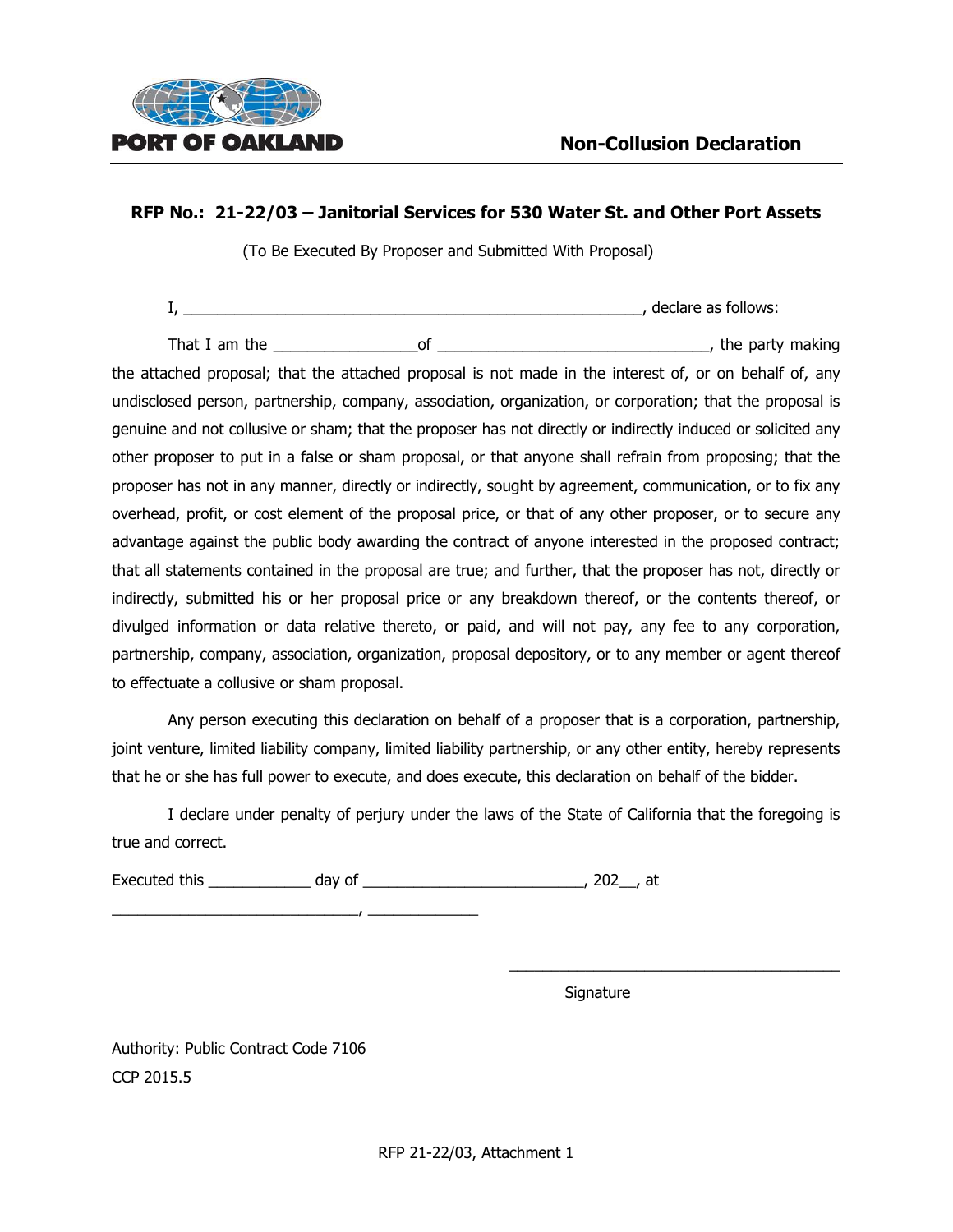

# **Statement of Equal Employment Opportunity**

## **RFP No.: 21-22/03 – Janitorial Services for 530 Water St. and Other Port Assets**

I hereby certify that I \_\_\_\_\_\_\_\_\_\_\_\_\_\_\_\_\_\_\_\_\_\_\_\_\_\_\_\_\_\_\_\_\_\_\_\_\_\_\_\_\_\_\_\_\_\_\_\_\_(Legal Name of Respondent/Supplier/Consultant/Contractor), will not discriminate against any employee or applicant for employment because of race, color, religion, sex, national origin, ancestry, age (over 40), physical or mental disability, cancer-related medical condition, a known genetic pre-disposition to a disease or disorder, veteran status, marital status, or sexual orientation.

I declare under penalty of perjury under the laws of the State of California that the information I have provided herein is true and correct and is of my own personal knowledge.

> \_\_\_\_\_\_\_\_\_\_\_\_\_\_\_\_\_\_\_\_\_\_\_\_\_\_\_\_\_\_\_\_\_\_\_\_\_\_\_\_ **Signature**

> \_\_\_\_\_\_\_\_\_\_\_\_\_\_\_\_\_\_\_\_\_\_\_\_\_\_\_\_\_\_\_\_\_\_\_\_\_\_\_\_ Print Name

> \_\_\_\_\_\_\_\_\_\_\_\_\_\_\_\_\_\_\_\_\_\_\_\_\_\_\_\_\_\_\_\_\_\_\_\_\_\_\_\_ **Title**

> \_\_\_\_\_\_\_\_\_\_\_\_\_\_\_\_\_\_\_\_\_\_\_\_\_\_\_\_\_\_\_\_\_\_\_\_\_\_\_\_ Date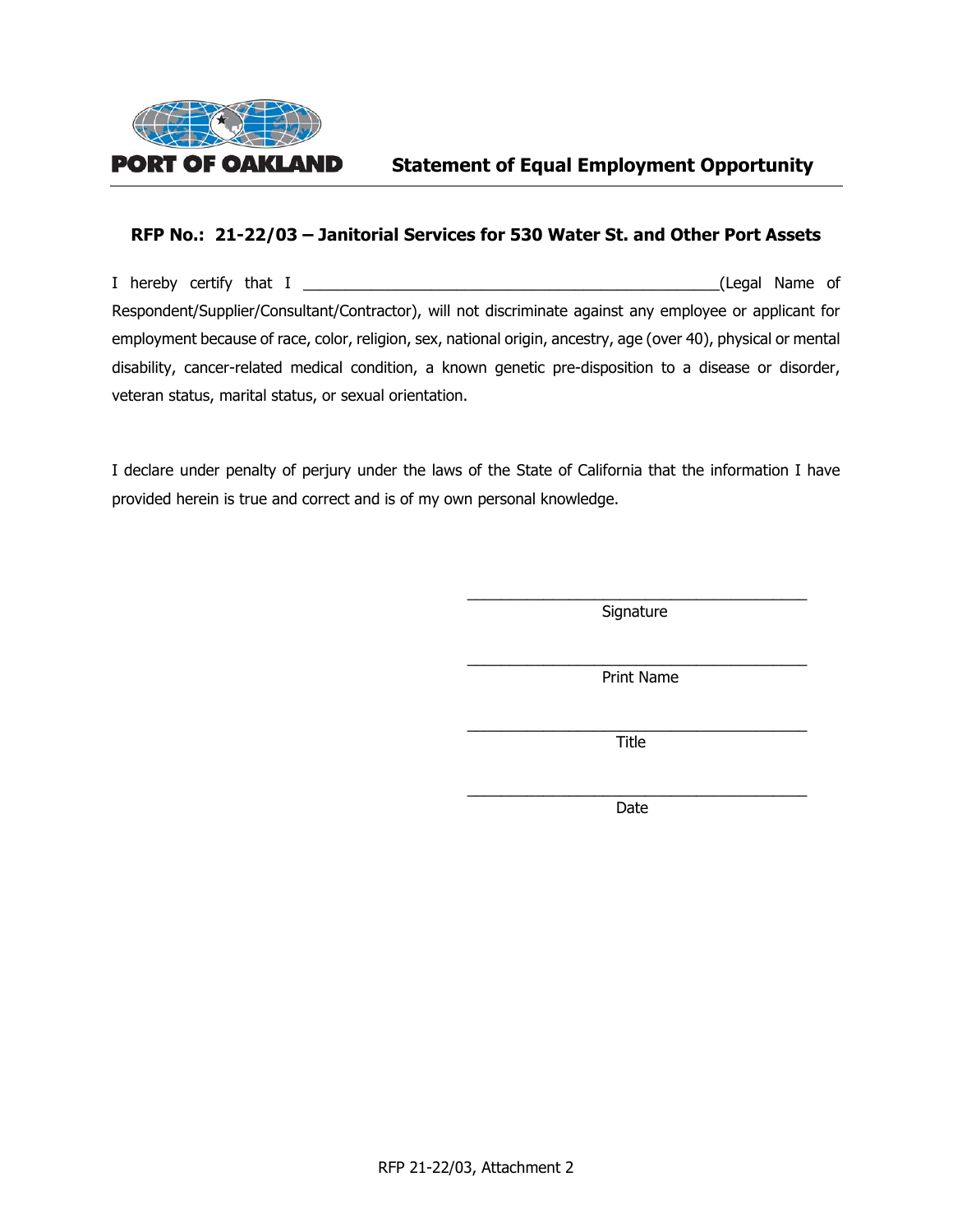

# **RFP No.: 21-22/03 – Janitorial Services for 530 Water St. and Other Port Assets**

The undersigned having carefully examined the location of the proposed work, the local conditions of the place where the work is to be done, the Invitation, the General Conditions, the Specifications and all of the documents for this project, proposes to enter into a contract with the Port of Oakland to perform the work listed in this RFP, including all of its component parts, and to furnish any and all required labor, materials, equipment, insurance, bonding, taxes, transportation and services required for this project in strict conformity with the plans and specifications prepared, including any Addenda, within the time specified.

# **Addendum Acknowledgement:**

The following addendum (addenda) is (are) acknowledged in this RFP:

# **Acknowledgement and Signature:**

- 1. No Proposal is valid unless signed in ink by the person authorized to make the proposal.
- 2. I have carefully read, understand and agree to the terms and conditions on all pages of this RFP. The undersigned agrees to furnish the services stipulated in this RFP.
- 3. I understand my Proposal and all related documents may be released in their entirety in response to a request under the California Public Records Act, subject to any separate copy I submit in accordance with Section VI.D of this RFP.
- 4. I represent that I am familiar with Section 1090 and Section 87100 et seq. of the California Government Code, and that I do not know of any facts that constitute a violation of said Sections in connection with the proposal.

Respondent's Name and Title:

| Contractor License # (if applicable): __________ |                                                                                                                                                                                                                                                                                                                                                                                                                          |
|--------------------------------------------------|--------------------------------------------------------------------------------------------------------------------------------------------------------------------------------------------------------------------------------------------------------------------------------------------------------------------------------------------------------------------------------------------------------------------------|
|                                                  |                                                                                                                                                                                                                                                                                                                                                                                                                          |
|                                                  | Date: $\frac{1}{\sqrt{1-\frac{1}{2}}}\frac{1}{\sqrt{1-\frac{1}{2}}}\frac{1}{\sqrt{1-\frac{1}{2}}}\frac{1}{\sqrt{1-\frac{1}{2}}}\frac{1}{\sqrt{1-\frac{1}{2}}}\frac{1}{\sqrt{1-\frac{1}{2}}}\frac{1}{\sqrt{1-\frac{1}{2}}}\frac{1}{\sqrt{1-\frac{1}{2}}}\frac{1}{\sqrt{1-\frac{1}{2}}}\frac{1}{\sqrt{1-\frac{1}{2}}}\frac{1}{\sqrt{1-\frac{1}{2}}}\frac{1}{\sqrt{1-\frac{1}{2}}}\frac{1}{\sqrt{1-\frac{1}{2}}}\frac{1}{\$ |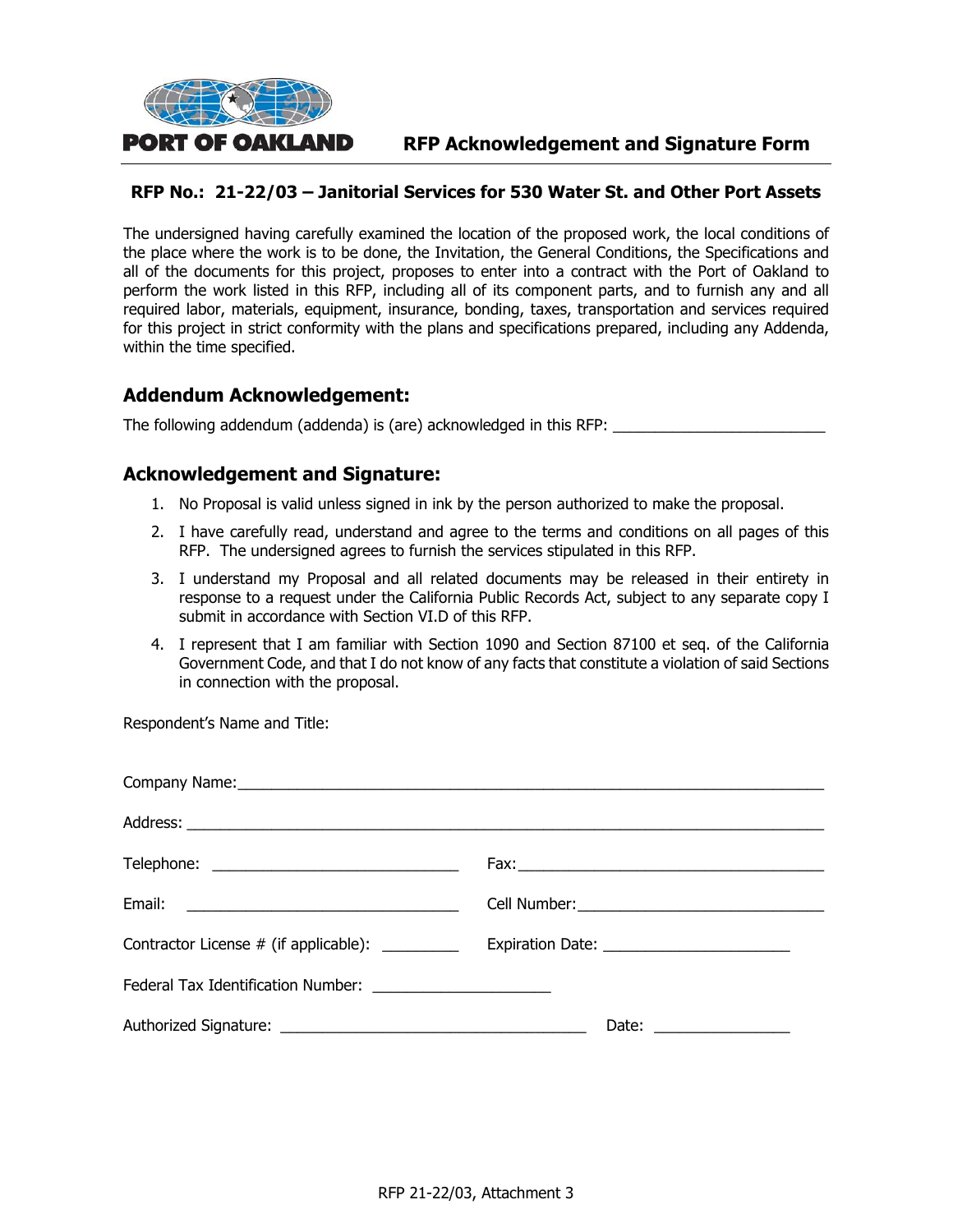

# **RFP No.: 21-22/03 – Janitorial Services for 530 Water St. and Other Port Assets**

Indicate individual monthly fee and per square foot per month, site location and the annual total cost.

| <b>A. Staff Information:</b>                                                  |                                                                      |           |                              |           |
|-------------------------------------------------------------------------------|----------------------------------------------------------------------|-----------|------------------------------|-----------|
| 1. Complete number of staff required for Night Crew and Parking/Garage Staff: |                                                                      |           |                              |           |
| Number of Staff:<br>(1)                                                       | Day Porter                                                           |           | Time: $7:30am - 4:00pm$      |           |
| Night Crew (PM Service) Time: 6:00pm - 12:00am<br>Number of Staff:            |                                                                      |           |                              |           |
| Number of Staff:<br>Parking/Garage Staff                                      |                                                                      |           | $Time: 11:00am - 8:00am$     |           |
| 2. Provide a monthly detailed staff cost per month:                           |                                                                      |           |                              |           |
| Day Porter $=$                                                                | \$                                                                   |           | $per$ month Night Crew = $$$ | per month |
| Parking/Garage Staff =                                                        | \$                                                                   | per month |                              |           |
| <b>B. Site Location Detailed Cost:</b>                                        |                                                                      |           |                              |           |
| I. Port Headquarters - 530 Water St. Oakland, CA 94607                        |                                                                      |           |                              |           |
| $\bullet$                                                                     | 137, 672 sq. ft. $-7$ story office building                          |           |                              |           |
|                                                                               | Total Fee = $\frac{\$}{}$                                            |           |                              |           |
|                                                                               | Fee per Square Foot = $\frac{\$}{\$}$                                |           |                              |           |
| II. Harbormaster Office - 38 Water St. Oakland, CA 94607                      |                                                                      |           |                              |           |
|                                                                               | 1,000 sq. ft. $-1$ story office building                             |           |                              |           |
|                                                                               |                                                                      |           |                              |           |
|                                                                               | Total Fee = $\frac{\$}{}$                                            |           |                              |           |
|                                                                               | Fee per Square Foot = $\frac{\$}{\$}$                                |           |                              |           |
| III. 101 Washington Street Garage and Underground Garage                      |                                                                      |           |                              |           |
|                                                                               | 400,000 sq. ft. $-7$ story garage and 90,000 sq.ft. - 1 story garage |           |                              |           |
|                                                                               | Total Fee = $\frac{\$}{}$                                            |           |                              |           |
|                                                                               | Fee per Square Foot = $\frac{\$}{\$}$                                |           |                              |           |
| IV. Webster/Embarcadero Parking Lot                                           |                                                                      |           |                              |           |
|                                                                               | 18,480 sq. ft. surface lot                                           |           |                              |           |
|                                                                               | Total Fee = $\frac{\$}{}$                                            |           | per month                    |           |
|                                                                               | Fee per Square Foot = $$$                                            |           |                              |           |
| <b>C. Annual Cost Summary:</b>                                                |                                                                      |           |                              |           |
| <b>Total Annual Cost</b><br>$(Site I + II + III + IV) =$                      | \$                                                                   |           | per year                     |           |

RFP 21-22/03, Attachment 4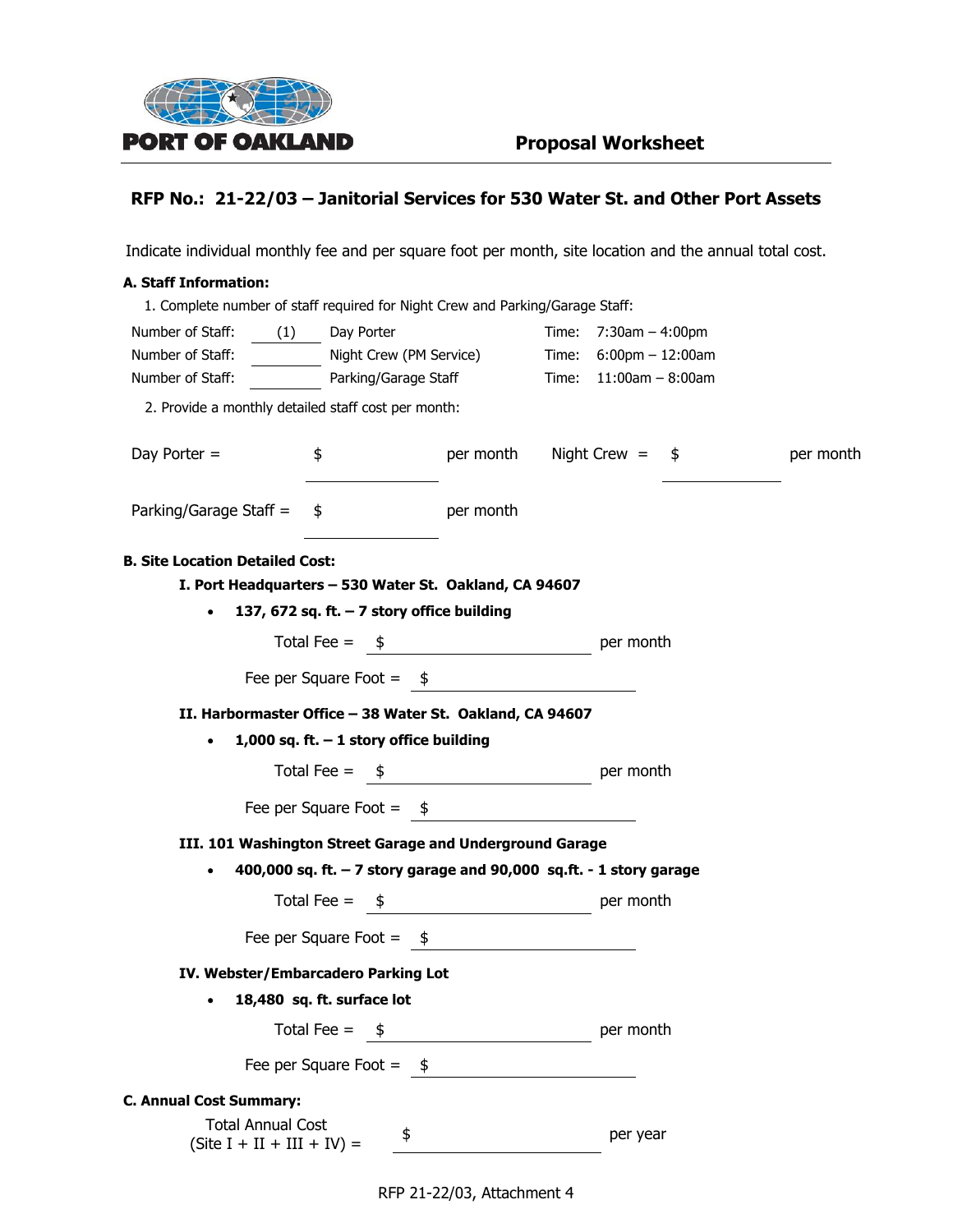

**Non-Discrimination**: Port of Oakland (Port) policy prohibits discrimination or preferential treatment because of race, color, religion, sex, national origin, ancestry, age (over 40), physical or mental disability, cancer-related medical condition, a known genetic pre-disposition to a disease or disorder, veteran status, marital status, or sexual orientation.

**Local Business Utilization**: On October 7, 1997, the Board of Port Commissioners initiated a formal policy to encourage full participation of firms from its Local Business Area ("LBA"), the counties of Alameda and Contra Costa, particularly those in its Local Impact Area ("LIA"), in its work. The LIA includes the cities of Oakland, Alameda, Emeryville and San Leandro. The LBA includes all cities within the counties of Alameda and Contra Costa. The Port will also take into consideration efforts the prime and sub-consultants make to assist in the community, e.g., assigning meaningful work to small and/or very small local subconsultants, mentor protégé relationships, participation in job/trade fairs, hiring interns, pro bono work, and working with local schools, etc.

Consultant Preference Points: The Port allots preference points for the percentage of work being performed by consultants/sub-consultants located in either the LBA or the LIA and for community involvement (i.e. mentoring, intern programs, job fairs, community rehabilitation groups and re-entry programs) for a maximum total of up to 15 points. These points are added to a maximum of 85 technical points for a composite maximum of 100 points in evaluating consultant proposals as follows:

- Up to 5 points will be credited proportionately (counting the whole team, prime consultant and sub-consultant(s)) for LIA certified firms, and 2.5 for LBA certified firms. Note: LIA/LBA credit is given only for certified firms which have had established active offices in the respective area for at least a year at the time of proposal due date, and NOT for outside firms which plan to do the project work at a LIA/LBA office;
- An additional 3 points will be credited for an LIA certified prime consultant (proportionate to the share of prime consultant work in the case of a joint venture) and 1.5 points for an LBA certified prime consultant;
- Up to 4 points will be credited proportionately (counting the whole team, prime consultant and sub-consultant(s)) for Very Small Business Enterprise (VSBE) certified firms, and 2 points for Small Business Enterprise (SBE certified firms); and
- Up to 3 points for commitment to the Port's values and programs, e.g., mentoring small and/or very small local businesses and providing meaningful work for small and/or very small local subconsultants; utilization of college and high school interns from the LIA; participation in job fairs and trade fairs targeted to LIA residents and businesses; and other work showing the consultant's efforts to contribute to the economic development of the LIA.

In summary, please submit the following attachments in each copy of your proposal:

- 1. Attachment 5-A, Chart for Submitting Data for Calculation of Preference Points. List the team members' (prime and subs) names, roles, location and LIA/LBA/SBE/VSBE status in the format shown in Attachment 5-A. Be specific as to the nature and estimated percentage of the work to be performed by the prime, any joint venture partners and/or sub-consultants.
- 2. Attachment 5-B, Local Participation Questionnaire. Complete for each sub-consulting firm or individual, as well as for the prime consultant.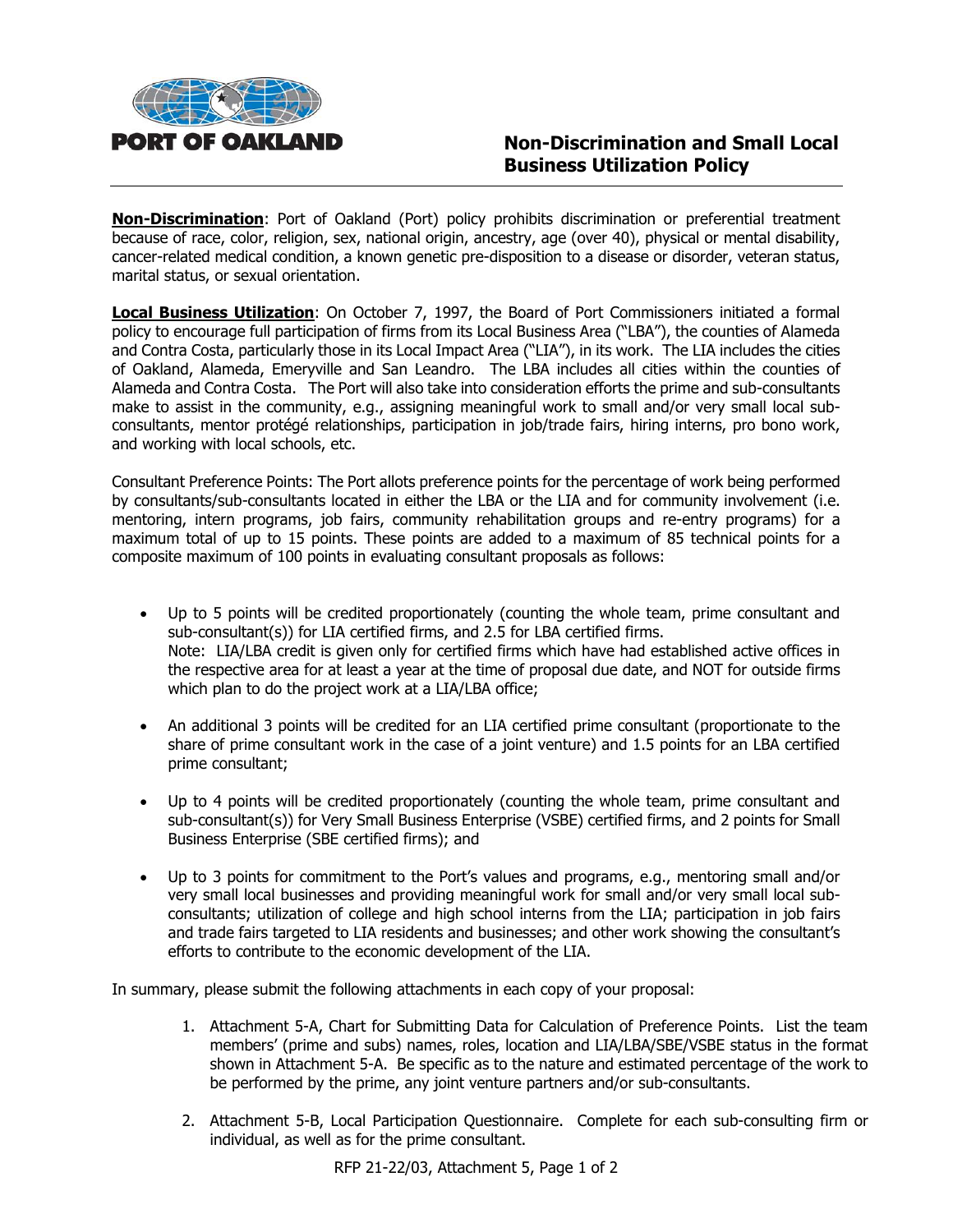3. Attachment 5-C and 5-D, Monthly and Final Utilization of Local and Small Business Enterprises are required after contract award. Attachment 5-C is required after contract award and a final report attachment 5-D, is required after completion of the project.

Any proposal that fails to complete and submit the above two items (Prime and sub-consultants) will not be considered. For firms headquartered outside the LIA/LBA wishing to obtain credit for their local office, for the purpose of this project shall utilize personnel from this local office. Additionally, mail, correspondence and telephone calls will be made to this local office.

To obtain credit for these factors and for any preference points on this RFP, consultants or any team member must be certified by the proposal due date or submit an application:

• Consultants or any team members wishing to be certified by the Port must submit a Certification Application, with all supporting documentation seven (7) business days prior to the proposal due date. The questionnaire and checklist of necessary supporting documents for certification may be obtained at: http://www.portofoakland.com/srd/. For questions regarding certification, you may contact Social Responsibility Division (SRD) at (510) 627-1627 or email [SRDAdmin@portoakland.com.](mailto:SRDAdmin@portoakland.com) Firms certified by the Port of Oakland do not need to submit proof of certification.

(Please note Port certification must be current and not expired to count for preference points. Certification is valid for a two-year period.)

For questions or assistance regarding this section, contact Ms. Donna Cason (510) 627-1140, or [dcason@portoakland.com](mailto:dcason@portoakland.com) in the Port's Social Responsibility Division.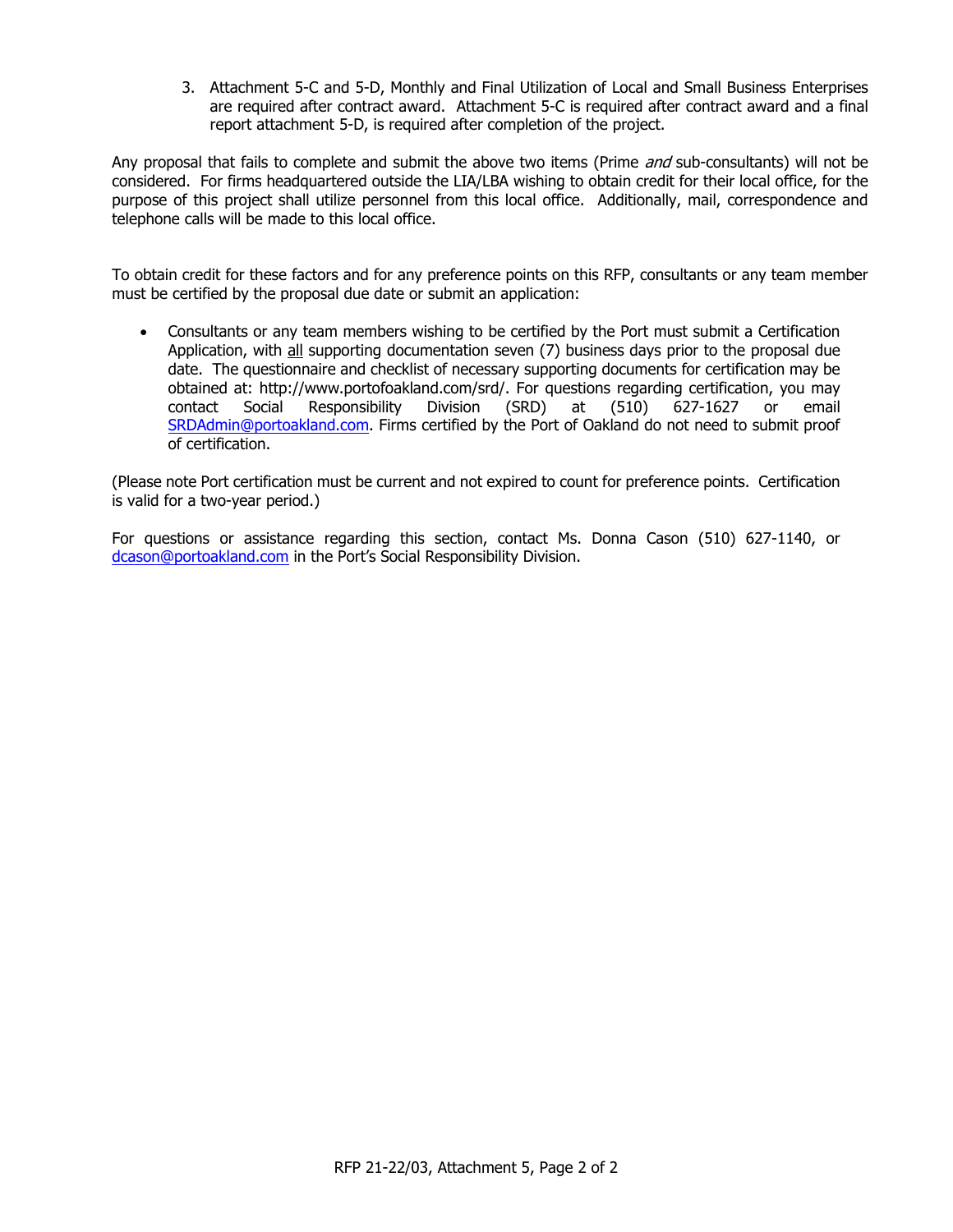

# **Chart for Submitting Data for Calculation of Preference Points**

| Company                            | Nature of Work to<br>be Performed | Prime<br>or<br>Sub? | Location of Firm | *LIA/LBA<br>SBE/VSBE<br>Certification<br><b>Status</b> | Percent of<br>Total<br>Contract | Percent<br>of Sub-<br>consulting<br>Work |
|------------------------------------|-----------------------------------|---------------------|------------------|--------------------------------------------------------|---------------------------------|------------------------------------------|
| (Name of Prime)                    |                                   | <b>Prime</b>        |                  |                                                        |                                 |                                          |
| (Name of Subs)                     |                                   | Sub                 |                  |                                                        |                                 |                                          |
| (Name of Subs)                     |                                   | Sub                 |                  |                                                        |                                 |                                          |
| (Name of Subs)                     |                                   | Sub                 |                  |                                                        |                                 |                                          |
| (Name of Subs)                     |                                   | Sub                 |                  |                                                        |                                 |                                          |
| (Name of Subs)                     |                                   | Sub                 |                  |                                                        |                                 |                                          |
| (Name of Subs)                     |                                   | Sub                 |                  |                                                        |                                 |                                          |
| (Name of Subs)                     |                                   | <b>Sub</b>          |                  |                                                        |                                 |                                          |
| (Name of Subs)                     |                                   | Sub                 |                  |                                                        |                                 |                                          |
| (Name of Subs)                     |                                   | Sub                 |                  |                                                        |                                 |                                          |
| (Name of Subs)                     |                                   | Sub                 |                  |                                                        |                                 |                                          |
| <b>Total</b> (must add up to 100%) |                                   |                     |                  |                                                        | 100%                            | 100%                                     |

**\* In order to qualify for preference points, the firm must be certified by the Port of Oakland.** Local Impact Area (LIA), Local Business Area (LBA), Small Business Enterprise (SBE), Very Small Business Enterprise (VSBE)

Notes:

- Please make sure the column labeled "Percent of Total Contract" adds up to 100%
- Please make sure the column labeled "Percent of Sub-consulting Work" adds up to 100% of the Sub-consulting work.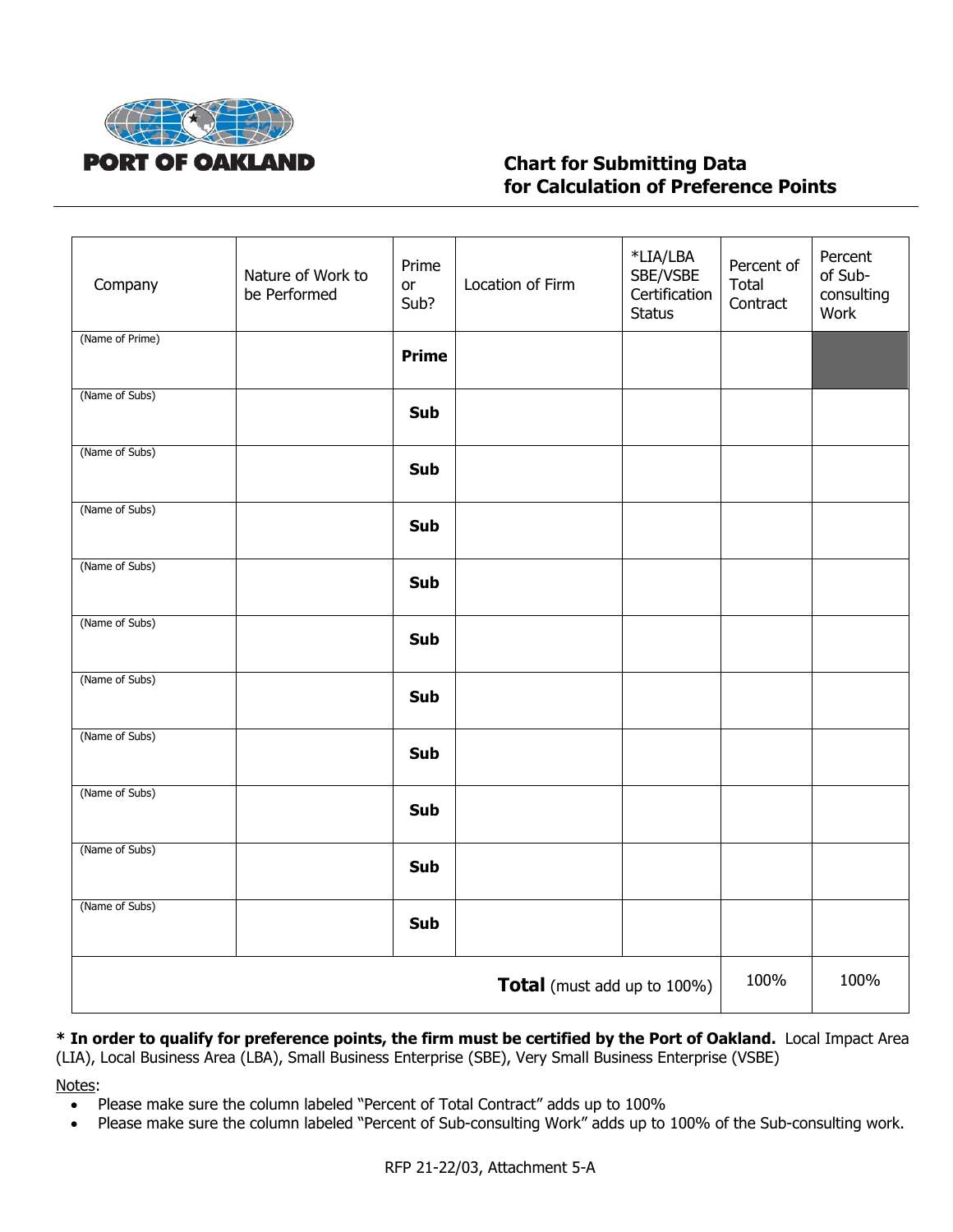

(Use additional paper if necessary)

1. Is the consultant or large sub-consultant mentoring or providing a professionally meaningful share of the project to small and/or very small LIA firms on this project? Yes No

If the response is "yes", please provide specific details on how the mentoring or sharing will be performed. In addition, be specific as to the nature of the relationship and the persons responsible for implementing it.

- 2. (A) Do any team members requiarly use local students as interns in their work? Yes\_\_\_ No  $\frac{1}{\sqrt{2}}$ (B) Do any team members currently use local students as interns in their work? Yes\_\_\_ No \_\_\_
	- (C) Have any team members used local students as interns in past work? Yes \_\_\_ No\_\_\_
	- (D) If planning to use interns on this project, how will you utilize them?
- 
- 

If you answered "yes" to any of these questions, please state from what schools or programs the interns were obtained, what type of work was performed by them, and any other details that might be relevant, i.e. paid internship, length of service, number of interns.

3. Have firms in the team participated in other community projects, e.g., job fairs targeted to local neighborhoods, youth or school programs, community rehabilitation groups, etc.? Yes No If so, please give details: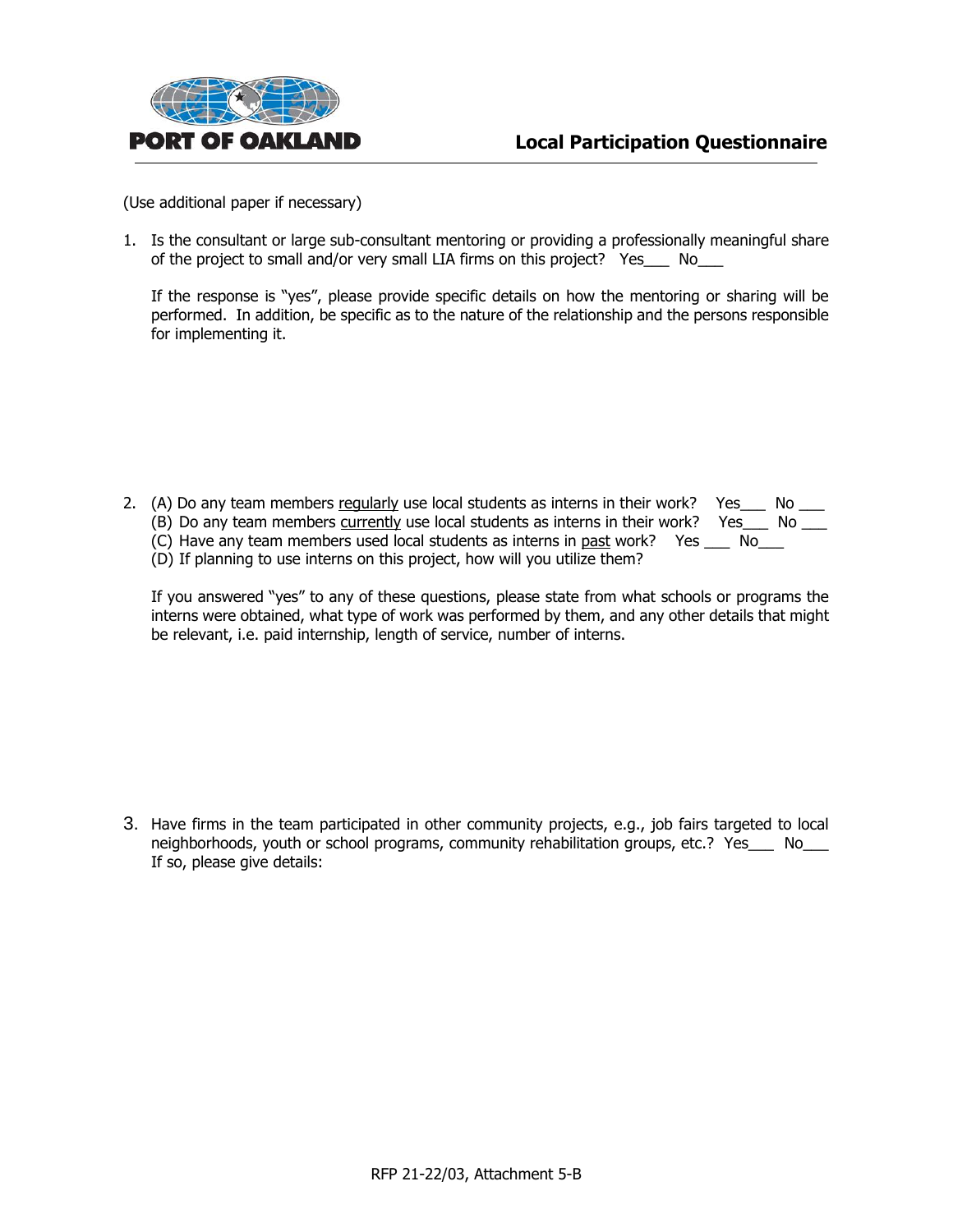

# **Monthly Utilization of Local and Small Business Enterprises**

| <b>PRIME CONTRACTOR</b>                                                             |                                           |                             | <b>BUSINESS ADDRESS</b> |                            |                                      |                                       | <b>CONTRACT BID</b><br><b>AMOUNT</b>                                     |                            | <b>DATE OF THIS</b><br><b>REPORT</b>     |
|-------------------------------------------------------------------------------------|-------------------------------------------|-----------------------------|-------------------------|----------------------------|--------------------------------------|---------------------------------------|--------------------------------------------------------------------------|----------------------------|------------------------------------------|
| <b>PORT PROJECT NAME</b>                                                            |                                           |                             |                         |                            | <b>PORT PROJECT</b><br><b>NUMBER</b> | <b>WORK</b><br><b>AUTHORIZATION #</b> | <b>TOTAL CONTRACT</b><br><b>AMOUNT INCLUDING</b><br><b>CHANGE ORDERS</b> |                            | <b>PROJECT</b><br><b>COMPLETION DATE</b> |
| (3) Prime<br>(1) Name and<br>(2) Description<br>Address of<br>of Work<br>and Sub(s) |                                           | $(4)$ Port<br>Certification |                         | <b>CONTRACT PAYMENTS</b>   |                                      |                                       |                                                                          |                            |                                          |
| Small/Local Firm<br>[Prime,<br>Subcontractor,<br>Supplier or Trucking<br>Broker]    | Performed and<br>or Materials<br>Supplied | Original Bid<br>Amount      | Number                  | (5a)<br>* LIABE<br>Dollars | (5b)<br>* LBABE Dollars              | (5c)<br>* SBE Dollars                 | (5d)<br>* VSBE Dollars                                                   | (6) Date Work<br>Completed | (7) Date<br>of Final<br>Payment          |
|                                                                                     |                                           |                             |                         |                            |                                      |                                       |                                                                          |                            |                                          |
|                                                                                     |                                           |                             |                         |                            |                                      |                                       |                                                                          |                            |                                          |
|                                                                                     | <b>TOTAL</b>                              |                             |                         |                            | \$                                   | \$                                    | \$                                                                       |                            |                                          |

List all certified local/small prime and subs regardless of tiers through out the life of the project, whether or not firms were listed on the original bid. Xerox this page if additional sheets are needed.

If actual sub dollars were different than the approval amount at time of award, provide comments on back of form. List actual amount paid to each sub at the above chart.

**\*** LIABE (Local Impact Area Business Enterprise), LBABE (Local Business Area Business Enterprise), SBE (Small Business Enterprise), and VSBE (Very Small Business Enterprise).

| I CERTIFY THAT THE ABOVE INFORMATION IS COMPLETE. TRUE AND CORRECT |                              |             |  |  |
|--------------------------------------------------------------------|------------------------------|-------------|--|--|
| AUTHORIZED CONTRACTOR REPRESENTATIVE SIGNATURE and TITLE           | <b>BUSINESS PHONE NUMBER</b> | <b>DATE</b> |  |  |
|                                                                    |                              |             |  |  |
|                                                                    |                              |             |  |  |
|                                                                    |                              |             |  |  |

**Distribution: Original – SRD Copy To – Engineering Construction / Resident Engineer**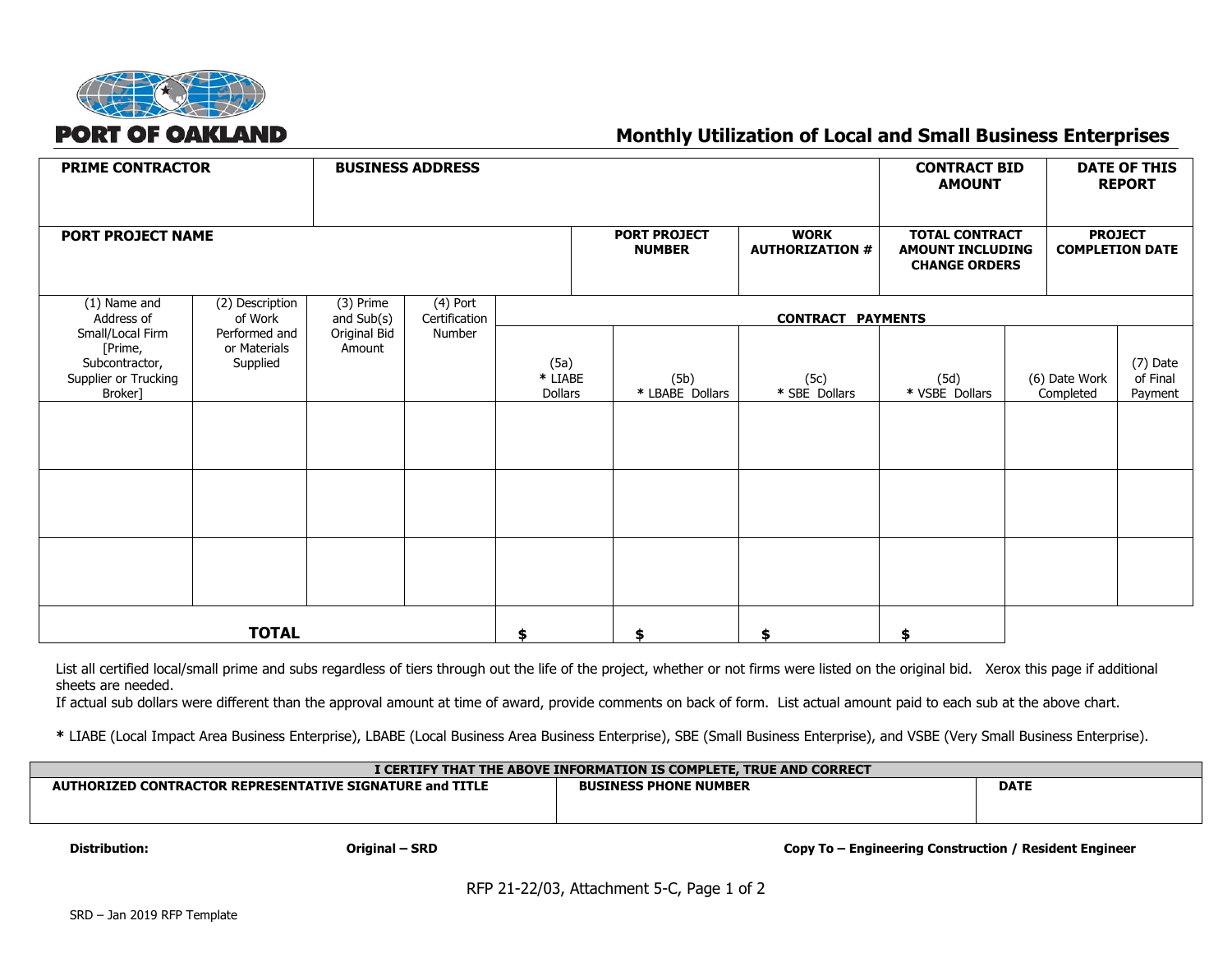#### **Instructions--Monthly Utilization of Local and Small Business Enterprises**

- (I) Enter the project information requested on the first two rows on page 00816-1 (Prime Contractor, Business Address, Contract Bid Amount, etc.)
- (II) Provide the following information **for each portion of the contract work performed by (and for each amount of materials supplied by) a Portcertified small and/or local business**, including the prime contractor if the prime is a Port-certified small/local business:
	- Column 1: Name and address of the firm performing work and/or supplying materials.
	- Column 2: Description of the work performed and/or materials supplied by said firm.
	- Column 3: For subcontractor, supplier or trucker: dollar amount of the bid submitted by the firm to prime bidder, as listed in the Subcontractor and Supplier List Form submitted by prime bidder with its bid. If the subcontractor, supplier or trucker was not listed in the Subcontractor and Supplier List Form, enter "0". For small/local prime bidder: dollar amount of the prime bidder's bid excluding all subcontractor/supplier/trucking broker bid amounts, as listed in the Subcontractor and Supplier List Form.
	- Column 4: Port Certification Number of firm. (Port-certified small/local subcontractors, suppliers and truckers should provide their certification number to the Prime Bidder and notify Prime Bidder in writing with the date of the decertification if their status changes during the course of the project.)
	- Columns 5a-5d Enter the dollar amount of the work performed and/or materials supplied by the firm in either Column 5a, 5b, 5c or 5d, depending on the firm's certification status. Firm certification status must be certified and determined at the time of bid by Port of Oakland. The certified firm is issued a letter by the Port of Oakland that states their certification status as well as the expiration date of the certification. Firms' certification status may be obtained by accessing the Port of Oakland website **(http://srd.portofoakland.com/** or by calling (510) 627-1627. Refer to the following table for a description of the certification status:

| <b>Certification Status</b>                     | <b>Description</b>                                                           |
|-------------------------------------------------|------------------------------------------------------------------------------|
| LIABE (Local Impact Area Business Enterprise)   | firm located in Oakland, Alameda, Emeryville, or San Leandro                 |
| LBABE (Local Business Area Business Enterprise) | firm located in Alameda County or Contra Costa County                        |
| SBE (Small Business Enterprise)                 | business with 3 year average annual gross revenue not to exceed \$36,000,000 |
| VSBE (Very Small Business Enterprise)           | business with 3 year average annual gross revenue not to exceed              |
|                                                 | \$5,000,000                                                                  |

If the firm was decertified before completing its portion of the work of this contract, enter the dollar amount of ALL work performed/ materials supplied by the firm, INCLUDING WORK PERFORMED/MATERIALS SUPPLIED AFTER THE DATE OF DECERTIFICATION. **If the amount listed in Column 5 differs from the amount listed in Column 3, provide an explanation in the 'COMMENTS' section as provided.**

- Column 6: Date on which the firm listed in Column 1 completed the work described in Column 2.
- Column 7: Date on which prime contractor made the 'final payment' for the work described in Column 2 to subcontractor/supplier/trucking broker.
- (III) In the 'TOTAL' row, enter the column sums of the dollar amounts listed in Columns 5a through 5d.
- (IV) The authorized contractor representative shall certify the information supplied by signing in the space provided. **Per Port of Oakland provisions, Final Payment WILL NOT be made until this form is properly filled out and submitted to the Port of Oakland.**

#### **COMMENTS:**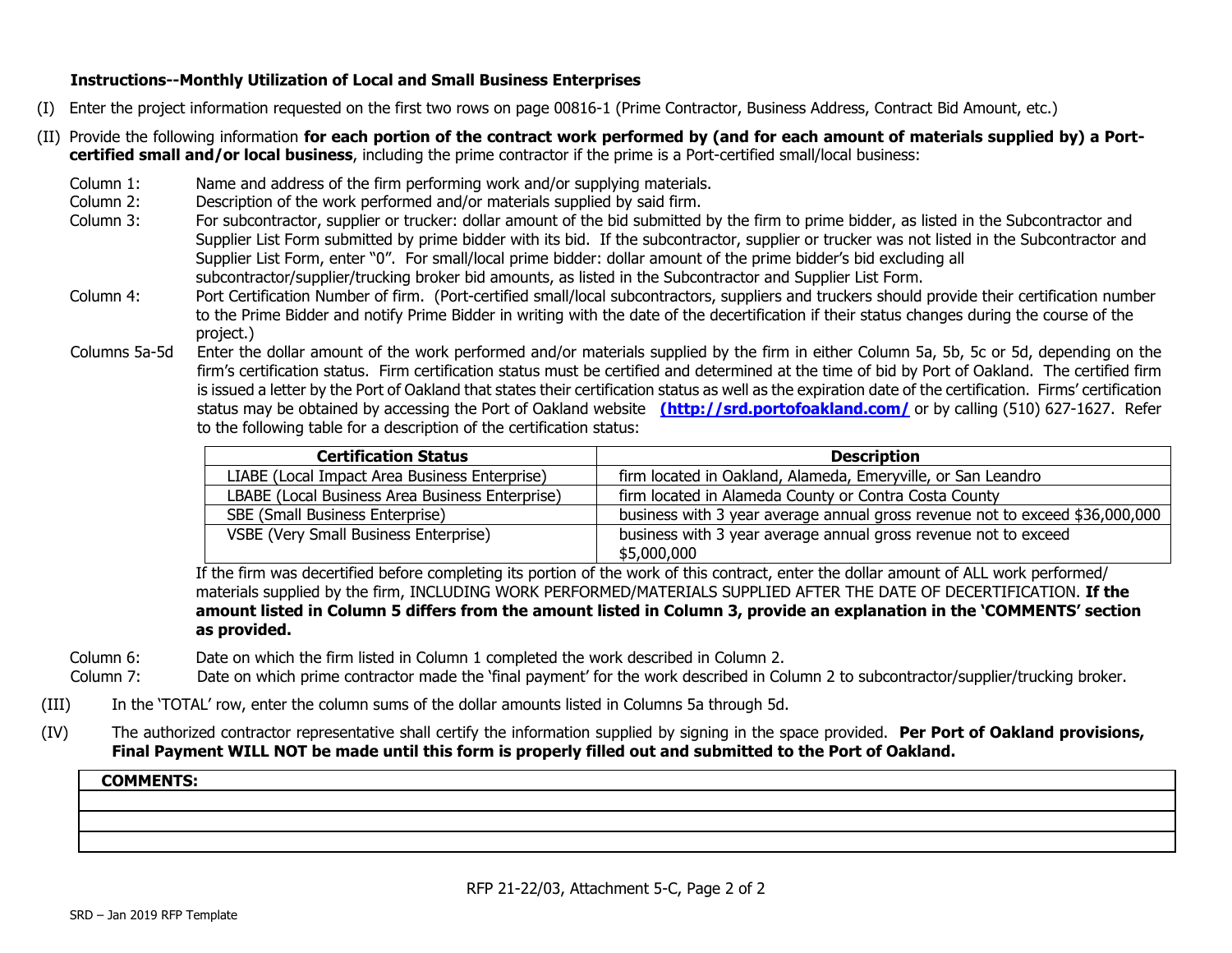

# **Final Utilization of Local and Small Business Enterprises**

| <b>PRIME CONTRACTOR</b>                                                          |                                           |                         | <b>BUSINESS ADDRESS</b>     |                            |                                      |                                       | <b>CONTRACT BID</b><br><b>AMOUNT</b>                                     |                            | <b>DATE OF THIS</b><br><b>REPORT</b>     |
|----------------------------------------------------------------------------------|-------------------------------------------|-------------------------|-----------------------------|----------------------------|--------------------------------------|---------------------------------------|--------------------------------------------------------------------------|----------------------------|------------------------------------------|
| <b>PORT PROJECT NAME</b>                                                         |                                           |                         |                             |                            | <b>PORT PROJECT</b><br><b>NUMBER</b> | <b>WORK</b><br><b>AUTHORIZATION #</b> | <b>TOTAL CONTRACT</b><br><b>AMOUNT INCLUDING</b><br><b>CHANGE ORDERS</b> |                            | <b>PROJECT</b><br><b>COMPLETION DATE</b> |
| (1) Name and<br>Address of                                                       | (2) Description<br>of Work                | (3) Prime<br>and Sub(s) | $(4)$ Port<br>Certification |                            |                                      | <b>CONTRACT PAYMENTS</b>              |                                                                          |                            |                                          |
| Small/Local Firm<br>[Prime,<br>Subcontractor,<br>Supplier or Trucking<br>Broker] | Performed and<br>or Materials<br>Supplied | Original Bid<br>Amount  | Number                      | (5a)<br>* LIABE<br>Dollars | (5b)<br>* LBABE Dollars              | (5c)<br>* SBE Dollars                 | (5d)<br>* VSBE Dollars                                                   | (6) Date Work<br>Completed | (7) Date<br>of Final<br>Payment          |
|                                                                                  |                                           |                         |                             |                            |                                      |                                       |                                                                          |                            |                                          |
|                                                                                  |                                           |                         |                             |                            |                                      |                                       |                                                                          |                            |                                          |
|                                                                                  | <b>TOTAL</b>                              |                         |                             |                            | \$                                   | \$                                    | \$                                                                       |                            |                                          |

List all certified local/small prime and subs regardless of tiers through out the life of the project, whether or not firms were listed on the original bid. Xerox this page if additional sheets are needed.

If actual sub dollars were different than the approval amount at time of award, provide comments on back of form. List actual amount paid to each sub at the above chart.

**\*** LIABE (Local Impact Area Business Enterprise), LBABE (Local Business Area Business Enterprise), SBE (Small Business Enterprise), and VSBE (Very Small Business Enterprise).

| I CERTIFY THAT THE ABOVE INFORMATION IS COMPLETE, TRUE AND CORRECT |                                                          |                              |                                                        |  |  |
|--------------------------------------------------------------------|----------------------------------------------------------|------------------------------|--------------------------------------------------------|--|--|
|                                                                    | AUTHORIZED CONTRACTOR REPRESENTATIVE SIGNATURE and TITLE | <b>BUSINESS PHONE NUMBER</b> | <b>DATE</b>                                            |  |  |
|                                                                    |                                                          |                              |                                                        |  |  |
|                                                                    |                                                          |                              |                                                        |  |  |
| Distribution:                                                      | Original – SRD                                           |                              | Copy To – Engineering Construction / Resident Engineer |  |  |
| DED 21 22/02. Attachment E.D. Dage 1 of 2                          |                                                          |                              |                                                        |  |  |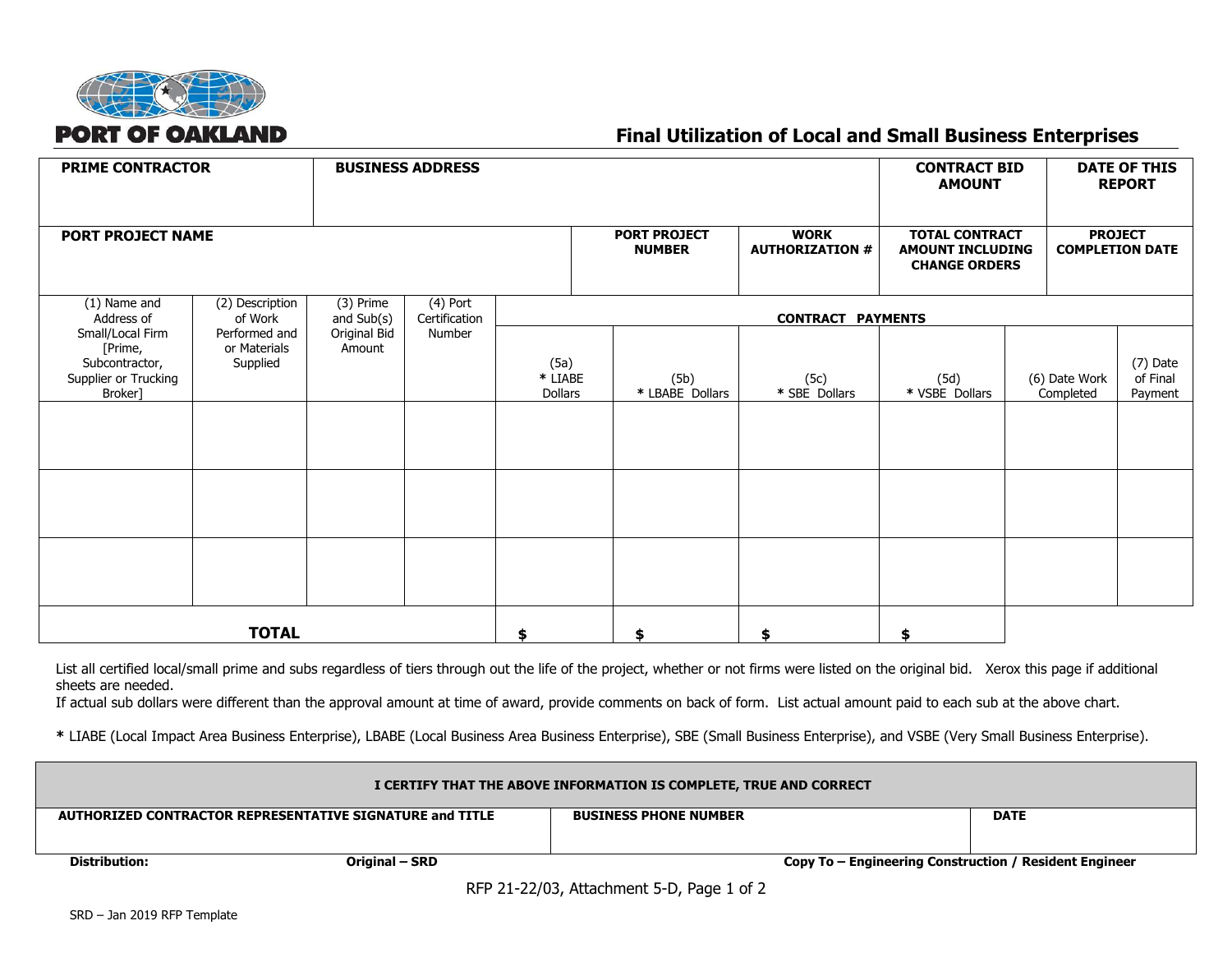#### **Instructions--Final Utilization of Local and Small Business Enterprises**

- (I) Enter the project information requested on the first two rows on page 00816-1 (Prime Contractor, Business Address, Contract Bid Amount, etc.)
- (II) Provide the following information **for each portion of the contract work performed by (and for each amount of materials supplied by) a Portcertified small and/or local business**, including the prime contractor if the prime is a Port-certified small/local business:
	- Column 1: Name and address of the firm performing work and/or supplying materials.
	- Column 2: Description of the work performed and/or materials supplied by said firm.
	- Column 3: For subcontractor, supplier or trucker: dollar amount of the bid submitted by the firm to prime bidder, as listed in the Subcontractor and Supplier List Form submitted by prime bidder with its bid. If the subcontractor, supplier or trucker was not listed in the Subcontractor and Supplier List Form, enter "0". For small/local prime bidder: dollar amount of the prime bidder's bid excluding all subcontractor/supplier/trucking broker bid amounts, as listed in the Subcontractor and Supplier List Form.
	- Column 4: Port Certification Number of firm. (Port-certified small/local subcontractors, suppliers and truckers should provide their certification number to the Prime Bidder and notify Prime Bidder in writing with the date of the decertification if their status changes during the course of the project.)
	- Columns 5a-5d Enter the dollar amount of the work performed and/or materials supplied by the firm in either Column 5a, 5b, 5c or 5d, depending on the firm's certification status. Firm certification status must be certified and determined at the time of bid by Port of Oakland. The certified firm is issued a letter by the Port of Oakland that states their certification status as well as the expiration date of the certification. Firms' certification status may be obtained by accessing the Port of Oakland website **(http://srd.portofoakland.com/)** or by calling (510) 627-1627. Refer to the following table for a description of the certification status:

| <b>Certification Status</b>                     | <b>Description</b>                                                           |
|-------------------------------------------------|------------------------------------------------------------------------------|
| LIABE (Local Impact Area Business Enterprise)   | firm located in Oakland, Alameda, Emeryville, or San Leandro                 |
| LBABE (Local Business Area Business Enterprise) | firm located in Alameda County or Contra Costa County                        |
| SBE (Small Business Enterprise)                 | business with 3 year average annual gross revenue not to exceed \$36,000,000 |
| VSBE (Very Small Business Enterprise)           | business with 3 year average annual gross revenue not to exceed              |
|                                                 | \$5,000,000                                                                  |

If the firm was decertified before completing its portion of the work of this contract, enter the dollar amount of ALL work performed/ materials supplied by the firm, INCLUDING WORK PERFORMED/MATERIALS SUPPLIED AFTER THE DATE OF DECERTIFICATION. **If the amount listed in Column 5 differs from the amount listed in Column 3, provide an explanation in the 'COMMENTS' section as provided.**

Column 6: Date on which the firm listed in Column 1 completed the work described in Column 2.

Column 7: Date on which prime contractor made the 'final payment' for the work described in Column 2 to subcontractor/supplier/trucking broker.

- (III) In the 'TOTAL' row, enter the column sums of the dollar amounts listed in Columns 5a through 5d.
- (IV) The authorized contractor representative shall certify the information supplied by signing in the space provided. **Per Port of Oakland provisions, Final Payment WILL NOT be made until this form is properly filled out and submitted to the Port of Oakland.**

#### **COMMENTS:**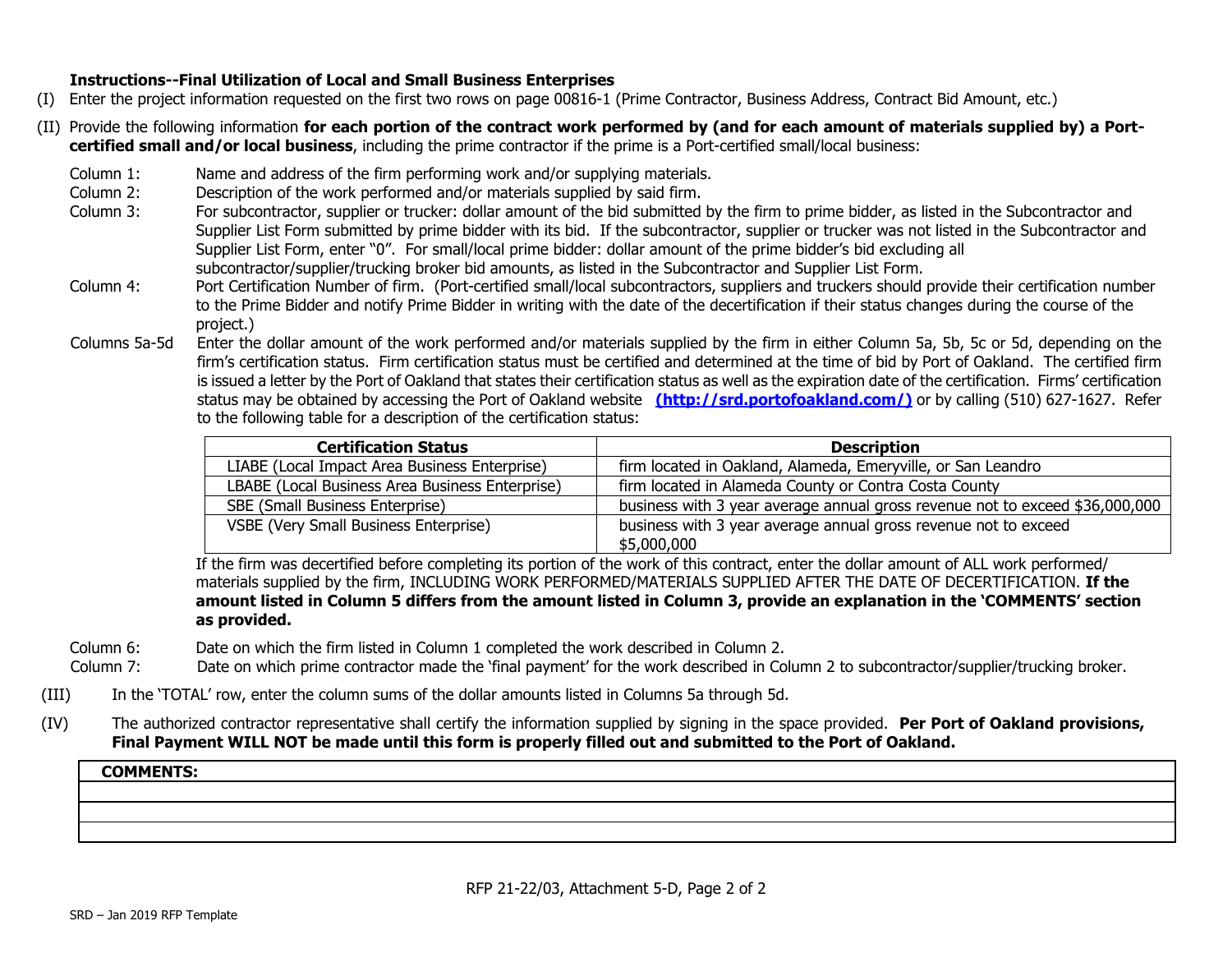

# **Non-Discrimination and Small Local Business Utilization Policy Program Affidavit**

## **RFP No.: 21-22/03 – Janitorial Services for 530 Water St. and Other Port Assets**

I hereby certify that I and I contained the state of the state of the state of the state of the state of the state of the state of the state of the state of the state of the state of the state of the state of the state of Respondent/Supplier/Consultant/Contractor), shall carry out applicable requirements in the award and administration of this contract and cooperate with the Port of Oakland in meeting its commitments and objectives with regard to ensuring nondiscrimination, and shall use best efforts to ensure that barriers to participation of Small Local Businesses do not exist.

Upon execution of an Agreement, the selected consultant will be required to complete Small and Local attainment reports and a final report at contract completion, and submit them to the Social Responsibility Division.

I declare under penalty of perjury under the laws of the State of California that the information I have provided herein is true and correct.

> \_\_\_\_\_\_\_\_\_\_\_\_\_\_\_\_\_\_\_\_\_\_\_\_\_\_\_\_\_\_\_\_\_\_\_\_\_\_\_\_ Signature

> $\mathcal{L}_\text{max}$  and  $\mathcal{L}_\text{max}$  and  $\mathcal{L}_\text{max}$  and  $\mathcal{L}_\text{max}$ Print Name

> \_\_\_\_\_\_\_\_\_\_\_\_\_\_\_\_\_\_\_\_\_\_\_\_\_\_\_\_\_\_\_\_\_\_\_\_\_\_\_\_ Title

> $\mathcal{L}_\text{max}$  and  $\mathcal{L}_\text{max}$  and  $\mathcal{L}_\text{max}$  and  $\mathcal{L}_\text{max}$ Date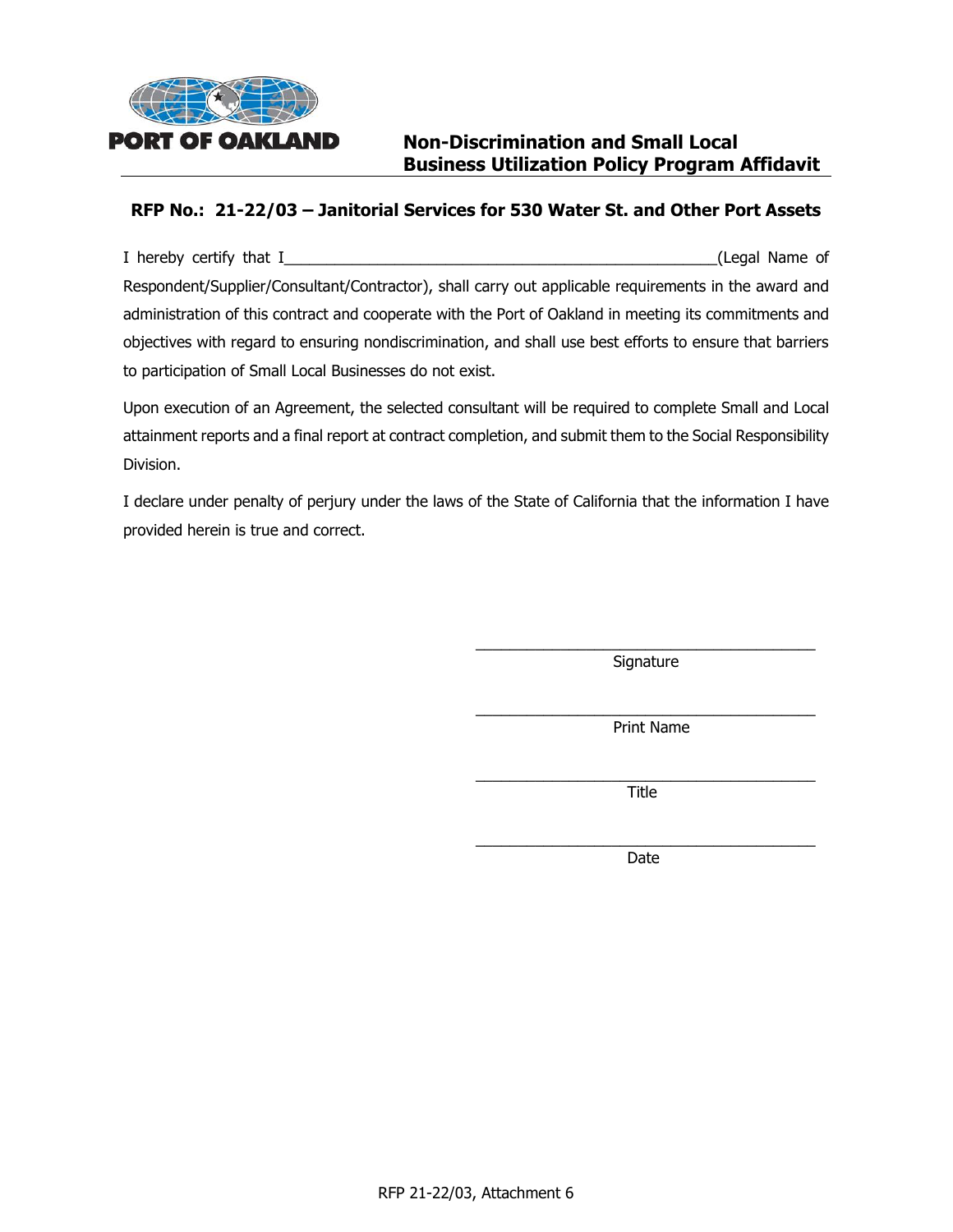

#### **EMPLOYERS SUBJECT TO §728 OF THE CITY CHARTER MUST COMPLY WITH THE FOLLOWING REQUIREMENTS:**

- 1) Pay all non-exempt employees the living wage rates (As of July 1, 2021, \$17.56 without health benefits or \$15.30 with health benefits). Port Ordinance No. 3666, as amended also requires that covered businesses provide employees at least twelve compensated days off per year, including holidays.
- 2) Pay at least \$2.26 per hour worked toward the provision of health care benefits for employees and/or their dependents, if the employer claims credit for health benefits.
- 3) **Provide written notification to each current and new employee, at time of hire, of his or her rights to receive the benefits under the provisions of these regulations.** The notification shall be provided in English, Spanish and other languages spoken by a significant number of the employees, and shall be posted prominently in communal areas at the work site. A copy of said notification is available from the Port Division of Social Responsibility.
- 4) Provide all employees earning less than \$12/hour notification in English, Spanish, and any other language spoken by a significant number of employees of their right to advance Earned Income Credit payments.
- 5) **Submit name, address, date of hire, occupation classification, rate of pay, benefits paid for each of its employees, and compensated time off in a web accessed monitoring system at <https://www.elationsys.com/app/Registration/> by March 31st, June 30th, September 30th, and December 31st of each year.** If a covered employer has obtained a waiver from the Port Board of Directors, then the employer must still submit an annual payroll report covering each of its employees by December 31st of each year. Failure to provide the list within five days of the due date will result in a penalty of \$500 per day. Covered employers shall maintain payrolls and basic records for all employees and shall preserve them for a period of at least three years after the close of the compliance period.
- 6) Require subcontractors, tenants and subtenants, or licensees who are covered by these requirements to comply with the provisions of these regulations. **Covered employers shall be responsible for including language committing the subcontractor's, tenant's or licensee's agreement to comply, in the contract with the subcontractor**. Covered employers shall submit a copy of such subcontracts or other such agreements to the Port Division of Social Responsibility.
- 7) Permit authorized Port representatives access to work sites and, with employee consent, relevant payroll records for the purpose of monitoring compliance with these regulations, investigating employee complaints of non-compliance and evaluating the operation and effects of these regulations, including the production for inspection and copying of its payroll records for any or all of its employees for the applicable compliance period. Permit a representative of the labor organizations in its industry to have access to its workforce at the Port during nonworking time and in non-work areas to ensure compliance.

Employers who fail to submit documents, declarations or information required to demonstrate compliance with these regulations shall be deemed noncompliant or non-responsive and subject to the remedies as set forth in §728.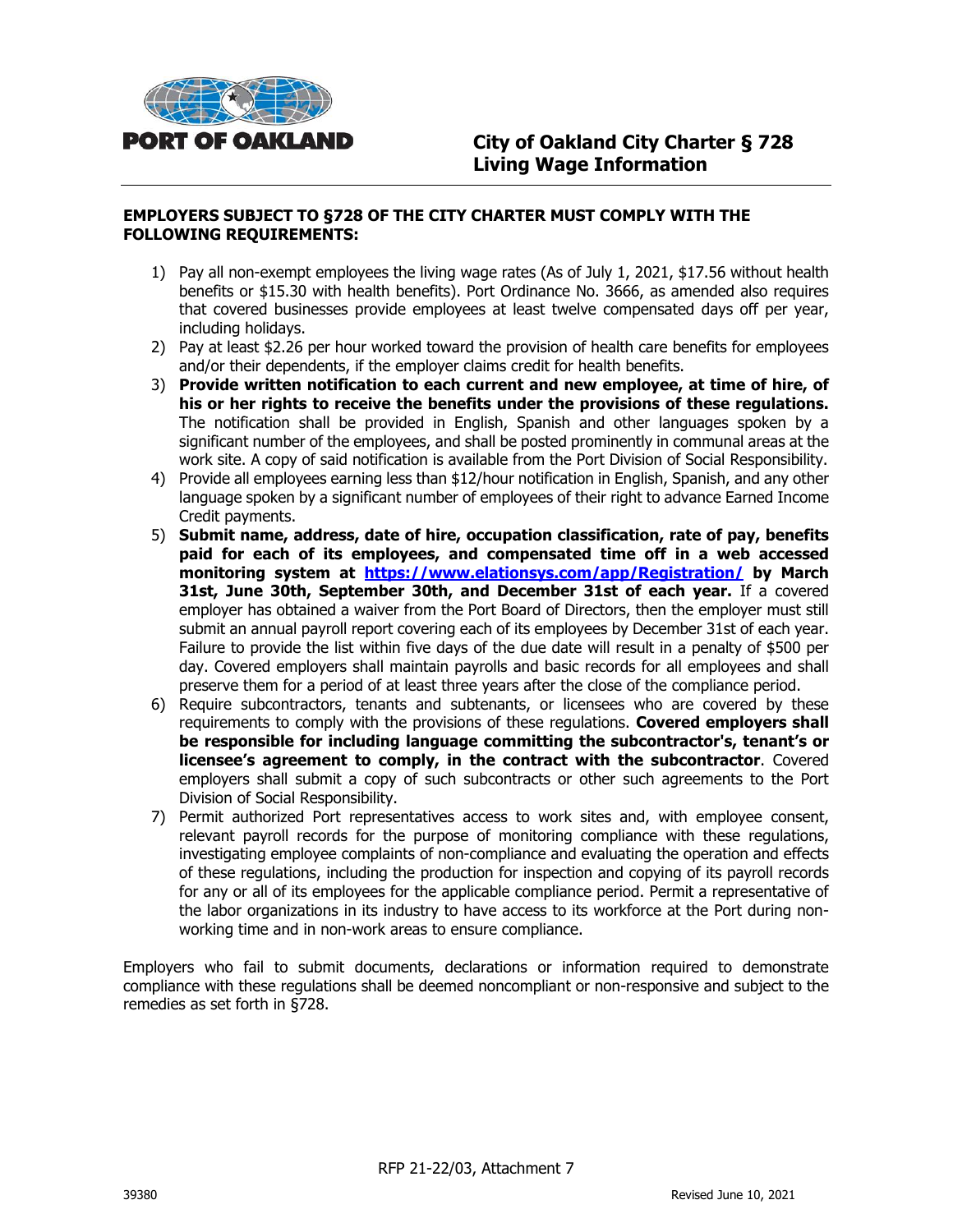

#### **COVERED BUSINESS CHECKLIST WRITE YES/NO ANSWER IN APPROPRIATE BOX:**

- 1. **It is the Business entering into a contract, tenancy agreement or subordinate** agreement (such as, subcontract, subtenancy, or sublicense) with the Port? If no, go on to question 2. If yes, go to question 3.
- 2. **Has the Business amended an existing contract, tenancy agreement or subordinate** agreement at any time since April 2002? If no to 1 and 2, stop here: the business is not covered. If yes, go to question 3.
- 3. **In Fig. 2.** Is the contract with Aviation or Maritime divisions for a value of greater than \$50,000 over the life of the contract (over the next five years if contract is for less than a year and expected to be renewed or extended)? If no, stop here; the contract is not covered. If yes, go to question 4.
- 4. Is the contract for service other than the delivery of products, equipment or commodities? If no, stop here: the business is not covered. If yes, go to question 5.
- 5. Does the Business employ more than 20 employees who spend at least 10 hours per week (4 hours per week if part time employees) working under the contract with the Port or on Port property? Indicate the number of employees that are employed by the Contractor entirely in the Contractor contractor the Susiness is not covered. If yes, go to question 6, exemptions for specified employees of a covered employer.

#### **All employees of a covered employer are required to be provided compensation and other benefits as provided under §728 of the Charter, except for specified employees exempt under the following exemptions. The following questions should be answered for each employee.**

- 6. Does the employee work less than 25% of his/her time (10 hours per week for full time employee) under the contract with the Port? If yes, stop here; the specified employee is exempt. If no, go to question 7.
- 7. The Is the employee under 21 years of age, employed by a government agency or nonprofit for after school or summer employment, or as a trainee for 90 days or less? If yes, stop here; the specified employee is exempt. If no, go to question 8.
- 8.  $\Box$  Has the Business obtained a waiver that covers the employee? If yes, stop here; the specified employee is exempt. If no, go to question 9.
- 9. **In the employee participating in a bona-fide temporary job-training program in which** a significant part of the compensation consists of acquiring specialized knowledge, abilities or skills in a recognized trade? If yes, stop here; the specified employee is exempt. If no, go to question 10.

RFP 21-22/03, Attachment 7-A, Page 1 of 2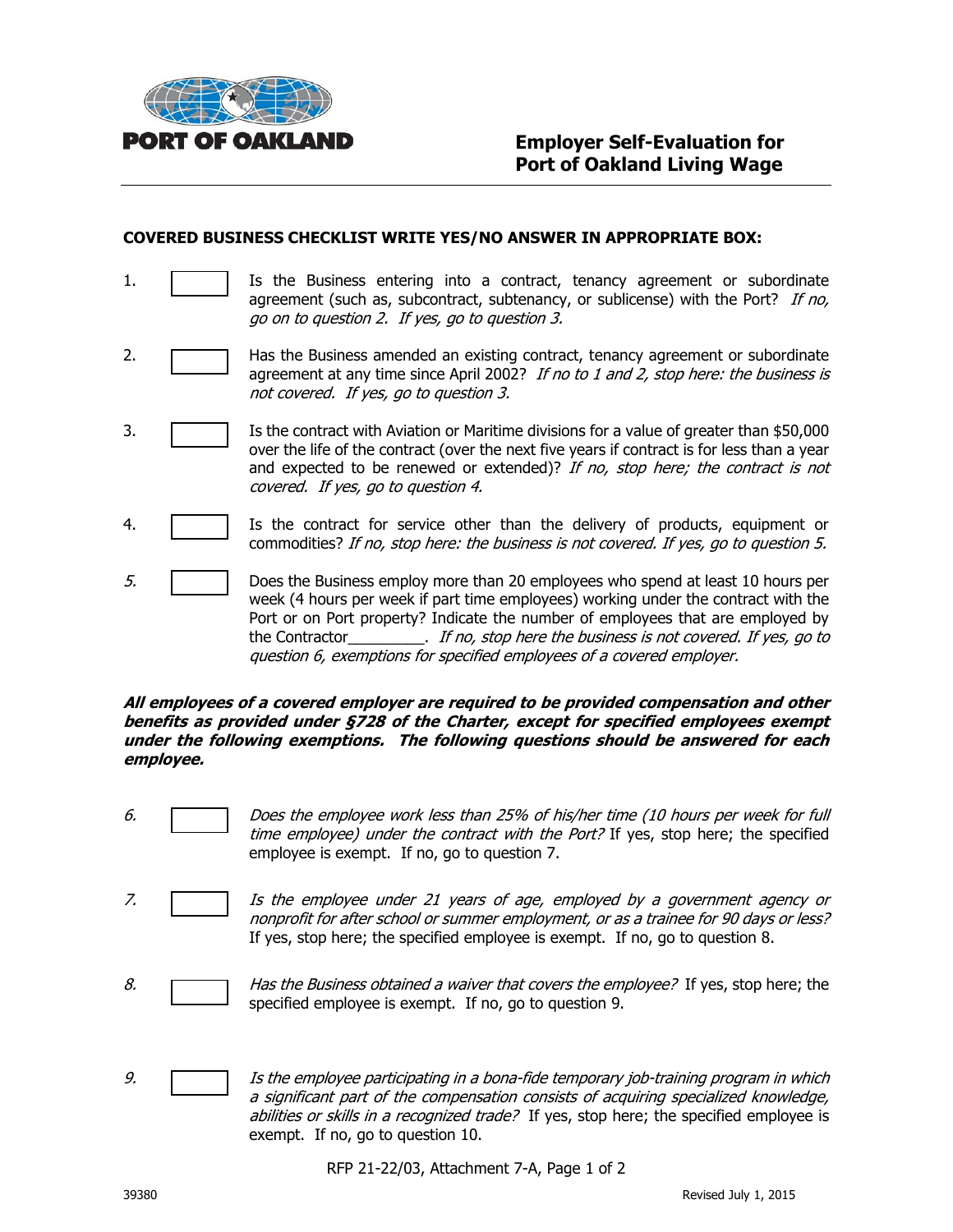- 10. **If the employee a volunteer who is not compensated other than for incidental** expenses or stipends? If yes, stop here; the specified employee is exempt. If no, go to question 11.
- 11. Is the employee working for the Business less than 20 hours per week for a period of 6 months or less? If yes, stop here the specified employee is exempt. If no, go to question 12.
- 

12. Of the remaining employees (employees for which no exemption applies as indicated by your answers to questions 6 through 11), are there 20 or fewer non-exempt employees working for the employer under the Port Contract? If yes, stop here; each of the remaining specified employee(s) is/are exempt. If no, each of the remaining specified employee(s) is covered by §728.

The undersigned authorized representative of Contractor hereby certifies under penalty of perjury that all of the information on this form is true and accurate.

| Company Name            | Signature of Authorized Representative |
|-------------------------|----------------------------------------|
| <b>Address</b>          | Type or Print Name & Title             |
| Area Code and Phone     | <b>Email Address</b>                   |
| Name of Primary Contact | Date                                   |
|                         | Project Name (Be Specific)             |

# **Submit Completed Checklist To:**

Connie Ng-Wong

#### **Port of Oakland**

Social Responsibility Division 530 Water Street Oakland, CA 94607 Phone: (510) 627-1390 Fax: (510) 451-1656 Email: [cng-wong@portoakland.com](mailto:cng-wong@portoakland.com)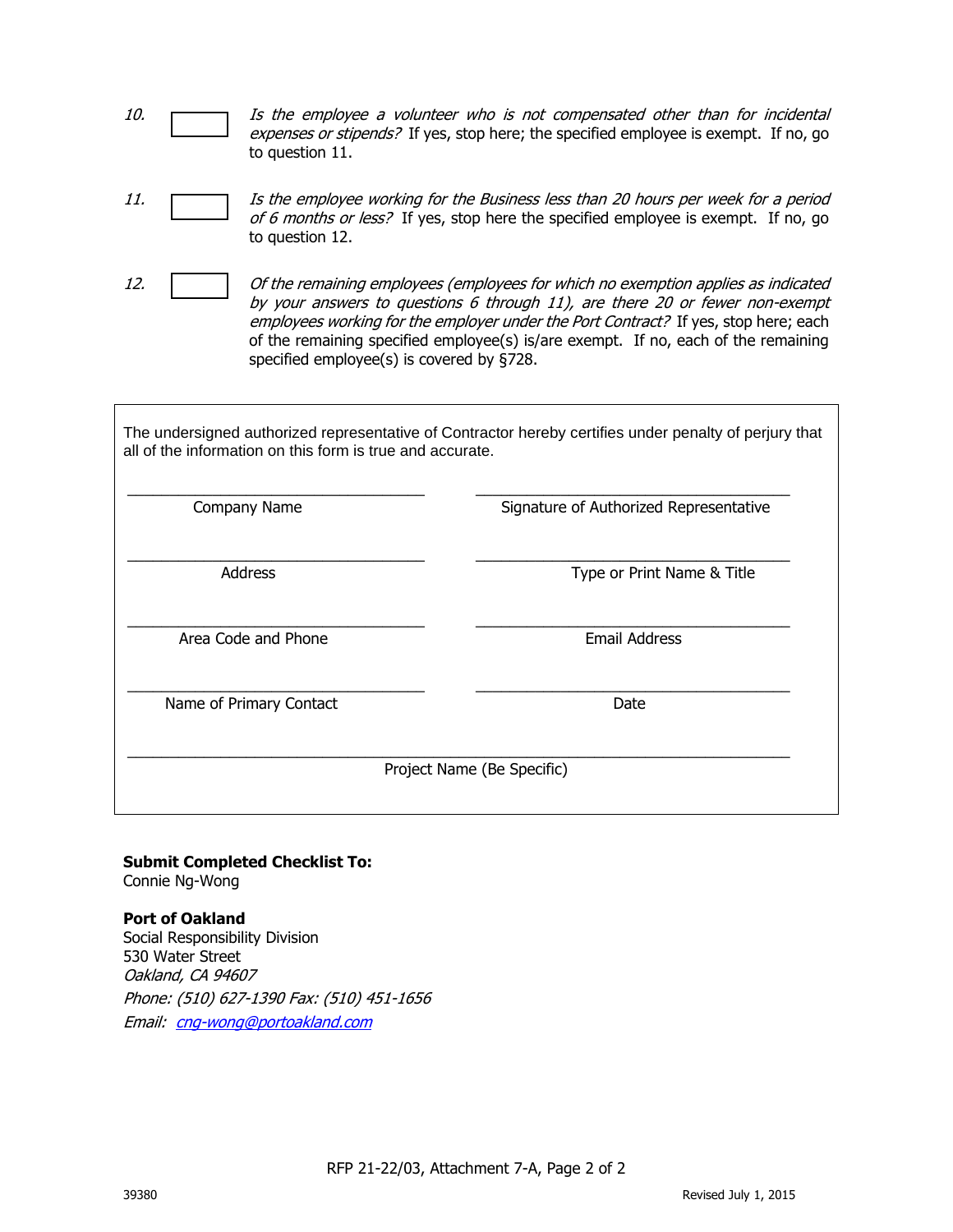

# **Certificate of Compliance – Living Wage**

The City of Oakland Living Wage Charter §728 ("§728") and Port Ordinance No. 3666 ("Ordinance 3666") as amended, provide that certain employers that enter into a contract, lease, license (or a subcontract, sublease, sublicense, or other agreement) with the Port for \$50,000 or more over the term of the contract and certain recipients of Port financial assistance for \$50,000 or more shall pay a prescribed minimum level of compensation to their covered employees ("Employees").

The undersigned ("Contractor") submits this certificate under penalty of perjury and as a condition of payment of its invoice(s) for service provided under the **Example 2** agreement between the Port and Contractor.

- 1) Contractor hereby certifies that it is in compliance with §728 and Ordinance 3666 with respect to all non-exempt Employees of Contractor engaged in Port-related employment or work on Port property.
- 2) Contractor herby acknowledges that the Port is relying on Contractor's certification of compliance with §728 and Ordinance 3666 as a condition of payment of Contractor's invoice(s).
- 3) Contractor understands that it may be subject to fines or penalties for noncompliance with §728 and Ordinance 3666 up to and including potential fines of \$500 per day until Contractor complies.
- 4) Contractor hereby certifies that claims, records and statements relating to Contractor's compliance with §728 and Ordinance 3666 are true and accurate, that such claims, records and statements are made with the knowledge that the Port will rely on such claims, records and statements, and that such claims, records and statements are submitted to the Port for the express benefit of Contractor's employees engaged in Port-related employment or work on Port property.

#### **Please check the appropriate box and sign below**



Contractor hereby certifies its compliance with all of its obligations under §728 and Ordinance 3666;

Contractor hereby certifies that all Employees of Contractor working under Contractor's contract with the Port are compensated at wage rate(s) greater than \$12.00 per hour;



Contractor hereby certifies that it is not currently covered by §728 or Ordinance 3666. Contractor further certifies that should §728 or Ordinance 3666 become applicable, Contractor will comply with all of its Living Wage obligations.

All terms used herein and not defined shall have the meaning ascribed to such terms in §728 and Ordinance 3666.

The undersigned authorized representative of Contractor hereby certifies under penalty of perjury that all of the information on this form is true and accurate.

\_\_\_\_\_\_\_\_\_\_\_\_\_\_\_\_\_\_\_\_\_\_\_\_\_\_\_\_\_\_\_\_\_\_\_ \_\_\_\_\_\_\_\_\_\_\_\_\_\_\_\_\_\_\_\_\_\_\_\_\_\_\_\_\_\_\_\_\_\_\_\_\_

\_\_\_\_\_\_\_\_\_\_\_\_\_\_\_\_\_\_\_\_\_\_\_\_\_\_\_\_\_\_\_\_\_\_\_ \_\_\_\_\_\_\_\_\_\_\_\_\_\_\_\_\_\_\_\_\_\_\_\_\_\_\_\_\_\_\_\_\_\_\_\_\_

\_\_\_\_\_\_\_\_\_\_\_\_\_\_\_\_\_\_\_\_\_\_\_\_\_\_\_\_\_\_\_\_\_\_\_ \_\_\_\_\_\_\_\_\_\_\_\_\_\_\_\_\_\_\_\_\_\_\_\_\_\_\_\_\_\_\_\_\_\_\_\_\_

 $\_$  , and the set of the set of the set of the set of the set of the set of the set of the set of the set of the set of the set of the set of the set of the set of the set of the set of the set of the set of the set of th

Company Name The Signature of Authorized Representative

Address **Address** Type or Print Name & Title

Phone and Email Date and Email Date and Email Date and Date and Date and Date and Date and Date and Date and D

Project Name (Be Specific)

**Submit to:** Connie Ng-Wong, Port of Oakland, Social Responsibility Division, 530 Water Street, Oakland, CA 94607. Email: [cng-wong@portoakland.com](mailto:cng-wong@portoakland.com)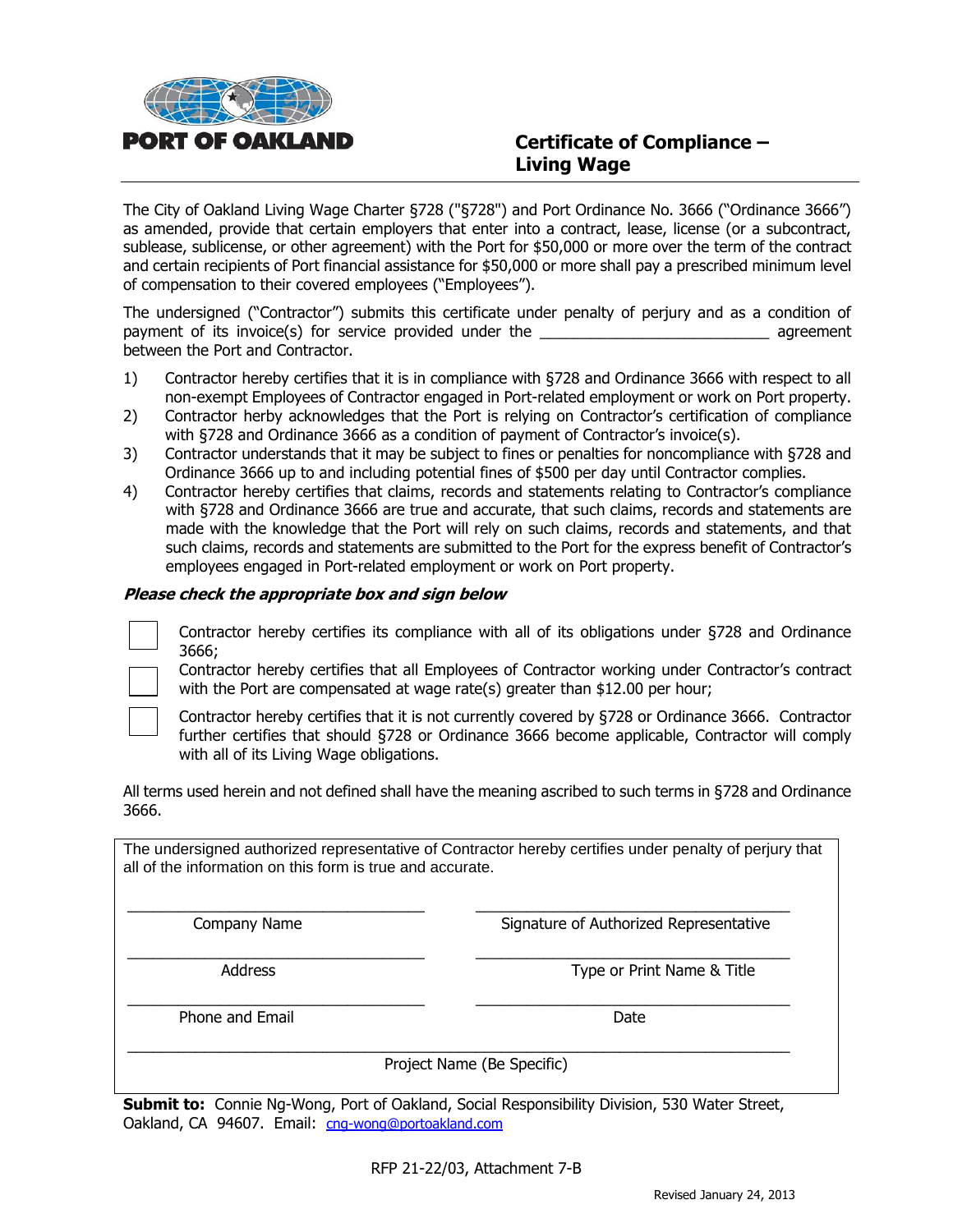

### **RFP No.: 21-22/03 – Janitorial Services for 530 Water St. and Other Port Assets**

I hereby certify that I\_\_\_\_\_\_\_\_\_\_\_\_\_\_\_\_\_\_\_\_\_\_\_\_\_\_\_\_\_\_\_\_\_\_\_\_\_\_\_\_\_\_\_\_\_\_\_\_\_\_\_(Legal Name of Respondent/Supplier/Consultant/Contractor), has reviewed the Living Wage Requirements, included herein as Attachment 7 to this Request for Proposal and will comply with said Requirements. Upon execution of an Agreement, the selected consultant will be required to complete the Employer Self-Evaluation Form and Certificate of Compliance – Living Wage Form of this Request for Proposal, and submit them to the Social Responsibility Division.

I declare under penalty of perjury under the laws of the State of California that the information I have provided herein is true and correct.

> \_\_\_\_\_\_\_\_\_\_\_\_\_\_\_\_\_\_\_\_\_\_\_\_\_\_\_\_\_\_\_\_\_\_\_\_\_\_\_\_ Signature

> \_\_\_\_\_\_\_\_\_\_\_\_\_\_\_\_\_\_\_\_\_\_\_\_\_\_\_\_\_\_\_\_\_\_\_\_\_\_\_\_ Print Name

> \_\_\_\_\_\_\_\_\_\_\_\_\_\_\_\_\_\_\_\_\_\_\_\_\_\_\_\_\_\_\_\_\_\_\_\_\_\_\_\_ Title

> \_\_\_\_\_\_\_\_\_\_\_\_\_\_\_\_\_\_\_\_\_\_\_\_\_\_\_\_\_\_\_\_\_\_\_\_\_\_\_\_ Date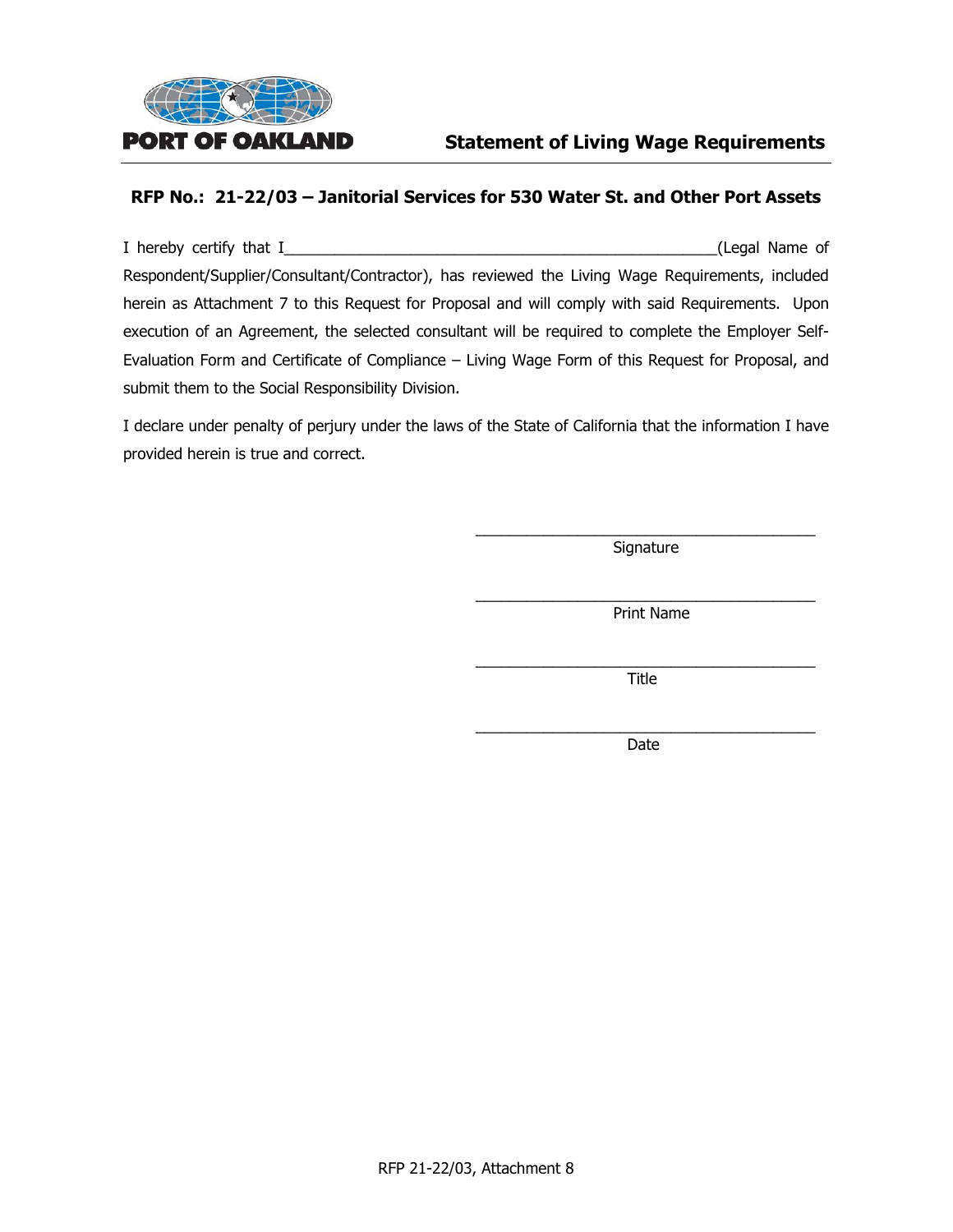

# **RFP No.: 21-22/03, Janitorial Services for 530 Water St. and Other Port Assets**

Please refer to Attachment 11 - Appendix C, for Insurance requirements.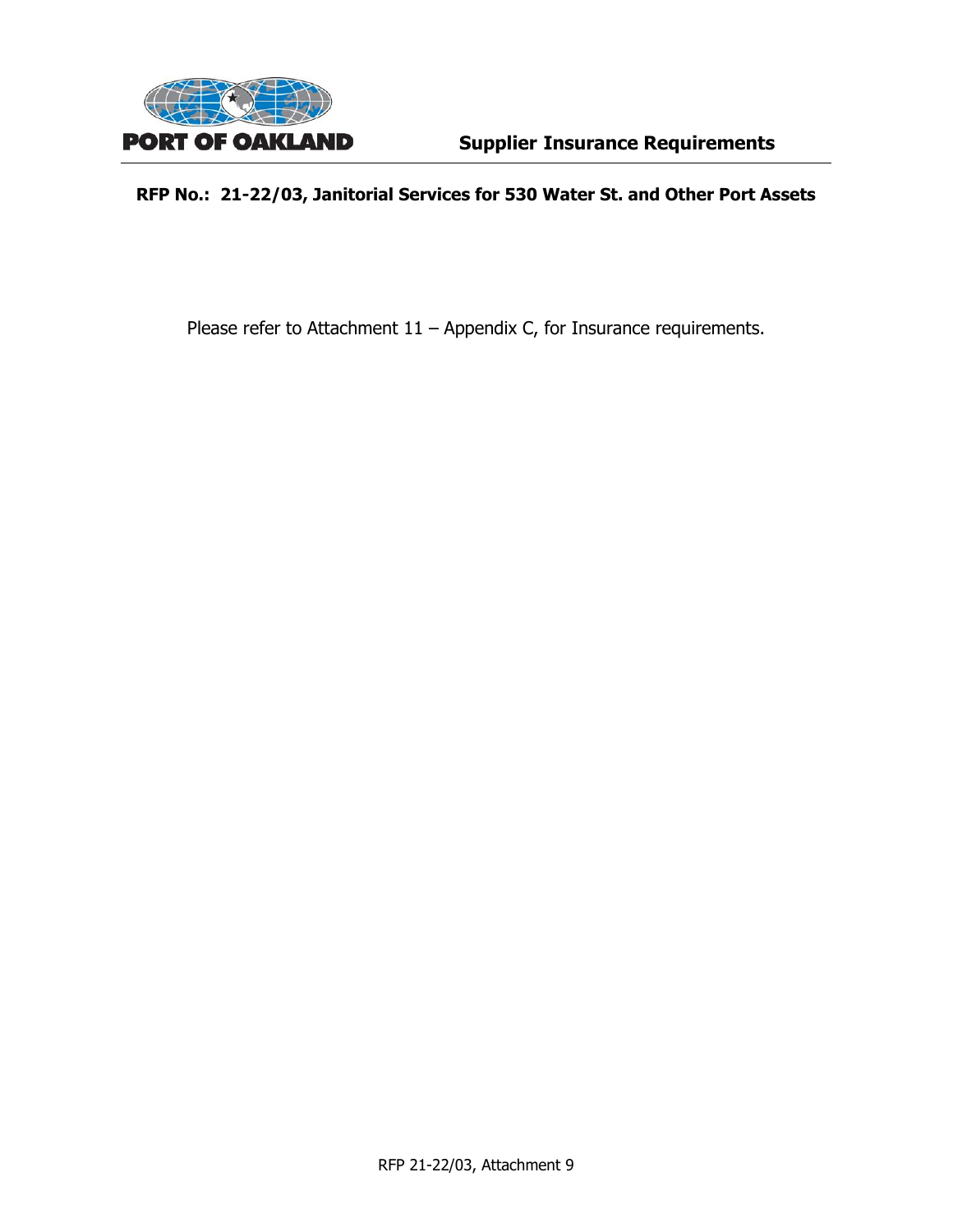

## **RFP No.: 21-22/03, Janitorial Services for 530 Water St. and Other Port Assets**

I hereby certify that  $\qquad \qquad$   $\qquad \qquad$  (Legal Name of Respondent) agrees to meet all of the Port's Insurance requirements included in this Request for Proposal and Respondent will be able to evidence such insurance when and if awarded the contract and will provide proof of insurance at the time of project award if awarded the contract.

I declare under penalty of perjury under the laws of the State of California that the information I have provided herein is true and correct and is of my own personal knowledge.

> \_\_\_\_\_\_\_\_\_\_\_\_\_\_\_\_\_\_\_\_\_\_\_\_\_\_\_\_\_\_\_\_\_\_\_\_\_\_\_\_ **Signature**

> \_\_\_\_\_\_\_\_\_\_\_\_\_\_\_\_\_\_\_\_\_\_\_\_\_\_\_\_\_\_\_\_\_\_\_\_\_\_\_\_ Print Name

> \_\_\_\_\_\_\_\_\_\_\_\_\_\_\_\_\_\_\_\_\_\_\_\_\_\_\_\_\_\_\_\_\_\_\_\_\_\_\_\_ Title

> \_\_\_\_\_\_\_\_\_\_\_\_\_\_\_\_\_\_\_\_\_\_\_\_\_\_\_\_\_\_\_\_\_\_\_\_\_\_\_\_ Date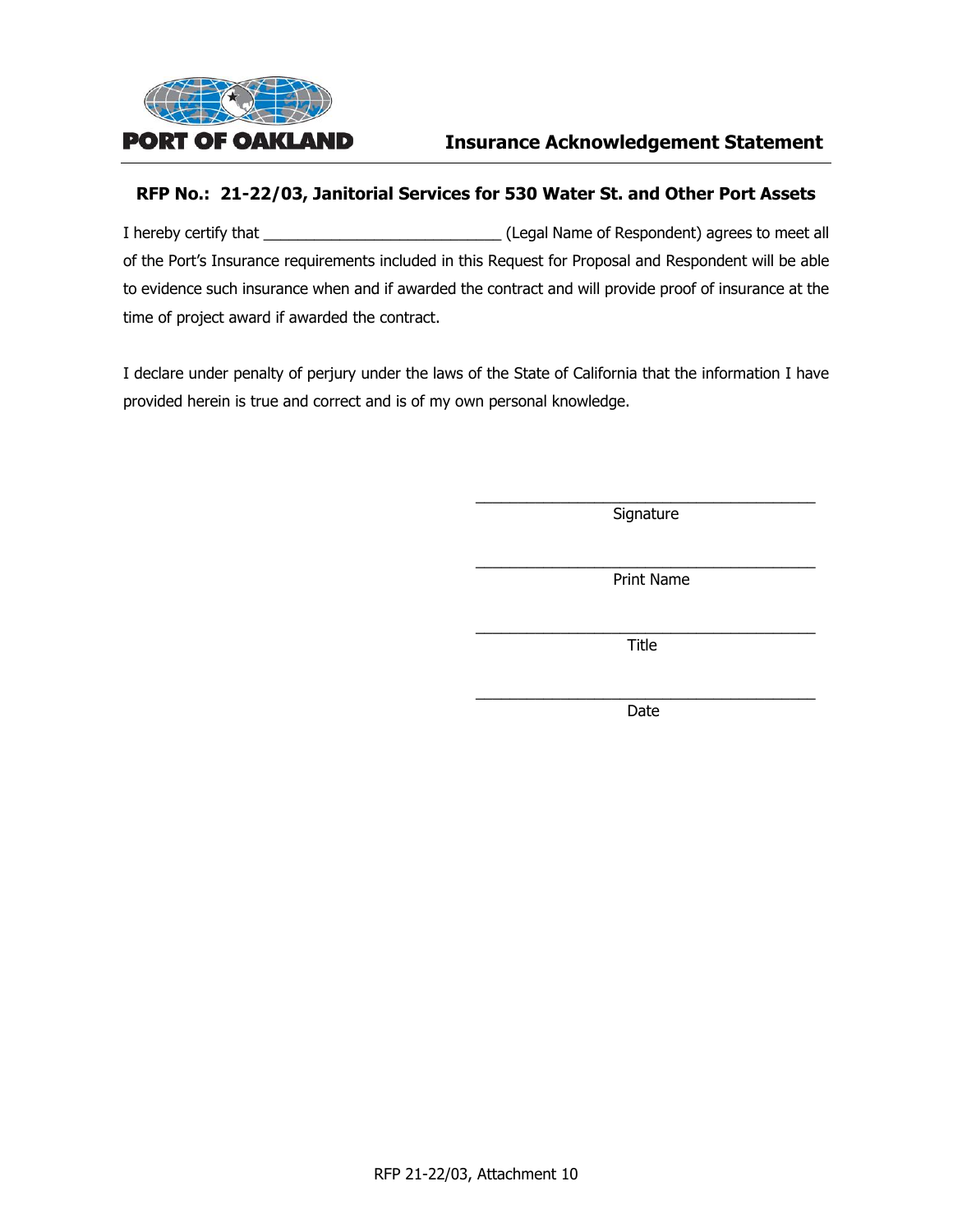RFP NO.: 21-22/03

# **Attachment 11**

# **JANITORIAL SERVICES AGREEMENT**

# **[JACK LONDON SQUARE]**

**Between**

# **CITY OF OAKLAND, A MUNICIPAL CORPORATION, ACTING BY AND THROUGH ITS BOARD OF PORT COMMISSIONERS as the "Port of Oakland"**

**And**

**[CONTRACTOR]**

**(Contract No. \_\_\_\_\_\_\_\_)**

**Dated**

**\_\_\_\_\_\_\_\_\_\_\_\_\_\_\_\_\_\_\_\_\_\_\_\_\_**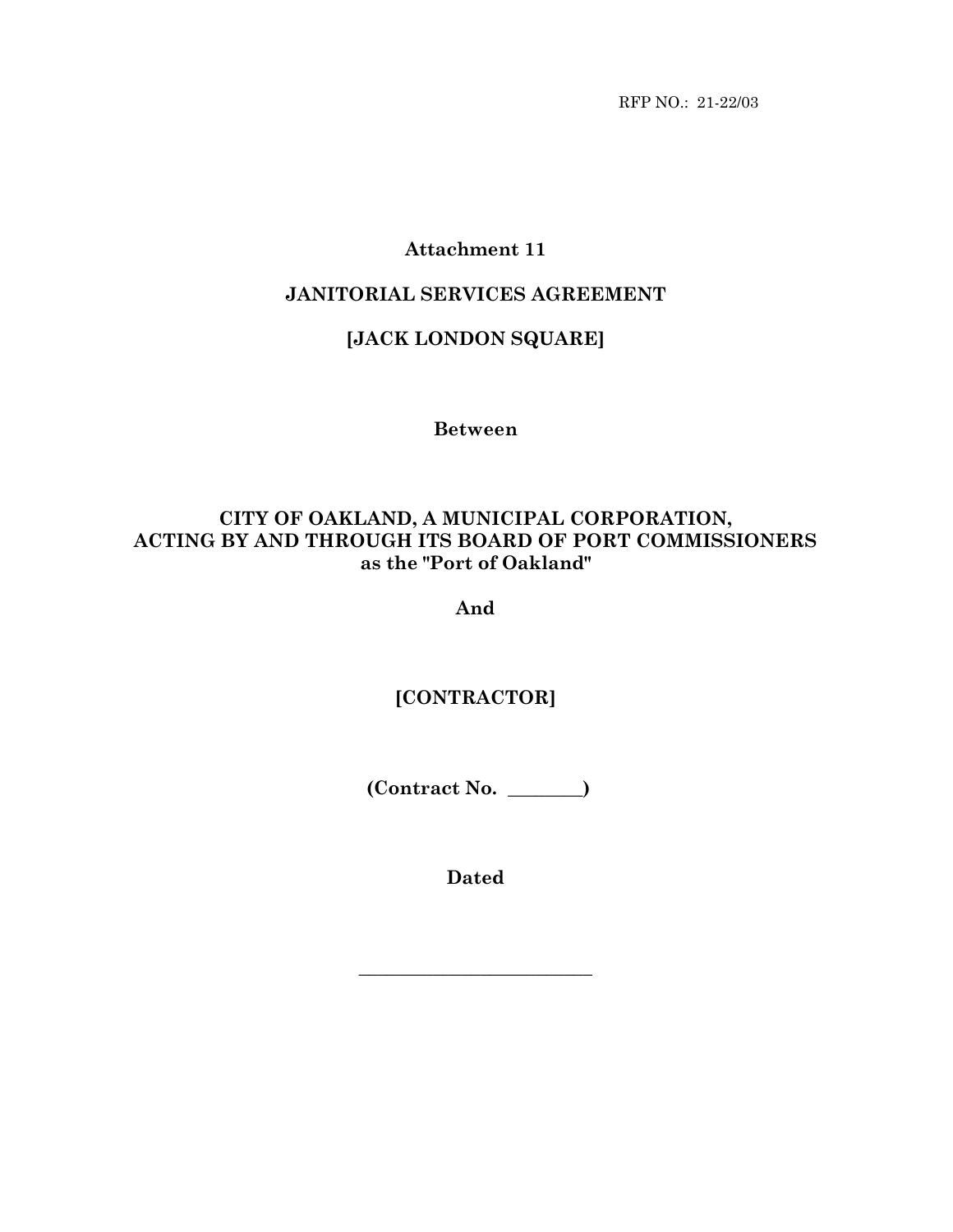| 1.  |                                                  |
|-----|--------------------------------------------------|
| 2.  |                                                  |
| 3.  |                                                  |
| 4.  |                                                  |
| 5.  |                                                  |
| 6.  |                                                  |
| 7.  |                                                  |
| 8.  |                                                  |
| 9.  |                                                  |
| 10. |                                                  |
| 11. | WORKERS' COMPENSATION INSURANCE; PAYROLL TAXES 5 |
| 12. |                                                  |
| 13. |                                                  |
| 14. |                                                  |
| 15. |                                                  |
| 16. |                                                  |
| 17. |                                                  |
| 18. |                                                  |
| 19. |                                                  |
| 20. |                                                  |
| 21. |                                                  |
| 22. |                                                  |
| 23. |                                                  |
| 24. |                                                  |
| 25. |                                                  |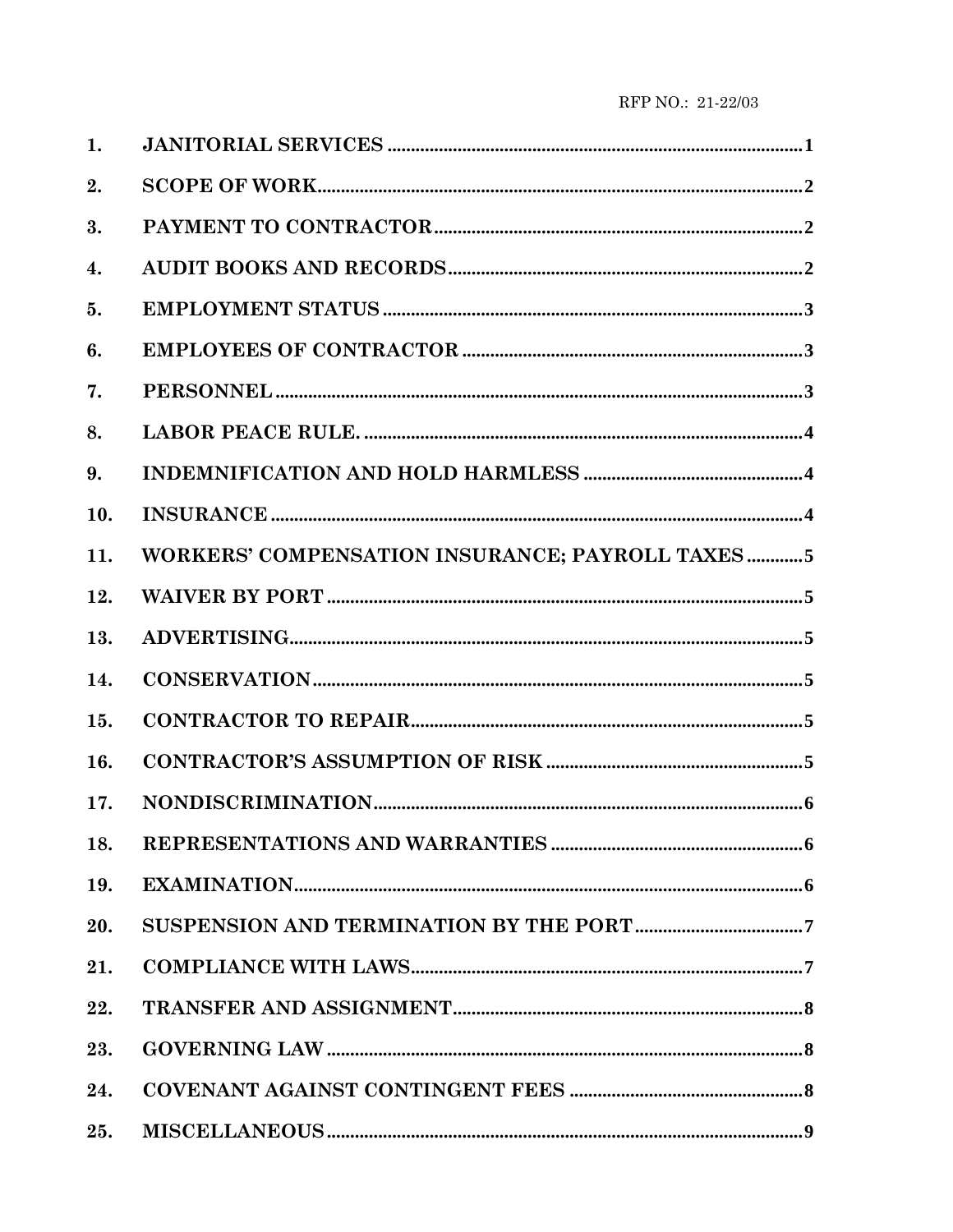#### **JANITORIAL SERVICES AGREEMENT**

THIS AGREEMENT ("Agreement") FOR JANITORIAL SERVICES is entered into by and between the **CITY OF OAKLAND,** acting by and through its Board of Port Commissioners, (hereinafter referred to as "Port"), and the Contractor listed on the first page (the "Contractor") .

#### **W I T N E S S E T H:**

WHEREAS, the Port desires to obtain Janitorial Services for the premises located at various Port assets in Jack London Square, Oakland, California, listed in Exhibit \_\_ (hereinafter sometimes referred to as the "Premises"); and

WHEREAS, the Port desires to retain Contractor as an independent contractor to provide janitorial services in accordance with this Agreement;

NOW THEREFORE, in consideration of the terms, covenants and conditions contained herein, to be kept and performed by the respective parties hereto, IT IS MUTUALLY AGREED AS FOLLOWS:

#### <span id="page-43-0"></span>**1. JANITORIAL SERVICES**

#### **1.1** Retention of Contractor

The Port does hereby retain Contractor and Contractor agrees with the Port, to provide janitorial services at the premises set forth in Exhibit "\_", in accordance with this Agreement. The Port shall have the right to delete space from the Premises in the Port's sole and absolute discretion. If the Port determines to delete space from the Premises, the Port will notify Contractor at least thirty (30) days prior to the date space will be deleted from the Premises. The Port and Contractor agree to meet and mutually agree on the reduction of costs of Services (as hereafter defined) to reflect the reduction of Premises covered by this Agreement and reduction in work force necessary to provide Services to the Premises.

#### **1.2** Term of Agreement

The term of this Agreement shall be for (\_\_) years commencing \_\_\_\_\_\_\_\_\_\_\_\_\_\_\_\_\_\_and terminating \_\_\_\_\_\_\_\_\_\_\_\_\_\_\_\_ unless the Port exercises one or more of its extension options provided for in Section 1.3, in which case this Agreement shall terminate the last day of the last Extension Term exercised by the Port pursuant to Section 1.3. The term "Operating Term" shall mean the term of this Agreement as provided in this Section 1.2 and any Extension Term of this Agreement resulting from the Port's exercise of its extension options under Section 1.3. This Agreement shall be effective during the Term, provided it has been signed by the Parties and approved as to form and legality by the Port Attorney.

**1.3** Agreement Extension Options

The Port shall have the right, at its sole discretion, to extend this Agreement for up to \_\_\_\_\_\_\_\_\_\_\_\_\_\_\_\_\_ ("Extension Term").

Each extension option shall be exercised by the Port providing notice thereof in writing to Contractor not less than sixty (60) days nor more than ninety (90) days before the last day of the initial or subsequent applicable extended expiring term. Notwithstanding any other provision of this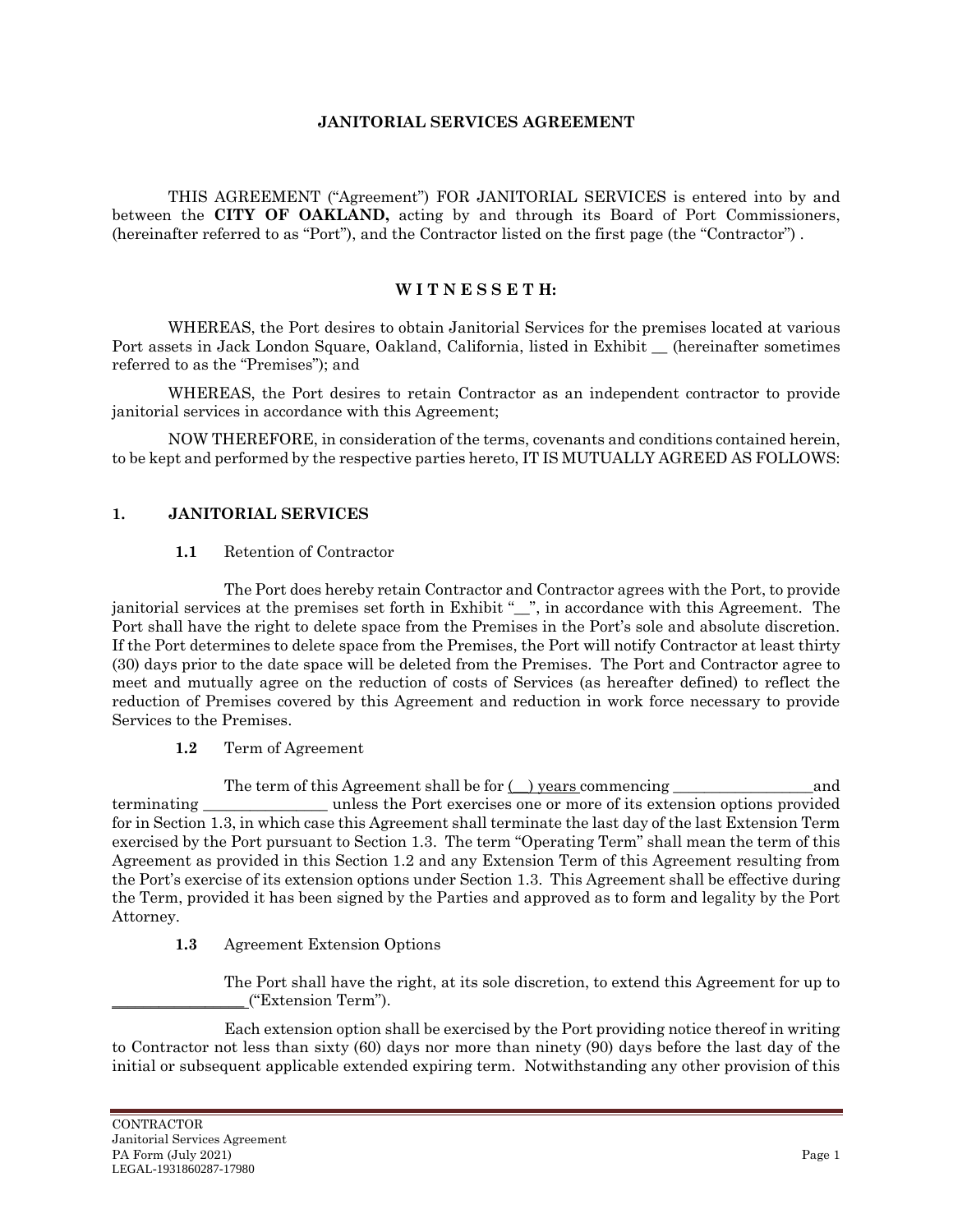Agreement, the Executive Director (or his designee as provided herein) may terminate this Agreement with or without cause at any time as provided in Section 30.

### <span id="page-44-0"></span>**2. SCOPE OF WORK**

Contractor agrees to furnish at its expense all labor, uniforms, equipment and materials necessary to perform the services/ set forth in Exhibit "\_\_" (Cleaning Specifications/Carpet Cleaning Specifications) attached hereto and made a part hereof ("Services").

#### <span id="page-44-1"></span>**3. PAYMENT TO CONTRACTOR**

3.1 Port agrees to pay contractor for Services in accordance with Exhibit " " (Monthly Maintenance Cost Form). Payment for services performed shall be made once a month, in arrears.

3.2 In no event shall the Port be obligated to Contractor for any services under this agreement if the total amount the Port has paid to Contractor under this Agreement exceeds  $\frac{1}{2}$ .

If the Port's interest in the Premises and/or the land used in connection therewith is at any time sold or otherwise conveyed, Contractor agrees that this Agreement shall be deemed assigned to such transferee, and Contractor agrees that upon such transfer, Port shall have no further obligation to Contractor under this Agreement and that Contractor will rely solely on such transferee to perform obligations of Port under this Agreement.

#### <span id="page-44-2"></span>**4. AUDIT BOOKS AND RECORDS**

4.1 Contractor shall maintain all documents and records prepared by or furnished to Contractor during the course of performing the Services for at least three (3) years following completion of the Services, except that all such items pertaining to hazardous materials shall be maintained for at least thirty (30) years. Such records include, but are not limited to, correspondence, internal memoranda, calculations, books and accounts, accounting records documenting its work under its Contract, and invoices, payrolls, records and all other data related to matters covered by this Contract. Contractor shall permit Port to audit, examine and make copies, excerpts and transcripts from such records. The State of California or any federal agency having an interest in the subject of Contract shall have the same rights conferred to Port by this section. Such rights shall be specifically enforceable.

4.2 The Contractor shall maintain full and adequate records, in electronic and other mediums related to this Agreement or prepared by or furnished to Contractor during the course of performing the Services in accordance with Port requirements to show the actual costs incurred by the Contractor in the performance of this Agreement. If such books and records are not kept and maintained by Contractor within a radius of fifty (50) miles from the offices of the Port at 530 Water Street, Oakland, California, Contractor shall, upon request of the Port, make such books and records available to the Port for inspection at a location within said fifty (50) mile radius or Contractor shall pay to the Port the reasonable, and necessary costs incurred by the Port in inspecting Contractor's books and records, including, but not limited to, travel, lodging and subsistence costs. Contractor shall provide such assistance as may be reasonably required in the course of such inspection. The Port further reserves the right to examine and reexamine said books, records and data during the three (3) year period following termination of this Agreement or completion of all work hereunder, as evidenced in writing by the Port, and the Contractor shall in no event dispose of, destroy, alter, or mutilate said books, records, accounts, and data in any matter whatsoever for three (3) years after the Port makes the final or last payment or within three (3) years after any pending issues between the Port and Contractor with respect to this Agreement are closed, whichever is later.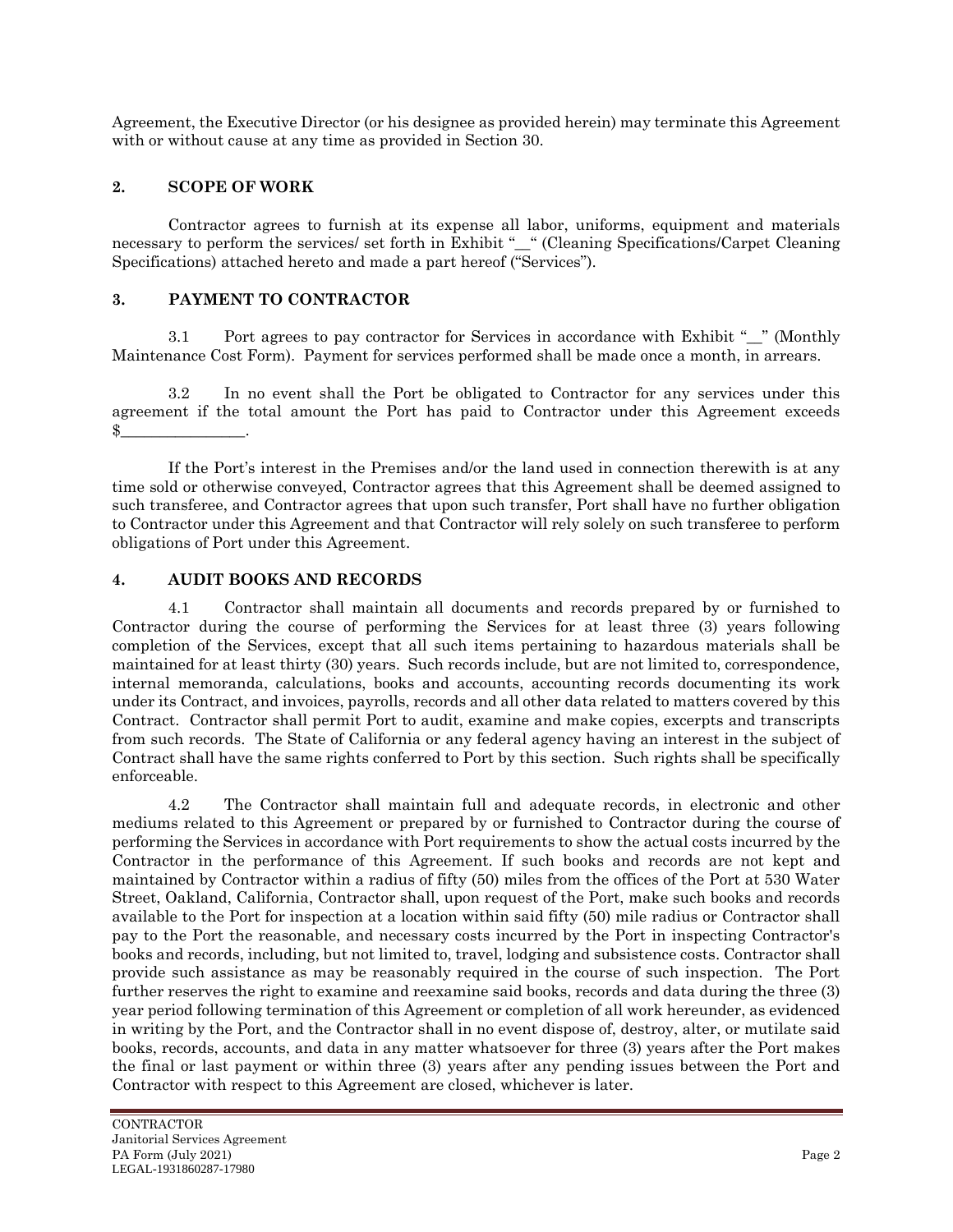4.3 If the Contractor's books and records have been generated from computerized data, Contractor agrees to provide the Port or its representative extracts of data files in a computer readable format on data disks, e-mail with attached files or suitable alternative computer data exchange formats. The Contractor should not charge the Port for the reasonable use of the Contractor's photocopying machine while conducting the audit, nor for any cost of retrieving, downloading to diskette, and or printing any records or transactions stored in magnetic, optical, microform or other media.

4.4 Contractor agrees, upon commencement of an audit by or on behalf of the Port pursuant to this Section 12 (an "Audit"), to toll for the Tolling Period (as defined below) all applicable periods of any statutes of limitations, laches or other defenses based on the Port's failure to file an action during the Tolling Period with regard to any matter arising out of the Audit. Such tolling shall commence on the Port's written notice to the Contractor that the Audit has commenced (the "Tolling Effective Date") and shall end four years after the date that the Port delivers to the Contractor a written copy of the Port's final findings on the Audit or on such later date as may be set forth in a written agreement between the parties (the later of such dates is the "Tolling Termination Date," and the period commencing on the Tolling Effective Date and ending on the Tolling Termination Date is the "Tolling Period"); provided, however, that the Tolling Period shall in no event be in excess of the time provided for in California Code of Civil Procedure § 360.5. Contractor agrees not to assert the defense of laches, statute of limitations or any other defense based upon the Port's failure to timely file an action during the Tolling Period with regard to any matter arising out of the Audit. Notwithstanding the foregoing, the tolling agreement set forth in this paragraph shall be inadmissible to determine liability or damages or any issue in dispute (other than the Tolling Period) under the Audit, whether before regulatory bodies, alternative dispute resolution proceedings or state or federal courts.

### <span id="page-45-0"></span>**5. EMPLOYMENT STATUS**

Contractor is an independent contractor and not an employee of the Port. Contractor shall select its own employees, agents or servants and such employees, agents and servants shall be and act under the exclusive and complete supervision and control of Contractor. Contractor hereby acknowledges its responsibility for (i) all withholding taxes, payroll taxes and other employment taxes, and (ii) full payment of the wages, employee benefits and all other compensation of all employees, agents or servants engaged by Contractor in the performance of this Agreement.

Contractor recognizes that as an independent contractor, Contractor's employees shall not be eligible to participate in any of Port's benefits programs and the only consideration payable by Port to Contractor for Services rendered hereunder shall be the fee set forth in the exhibits attached hereto and made a part hereof.

### <span id="page-45-1"></span>**6. EMPLOYEES OF CONTRACTOR**

Contractor agrees to replace any employee of Contractor not satisfactory to Port upon written request from Port as soon as possible. Contractor shall submit information on the employment records and backgrounds of all persons employed by Contractor to perform the Services to Port for Port's approval.

# <span id="page-45-2"></span>**7. PERSONNEL**

Contractor shall provide Port with a list of personnel employed by Contractor to perform the services to Port and shall notify Port of any changes.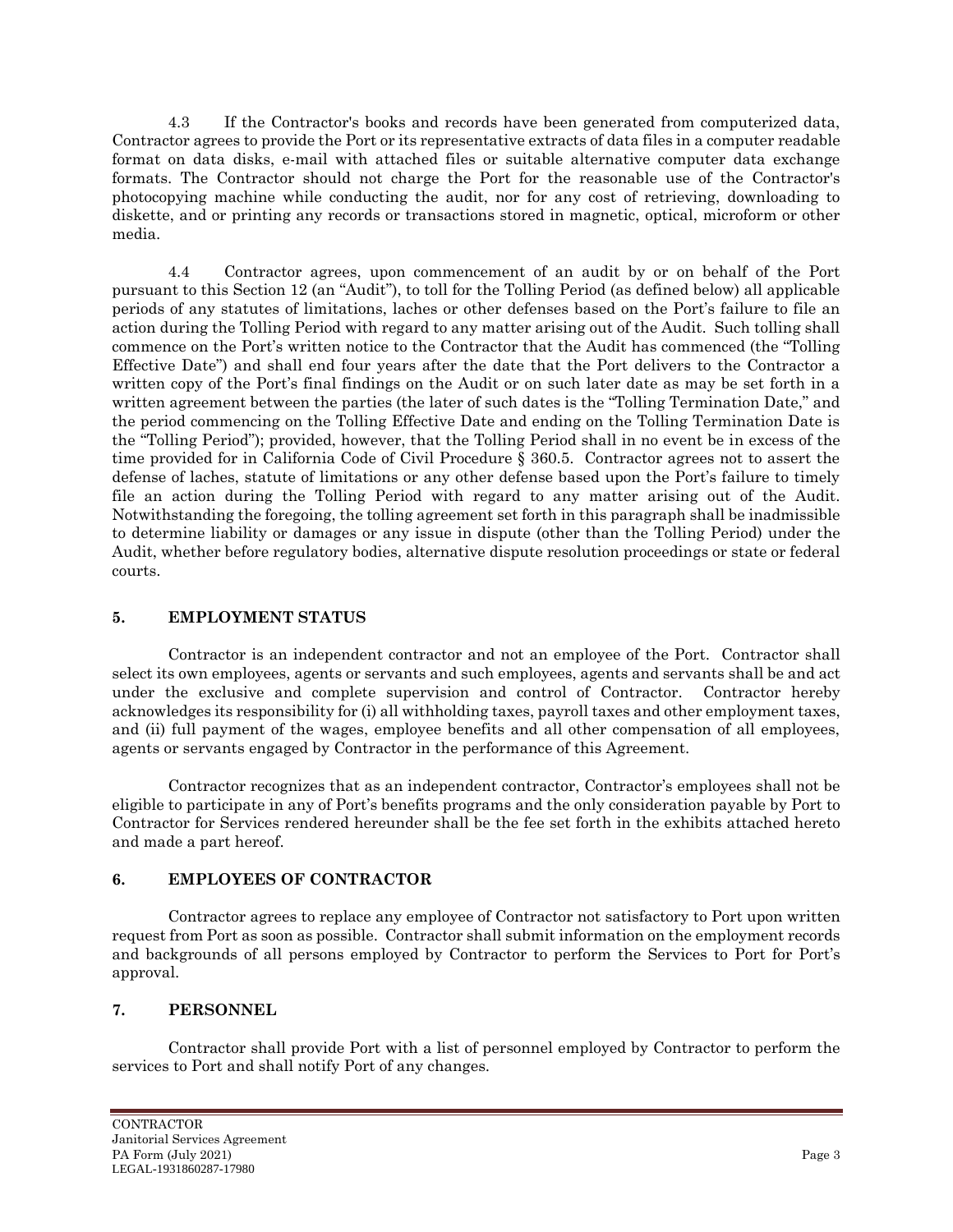#### <span id="page-46-0"></span>**8. LABOR PEACE RULE.**

Contractor shall comply with the Port of Oakland Labor Peace Rule for Certain Operational Services, enacted through Port Ordinance No. 4587, as it may be amended or superseded ("Labor Peace Rule"). The Labor Peace Rule is contained in **Exhibit G** ("Labor Peace Rule"), attached hereto and incorporated herein.

Upon the Effective Date of this Agreement, Contractor shall provide adequate evidence to the Port that it has complied and will comply with the Labor Peace Rule, including (without limitation), providing evidence of executed Labor Peace Agreements with any Labor Organization that has requested such Labor Peace Agreement.

#### <span id="page-46-1"></span>**9. INDEMNIFICATION AND HOLD HARMLESS**

**9.1** To the fullest extent permitted by law (including, without limitation, California Civil Code Section 2782, 2782.6 and 2782.8), Contractor shall defend (with legal counsel chosen or approved by the Port Attorney), indemnify and hold harmless Port and its officers, agents, departments, officials, representatives and employees (collectively "Indemnitees") from and against any and all claims, loss, cost, damage, injury (including, without limitation, injury to or death of an employee of Contractor or its Subcontractors), expense and liability of every kind, nature and description (including, without limitation, incidental and consequential damages, court costs, paralegal and attorneys' fees (including costs attributable to in-house paralegals and attorneys), Port staff costs, litigation expenses and fees of expert consultants or expert witnesses incurred in connection therewith and costs of investigation) that arise from or relate to, directly or indirectly, in whole or in part, from: (1) the Services under this Agreement, or any part thereof, or (2) any negligent act or omission of Contractor, any Subcontractor, anyone directly or indirectly employed by them, or anyone that they control (collectively "Liabilities"). Such obligations to defend, hold harmless and indemnify any Indemnitee shall not apply to the extent that such Liabilities are caused in whole or in part by the sole negligence, active negligence, or willful misconduct of such Indemnitee, but shall apply to all other Liabilities.

**9.2** Contractor shall defend (with legal counsel chosen or approved by the Port Attorney), indemnify and hold harmless the Indemnitees from all loss, cost, damage, expense, liability or claims, in law or in equity, including paralegal and attorneys' fees (including costs attributable to in-house paralegals and attorneys), Port staff costs,, court costs, litigation expenses and fees of expert consultants or expert witnesses, that may at any time arise for any infringement of the patent rights, copyright, trade secret, trade name, trademark, service mark or any other proprietary right of any person or persons in consequence of the use by Port, or any of the other Indemnitees, of articles or Services to be supplied in the performance of this Agreement.

Contractor shall cause its Subcontractors to agree to indemnities and insurance obligations in favor of Port and other Indemnitees in the exact form and substance of those contained in this Agreement.

#### <span id="page-46-2"></span>**10. INSURANCE**

During the entire term of this Agreement, Contractor shall comply with Exhibit "\_\_" which is attached to and made a part of the Agreement.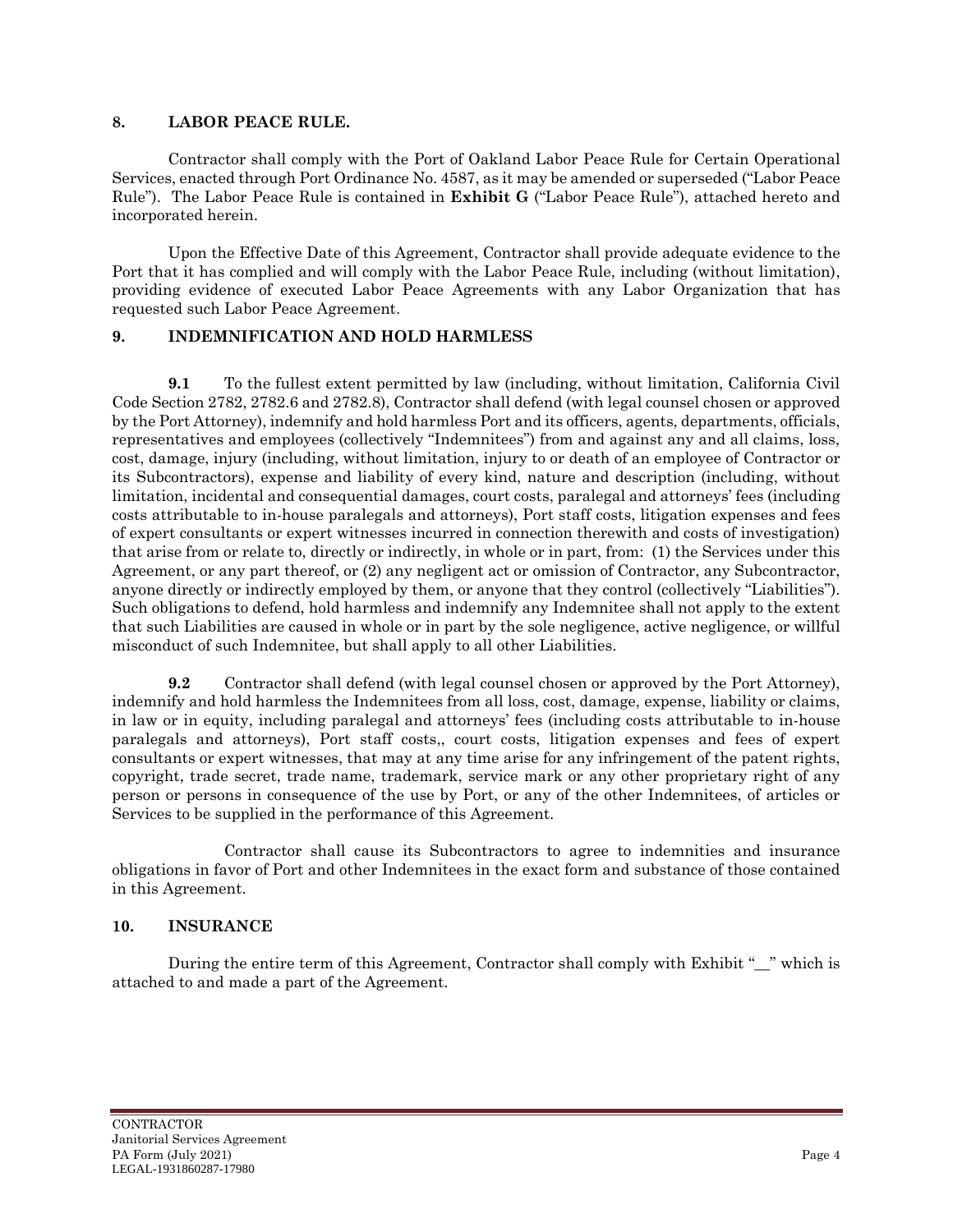#### <span id="page-47-0"></span>**11. WORKERS' COMPENSATION INSURANCE; PAYROLL TAXES**

Contractor shall provide its services hereunder as an independent contractor. Nothing contained herein is intended or shall be construed to make the Port and the Contractor joint employers. All janitors furnished by Contractor shall be the employees of Contractor and shall not be considered agents or employees of the Port. Contractor shall have the sole responsibility for paying the salaries, payroll taxes, contributions for unemployment insurance, and all other expenses relating to each employee of Contractor, subject to reimbursement in accordance with Exhibit "...".

Contractor shall provide workers' compensation insurance as required by the laws of the State of California, subject to reimbursement for the costs thereof in accordance with Exhibit "\_\_". The Port shall be reimbursed for any premium refunds in the form of dividends, retroactive premium adjustments, or any other amounts due to the Port during the term of this Agreement or until there has been a final accounting by the workers' compensation insurer, whichever is longer. If the Contractor elects to retain any policy holder dividends or retrospective premium adjustment, the Port will pay monthly premium based upon the monthly Authorized Payroll times the manual rate times the documented experience modification (not to exceed 100%) times ten percent (10%).

#### <span id="page-47-1"></span>**12. WAIVER BY PORT**

The waiver by Port of any breach of any provision of this Agreement shall not be deemed for any purpose to be a waiver of any other provision hereof, nor of any continuing or any subsequent breach of the same or any other provision, nor shall any custom or practice which may arise between the parties in the administration of any part of the provision of this Agreement be construed to waive or to lessen the right of Port to insist upon the performance by Contractor in strict accordance with the provisions of this Agreement.

#### <span id="page-47-2"></span>**13. ADVERTISING**

Contractor shall not use Port's name, the name of the Port of Oakland, or the names Jack London Square or Jack London's Waterfront or refer to said names or places directly or indirectly in any advertisement or release to any professional or trade publication without receiving Port's specific prior written approval for such use.

#### <span id="page-47-3"></span>**14. CONSERVATION**

Contractor agrees that in performance of the Services under this Agreement there is a need to conserve natural resources. Contractor shall participate in and support Port's conservation programs including but not limited to energy conservation and material recycling programs.

#### <span id="page-47-4"></span>**15. CONTRACTOR TO REPAIR**

Contractor shall promptly repair and/or replace at its own cost and expense, any damage to or loss of property caused by its agents, servants, contractors or employees, which repairs or replacements shall be made to the satisfaction of Port.

### <span id="page-47-5"></span>**16. CONTRACTOR'S ASSUMPTION OF RISK**

Contractor agrees to voluntarily assume any and all risk of loss, damage, or injury to the person or property of Contractor, its officers, agents, employees, contractors and invitees, which may occur in, on, or about the Premises, of the Port at any time and in any manner, except to the extent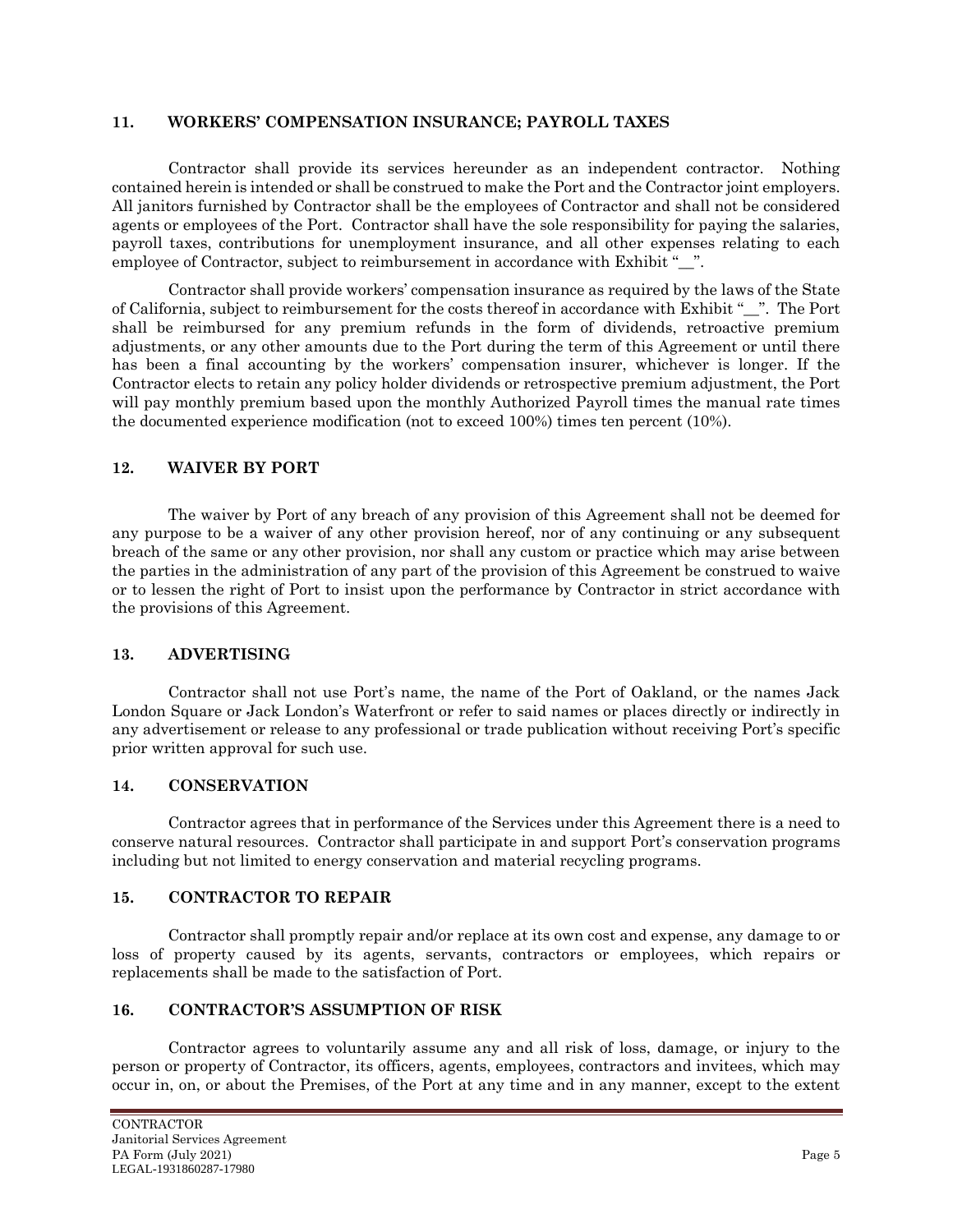such loss, injury, or damage may be caused by the sole negligence, active negligence or willful misconduct of the Port, its agents, Contractors, employees, and officers.

### <span id="page-48-0"></span>**17. NONDISCRIMINATION**

Contractor acknowledges that it has received and reviewed a copy of the most current version of the Port of Oakland's Unlawful Harassment Policy and Procedures. The purpose of these procedures is to provide an effective and expedited system of resolving allegations of employment discrimination and prevention of unlawful harassment in the workplace. The Contractor shall not discriminate against any employee or applicant for employment because of race, color, religion, sex, national origin, ancestry age (over 40), physical or mental disability, cancer- related medical condition, a known genetic pre-disposition to a disease or disorder, veteran status, marital status, or sexual orientation. Contractor shall take affirmative action to ensure that applicants and employees are treated fairly. Such action shall include, but not be limited to the following: hiring, upgrading, recruitment, advertising, selection for training, including apprenticeship, demotion, transfer, compensation, layoff or termination, or any other term or conditions of employment.

#### <span id="page-48-1"></span>**18. REPRESENTATIONS AND WARRANTIES**

Contractor represents and warrants with respect to this Agreement, and any amendment hereto:

That all information submitted by Contractor, its officers, agents, employees and contractors ("the Aforementioned Parties") during the Port's Janitorial Services Request For Proposals process, or thereafter, upon request, whether or not submitted by any of the Aforementioned Parties under a continuing obligation by the terms of this Agreement to do so, was true and correct at the time such information was submitted or made available to Port.

That none of the Aforementioned Parties has colluded, conspired, or agreed, directly or indirectly, with any person in regard to the terms and conditions of Contractor's response and Request For Proposal.

That Contractor has the power and authority to enter into this Agreement with the Port and that the individual executing this Agreement is duly authorized to do so.

That none of the Aforementioned Parties has made an attempt to exert undue influence with the evaluation committee of the Port to award the Agreement to Contractor.

That there are no unresolved claims or disputes between Contractor and Port.

That Contractor has furnished (and will furnish) true and accurate financial statements, records, reports, resolutions, certifications, and other information as may be requested of Contractor by Port from time to time during the term of this Agreement.

### <span id="page-48-2"></span>**19. EXAMINATION**

Contractor acknowledges that prior to the execution of this Agreement, Contractor has made sufficient investigation, examination and tests to determine the difficulties and hazards incident to the performance of Services, whether arising from the location or condition of the Premises, proximity to adjacent facilities, equipment, tanks, buildings and other structures or otherwise, and has determined to Contractor's satisfaction the nature and extent of all difficulties and hazards and that Contractor will be able to perform the Services as required by this Agreement.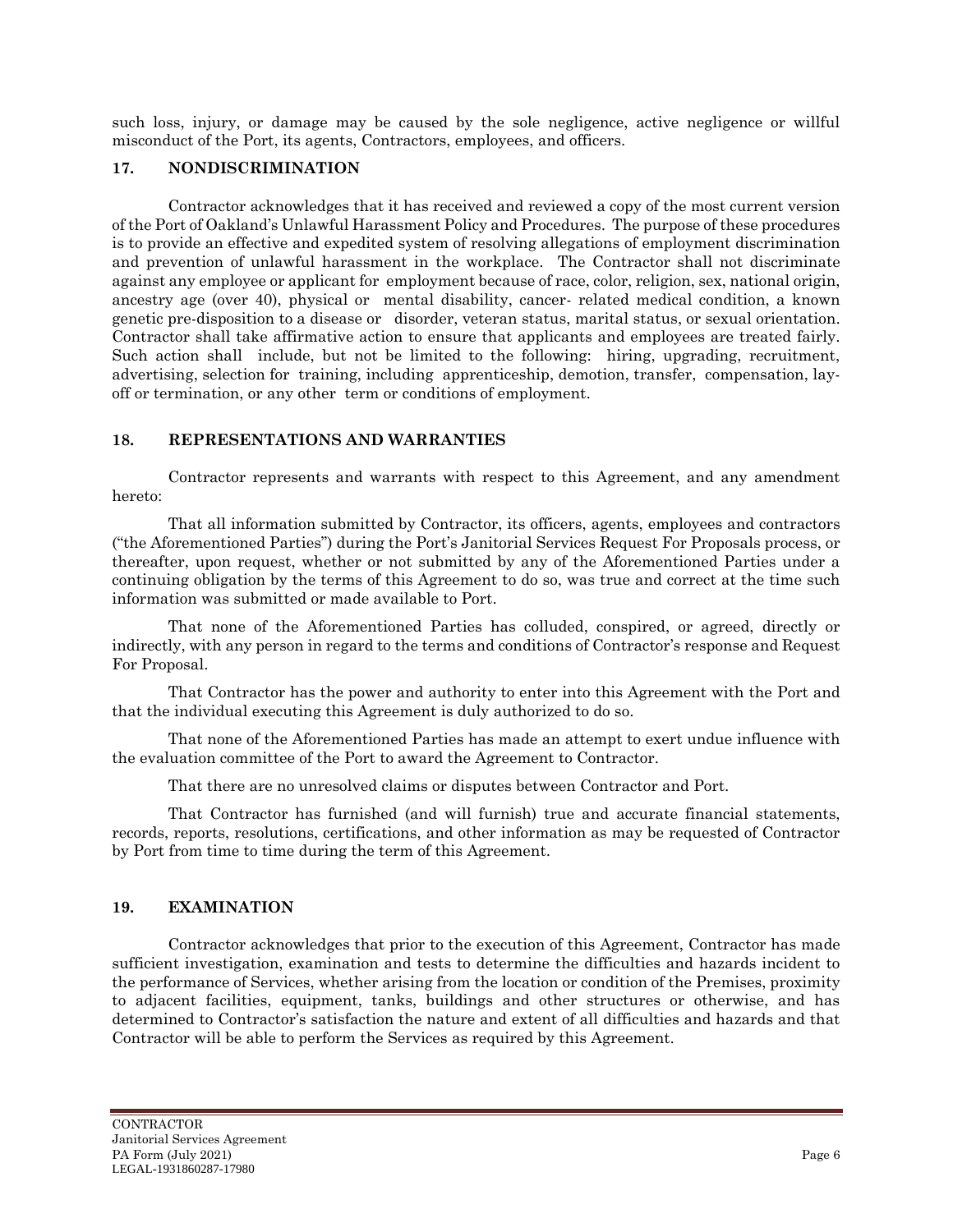#### <span id="page-49-0"></span>**20. SUSPENSION AND TERMINATION BY THE PORT**

(i) Port may direct Contractor to suspend, delay or interrupt Services, in whole or in part, for such periods of time as Port may determine in its sole discretion. Port may issue such directives without cause. Port will issue such directives in writing. Suspension of Services shall be treated as an excusable delay. (ii) Port may terminate performance of the Services under this Agreement in whole, or from time to time in part, for default, should Contractor commit a material breach of this Agreement, or part thereof, and not cure such breach within ten (10) calendar days of the date of Port's written notice to Contractor demanding such cure. In the event Port terminates this Agreement for default, Contractor shall be liable to Port for all loss, cost, expense, damage and liability resulting from such breach and termination. (iii) Port may (in writing) terminate performance of the Services under this Agreement in whole, or from time to time in part, for convenience, whenever Port determines that such termination is in Port's best interests. In the event Port terminates this Agreement for convenience, Contractor shall be entitled to recover its costs expended up to the termination plus reasonable profit thereon to the termination date, but may recover no other cost, damage or expense.

#### <span id="page-49-1"></span>**21. COMPLIANCE WITH LAWS**

**21.1** Contractor represents that it will comply with all applicable laws, ordinances, general rules or regulations, permits, or land use restrictions or limitations at any time applicable thereto of any public or governmental authority, including the City and the Port, including but not limited to The Charter of the City (including without limitation Section 728 entitled "Living Wage and Labor Standards at Port-Assisted Businesses" and Port Ordinance No. 3666 entitled "An Ordinance Establishing a Living Wage Requirement") in the performance of the Services, regardless of whether such laws are specifically stated in this Agreement and regardless of whether such laws are in effect on the date hereof. Contractor shall comply with all security requirements imposed by authorities with jurisdiction over the Project (including, but not limited to, Federal Aviation Administration, U.S. Department of Transportation, and other government agencies), and will provide all information, work histories and/or verifications as requested by such authorities for security clearances or compliance.

**21.2** Contractor further represents that all plans, drawings, specifications, designs and any other product of the Services will comply with all applicable laws, codes and regulations, consistent with the standard of care in this Agreement.

**21.3** Contractor, as a condition of execution of this Agreement certifies under penalty of perjury and as a condition of payment of its invoice(s) for service provided under this Agreement as follows:

- a. All Employees, as defined respectively under Port Ordinance No. 3666, and Section 728 of the Charter of the City of Oakland (Hereinafter "Living Wage laws"), as amended from time to time, engaged in Covered Activities (as defined in the respective Living Wage laws) shall be compensated in compliance with the requirements of the respective and applicable Living Wage laws:
- b. Claims, records and statements relating to Contractor's compliance with the Living Wage laws are true and accurate, and are made with the knowledge that the Port will rely on same, and that they are submitted to the Port for the express benefit of Contractor's employees engaged in Covered Activities;
- c. Should the Living Wage laws not apply to Contractor at the time this Agreement is entered into, but thereafter become applicable, Contractor will comply with all of its obligations under the respective Living Wage laws, when applicable; and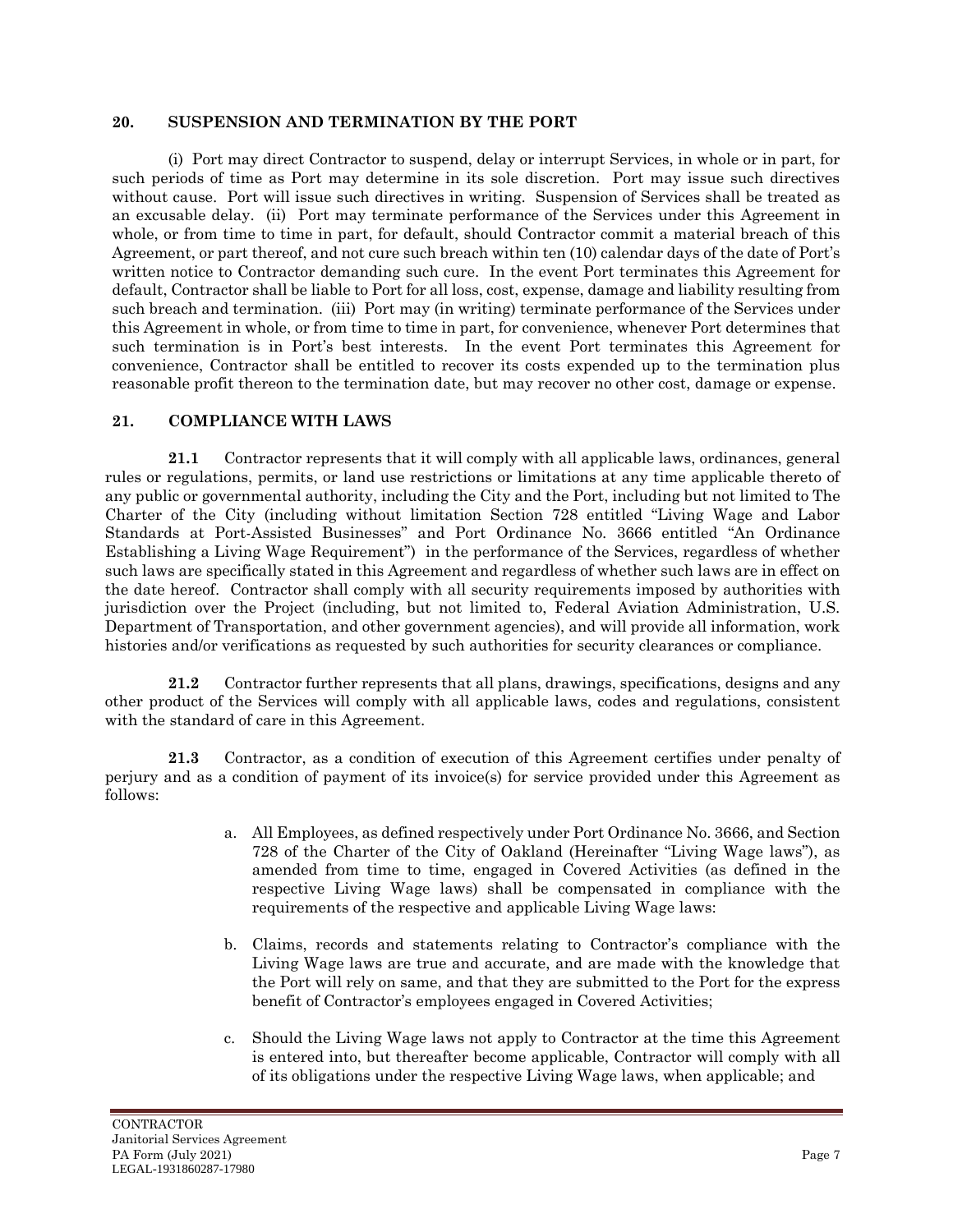d. All terms used in this Section 22.3 and not defined shall have the meaning ascribed to such terms in the respective applicable Living Wage laws.

#### **21.4 California Labor Code Section 2810.**

The Contractor shall at all times during the Agreement comply with the terms of Labor Code Section 2810, including (a) submission of Exhibit "\_\_" prior to execution of the Agreement and (b) updating information contained within the form immediately and no later than forty-eight (48) hours of any change.

### <span id="page-50-0"></span>**22. TRANSFER AND ASSIGNMENT**

### **22.1** No Assignment

Contractor shall not sell, assign or transfer this Agreement or any of its rights and obligations hereunder or permit any such sale, assignment or transfer to occur by operation of law, or subcontract for the performance of any of the services to be provided by it hereunder, without the Port's prior written approval, which approval must be evidenced by resolution adopted by the Board of Port Commissioners and may be granted or withheld by Port in the exercise of its sole discretion and subject to payment by Contractor of all administrative expenses incurred by the Port for the processing of such assignment or transfer.

### **22.2** Transfer of Control

For purposes of Section 21.1 above, an assignment shall include, if the Contractor is a corporation (except if Contractor is a corporation whose stock is publicly traded), the issuance or the sale, transfer or other disposition of a sufficient number of shares of stock in the Contractor to result in a change in control of the Contractor or if the Contractor is a partnership or joint venture, a transfer of an interest in the partnership or joint venture which results in a change in control of such entity.

### <span id="page-50-1"></span>**23. GOVERNING LAW**

This Agreement shall be construed and interpreted in accordance with the laws of the State of California, without regard to principles of conflict of law. Consultant hereby consents to the exclusive jurisdiction of the state and federal courts in Alameda County, California and/or the United States District Court for the Northern District of California, and any actions arising out of or filed in connection with this Agreement shall be filed solely in such courts.

### <span id="page-50-2"></span>**24. COVENANT AGAINST CONTINGENT FEES**

Contractor warrants that no person or agent has been employed or retained to solicit or obtain the Agreement upon an agreement or understanding for a contingent fee, except a bona fide employee or agency of Contractor. For breach or violation of this warranty, the Port, as its option, may deduct from the contract price or otherwise recover from Contractor the full amount of the contingent fee, or may exercise any other legal or equitable remedy available to it.

"Bona fide agency", as used in this Section means an established commercial or selling agency, retained by Contractor for the purpose of securing business, that neither exerts nor proposes to exert improper influence to solicit or obtain Port contracts nor holds itself out as being able to obtain any Port contract or contracts through improper influence.

"Bona fide employee" as used in this Section, means a person, employed by Contractor and subject to Contractor's supervision and control as to time, place, and manner of performance, who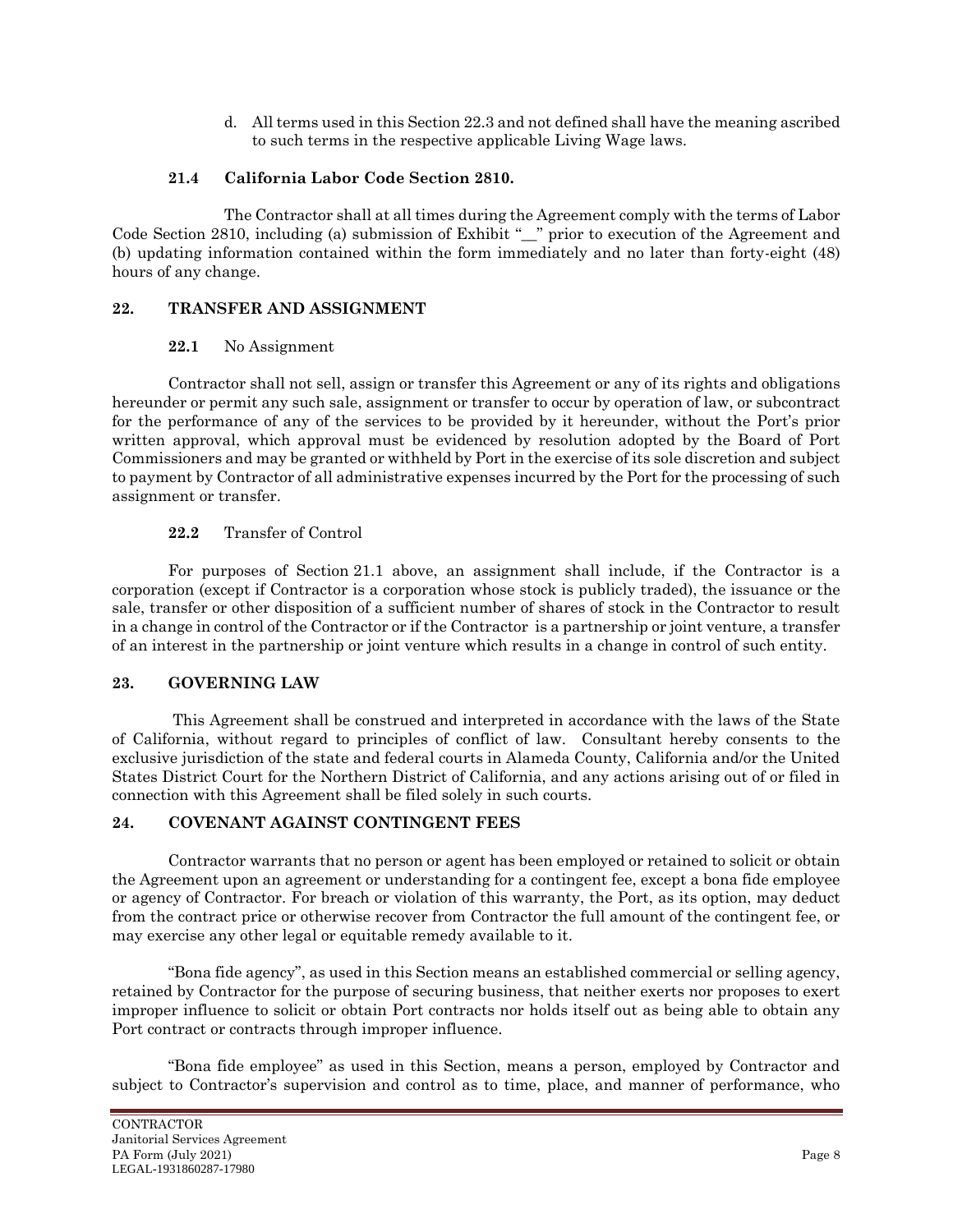neither exerts nor proposes to exert improper influence to solicit or obtain Port contracts nor holds itself out as being able to obtain any Port contract or contracts through improper influence.

"Contingent fee", as used in this Section, means any commission, percentage, brokerage, or other fee that is contingent upon the success that a person or concern has in securing a contract.

"Improper influence", as used in this Section, means any influence that induces or tends to induce an Port Commissioner, employee or officer to give consideration or to act regarding an Port contract on any basis other than the merits of the matter.

#### <span id="page-51-0"></span>**25. MISCELLANEOUS**

#### **25.1** Notices

Written notices to the Port hereunder shall be given by registered or certified mail, postage prepaid, and addressed to said parties at:

> Port of Oakland 530 Water Street Oakland, California 94607 Attention: Director of Commercial Real Estate

or to such other address as these parties may designate by written notice to Contractor. Written notices to Contractor hereunder shall be given by registered or certified mail, postage prepaid, and addressed to Contractor as set forth in Exhibit "\_\_" hereto or to such other address as Contractor may designate by written notice to the Port.

#### **25.2** Incorporation Of Exhibits

All Exhibits attached hereto are hereby incorporated in this Agreement by reference and Contractor shall perform all of its obligations thereunder.

#### **25.3** Entire Agreement

This Agreement and any written modification shall represent the entire and integrated agreement between the parties hereto regarding the subject matter of this Agreement, shall constitute the exclusive statement of the terms of the parties' agreement, and shall supersede any and all prior negotiations, representations or agreements, written or oral, express or implied, that relate in any way to the subject matter of this Agreement or written modification. All prior negotiations are merged into this Agreement and shall be inadmissible in any enforcement of this Agreement.

#### **25.4** California Law

This Agreement shall be deemed to have been executed in the City of Oakland, Alameda County, California. Enforcement of this Agreement shall be governed by the laws of the State of California, excluding its conflict of laws rules. The exclusive venue for all litigation arising from or relating to this Agreement shall be in Alameda County, California. Should any clause, provision or aspect of this Agreement be determined at any time to be unenforceable or in contravention of law, then the remaining clauses and provisions of this Agreement shall be enforceable to the fullest extent permitted by law and construed to give effect to fullest extent possible the intent of this Agreement.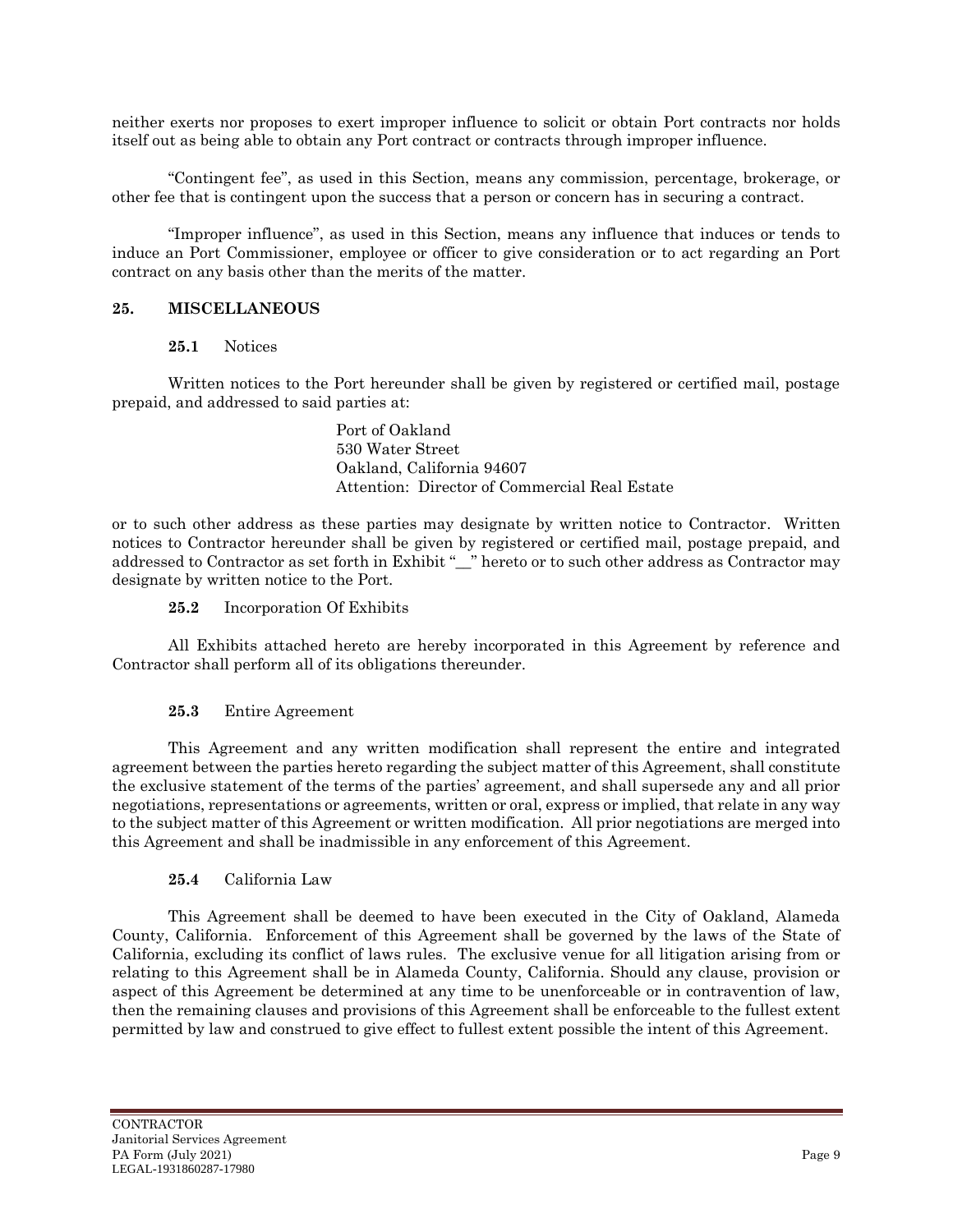#### **25.5** Headings

The article and section headings herein are inserted only as a matter of convenience and for reference, and in no way define, limit or describe the scope or intent of any provision of this Agreement.

#### **25.6** Time of Essence

Time is expressed to be of the essence of this Agreement.

**25.7** Successors and Assigns

The Agreement will inure to the benefit of and shall be binding upon the parties hereto and their authorized successors and assigns.

#### **25.8** Severability

If any covenant, condition or provision of this Agreement is held to be invalid by any court of competent jurisdiction, such holding shall not affect the validity of any other covenant, condition or provision contained herein.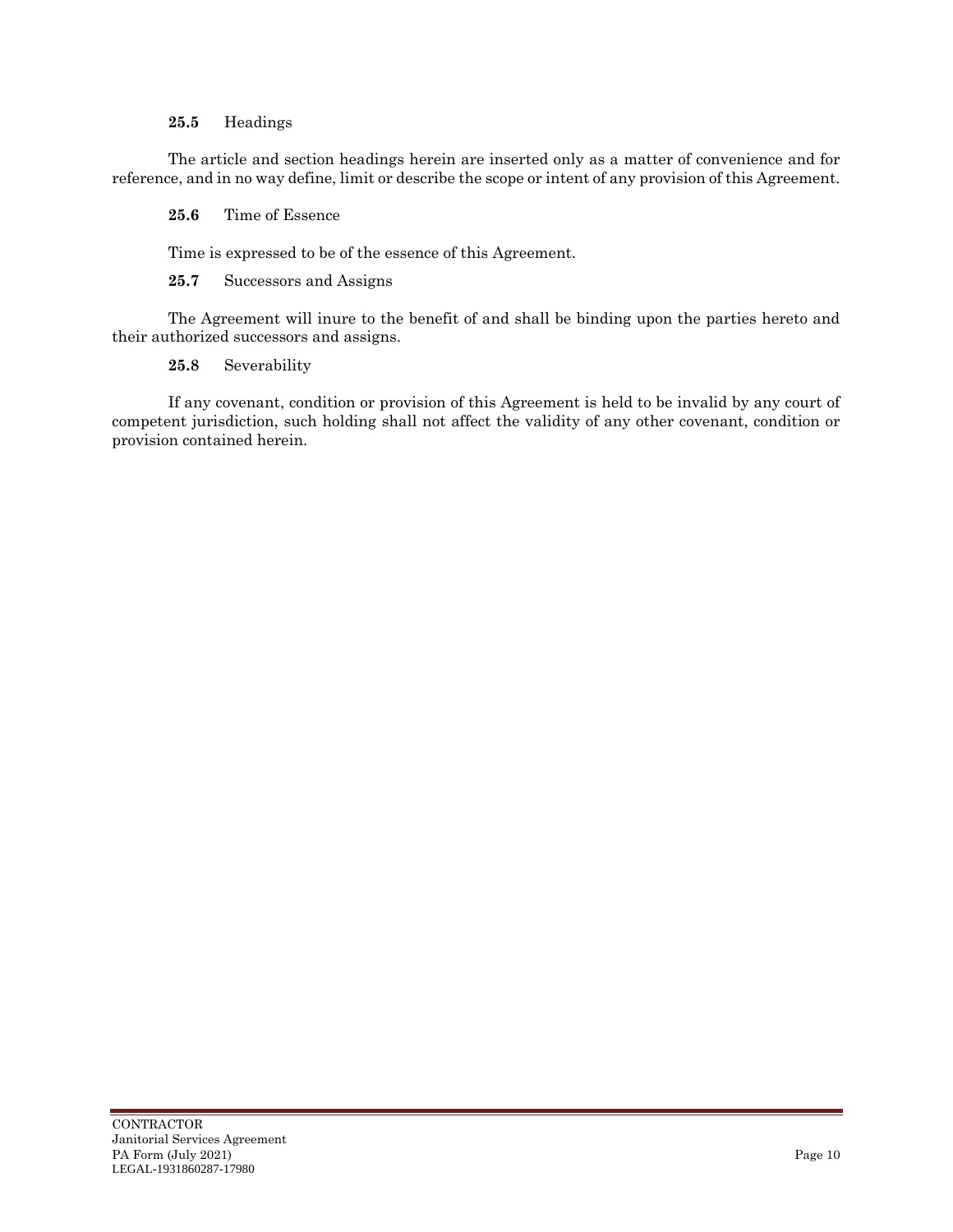IN WITNESS WHEREOF, the parties hereto have caused this Janitorial Services Agreement to be executed the day and year first above written.

| PORT OF OAKLAND                                                                                                                                                                             | <b>CONTRACTOR</b>                               |
|---------------------------------------------------------------------------------------------------------------------------------------------------------------------------------------------|-------------------------------------------------|
| <b>CITY</b><br>OF<br>OAKLAND,<br>municipal<br>$\rm{a}$<br>corporation, acting by and through its Board of<br>Port Commissioners,                                                            | By:                                             |
| By:<br>DANNY WAN, Executive Director                                                                                                                                                        | Name:<br>Title:<br>Email:                       |
| THIS AGREEMENT SHALL NOT BE<br><b>EFFECTIVE</b><br><b>FOR</b><br>ANY<br><b>VALID</b><br>OR<br>PURPOSE UNLESS AND UNTIL SIGNED<br>BY THE PORT ATTORNEY.<br>Approved as to form and legality: | <b>ATTEST</b> (only if California Corp.)<br>By: |
| By:<br><b>MICHELE HEFFES, Port Attorney</b><br>(Or Assistant Port Attorney or Deputy Port<br>Attorney signing on behalf of)                                                                 | Name:<br>Title:<br>Email:                       |
| <b>Port Resolution No.:</b><br><b>Board Approval Date:</b><br>PA#:                                                                                                                          |                                                 |
|                                                                                                                                                                                             |                                                 |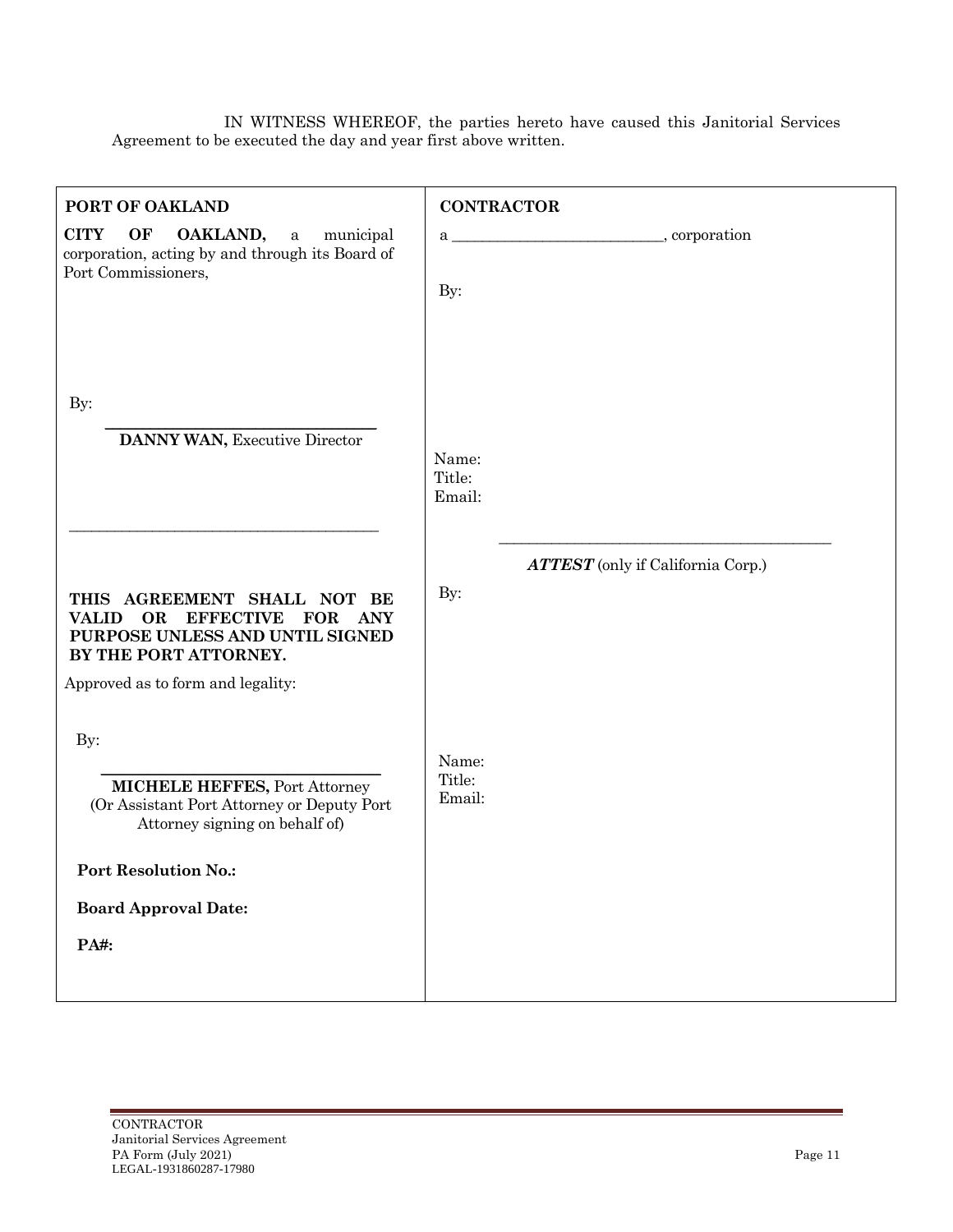### **EXHIBIT "A"**

#### **SCOPE OF SERVICES**

#### **CLEANING SPECIFICATIONS / CARPET CLEANING SPECIFICATIONS**

**The Scope of Services will be as described in the Request for Proposals (RFP No. 21-22/03) for the Janitorial Services for 530 Water Street and Other Port Assets.**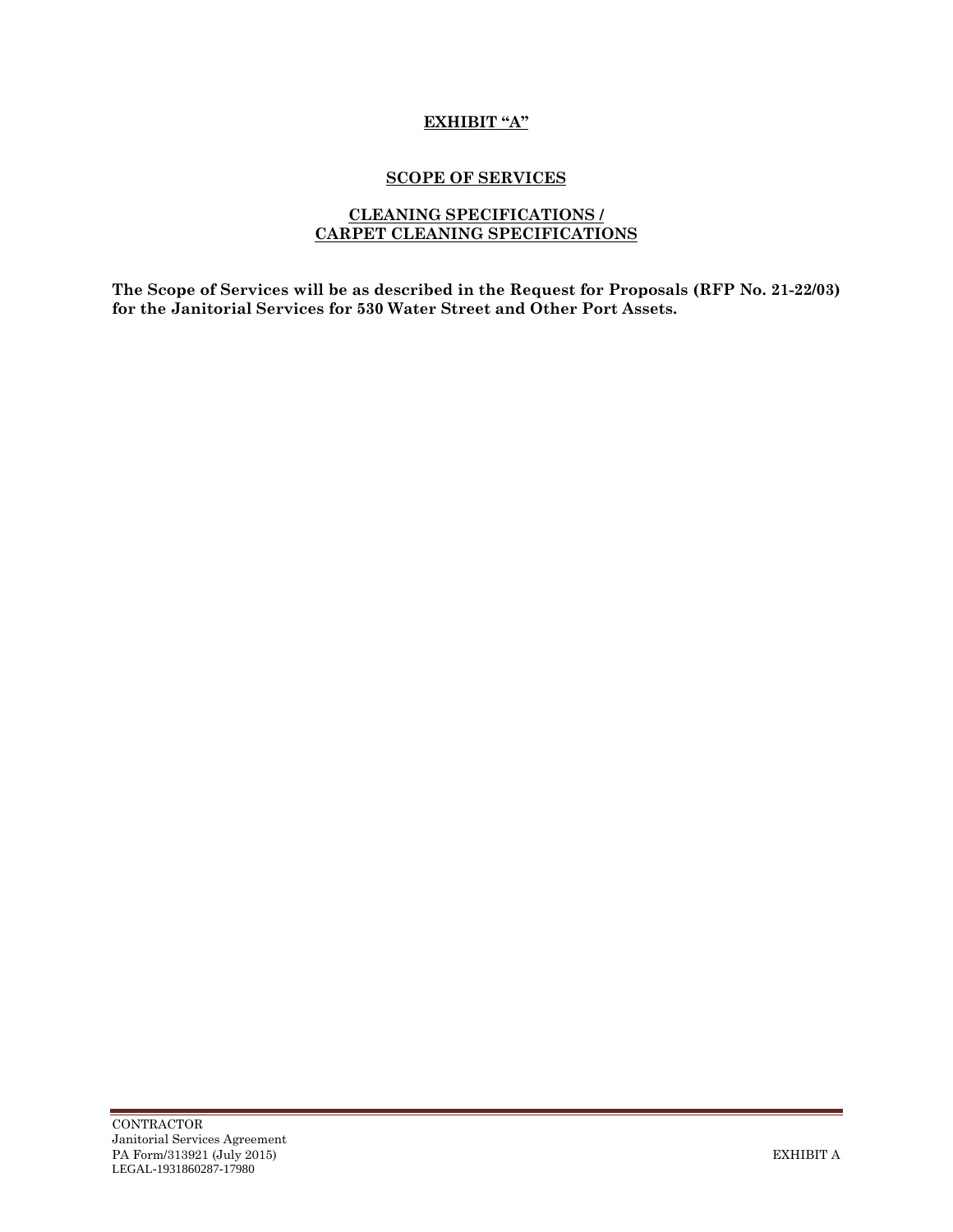# **EXHIBIT "B"**

# **PAYMENT**

# **MONTHLY MAINTENANCE COST FORM**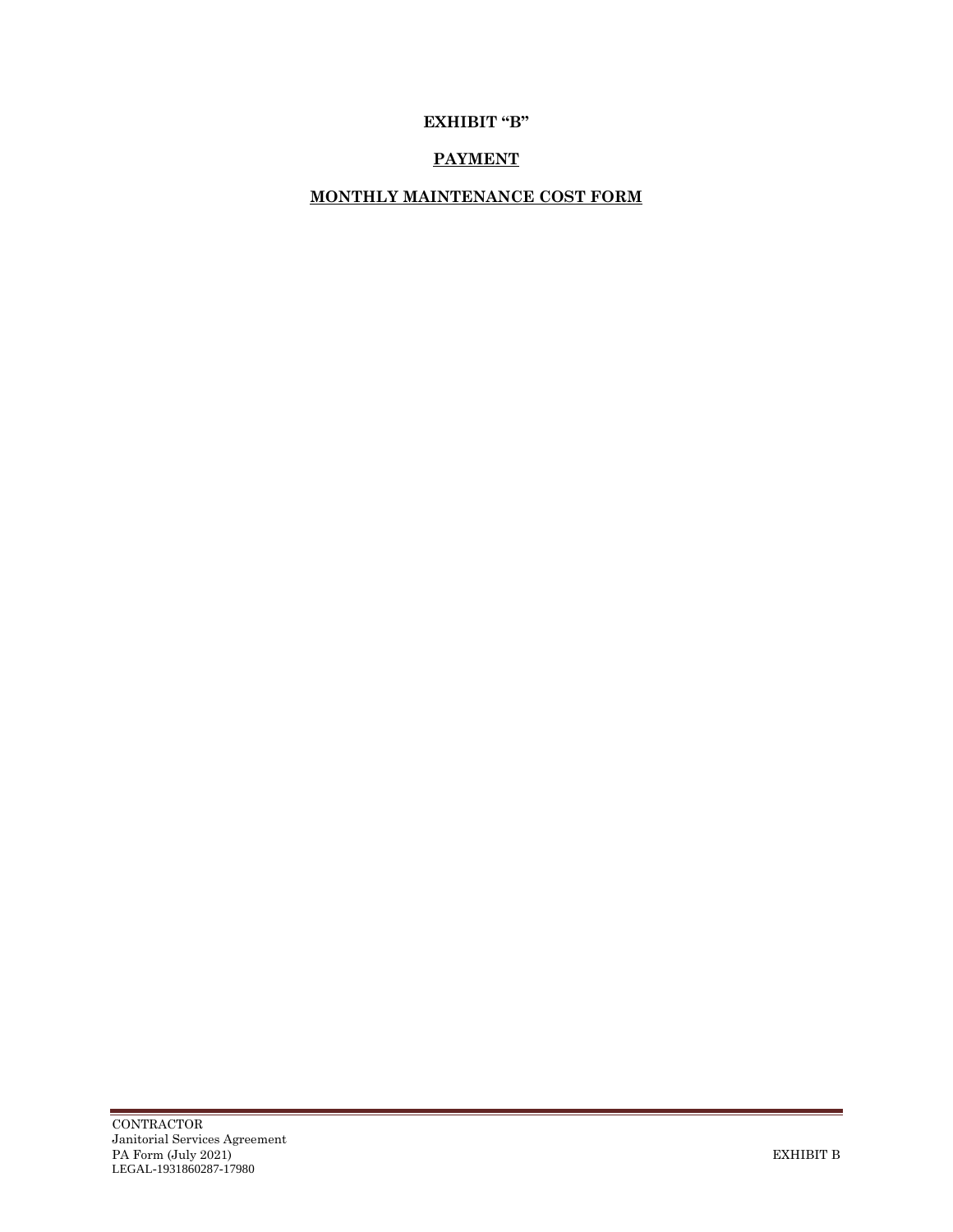#### **EXHIBIT "C"**

#### **INSURANCE REQUIREMENTS**

#### **1. Commercial General Liability Insurance**

- **Coverage:** Standard ISO Commercial General Liability form.
- **Limits**: \$1,000,000 per occurrence; \$2,000,000 annual general aggregate; \$2,000,000 products and completed operations aggregate; \$1,000,000 each offense for personal and advertising injury.
- **Deductible/Self-Insured Retention:** Not more than \$25,000 per occurrence unless otherwise approved by Port Risk Management.
- **Additional Insured**: The City of Oakland, a municipal corporation, acting by and through its Board of Port Commissioners, Port of Oakland, its commissioners, officers, agents and employees.
- Cross liability/separation of insureds.
- Waiver of subrogation in favor of additional insured.
- If the Services involve construction activities, completed operations coverage must remain in force until at least 5 years after completion and acceptance of the Services.

#### **2. Business Automobile Liability Insurance**

- **Coverage:** Standard ISO Business Automobile Liability form for all owned, non-owned and hired automobiles.
- **Limits:** \$1,000,000 each accident, except \$5,000,000 for vehicles operating in the South Field, the Aviation Operating Area ("AOA"), or any active airfields of the Oakland International Airport.
- **Deductible/Self-Insured Retention:** Not more than \$25,000 per accident unless otherwise approved by Port Risk Management.
- **Additional Insured:** The City of Oakland, a municipal corporation, acting by and through its Board of Port Commissioners, Port of Oakland, its commissioners, officers, agents and employees.
- Waiver of subrogation in favor of additional insured.

#### **3. Contractor's Pollution Legal Liability Insurance**

- **When Required:** If the Services involve any construction activities, or any grading, excavating, underground utilities, piping, trenching, or any work below the surface of the ground, or involves the hauling or disposal of hazardous or regulated materials.
- **Coverage:** Contractor's Pollution Legal Liability occurrence or claims made form.
- **Limits:** \$1,000,000 per occurrence and \$2,000,000 annual aggregate.
- **Deductible/Self-Insured Retention:** Not more than \$100,000 per occurrence unless otherwise approved by Port Risk Management.
- **Additional Insured:** The City of Oakland, a municipal corporation, acting by and through its Board of Port Commissioners, Port of Oakland, its commissioners, officers, agents and employees.
- Waiver of subrogation in favor of additional insured.
- **Additional Term if Claims Made Form:** 2 years following completion and acceptance of the Services.
- **Definition of "Covered Operations**" shall include All work performed by Consultant or its contractors or subcontractors.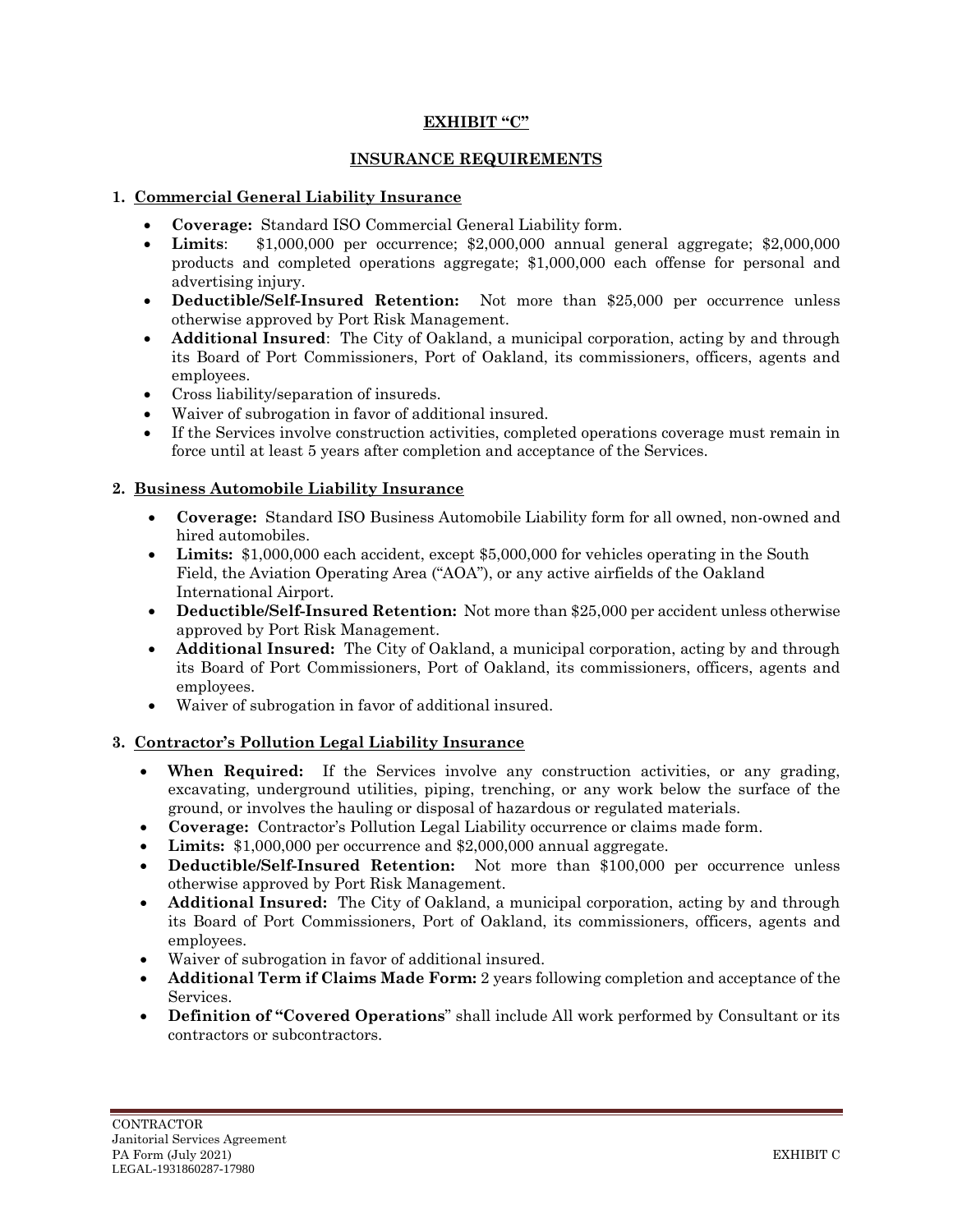### **4**. **Workers' Compensation and Employer's Liability Insurance**

- **Coverage:** Statutory Workers' Compensation and Side B Employer's Liability form.
- **Limits:** Statutory for workers' compensation and \$1,000,000 per accident, \$1,000,000 bodily injury each employee, and \$1,000,000 policy limit for bodily injury by disease, for Employer's Liability.
- **Deductible/Self-Insured Retention:** Not more than \$25,000 per occurrence for Employer's Liability unless otherwise approved by Port Risk Management.
- Waiver of subrogation in favor of the City of Oakland, a municipal corporation, acting by and through its Board of Port Commissioners, Port of Oakland, its commissioners, officers, agents and employees.

### **5**. **Professional Liability Insurance**

- **Coverage:** For errors and omissions arising out of the Services.
- **Limits:** \$1,000,000 per claim and annual aggregate; \$2,000,000 per claim and annual aggregate for prime designers for Capital Improvement Projects (CIP) with greater than \$50,000,000 in construction value.
- **Deductible/Self-Insured Retention:** Not more than \$100,000 per claim unless otherwise approved by the Port Risk Management.
- **Additional Term:** 2 years after completion and acceptance of the Services.
- If the Services involve software or technology services, Technology Liability coverage, including coverage for privacy liability.
- If the Services involve outsourced technology or internet services, Network and Media Liability coverage.
- Waiver of subrogation in favor of the City of Oakland, a municipal corporation, acting by and through its Board of Port Commissioners, Port of Oakland, its commissioners, officers, agents, and employees.

### **6. Employee Dishonesty Bond**

- **When Required:** If Work involves janitorial services in and around Port buildings or facilities.
- **Coverage:** Employee Dishonesty Bond.
- **Limits:** \$1,000,000 blanket limit covering all employees.
- **Deductible/Self-Insured Retention:** Not more than \$100,000 per occurrence unless otherwise approved by Port Risk Management.
- **Loss Payee:** The City of Oakland, a municipal corporation, acting by and through it Board of Port Commissioners.

### **Other Insurance Requirements:**

- **Notice of Cancellation**. Consultant or Consultant's agent must provide 30-days prior written notice to the Port Risk Management Department of any insurance policy cancellation, except 10-days prior written notice for non-payment of premium.
- **Proof of Insurance/Insurer Rating**. Consultant must deliver to the Port Risk Management Department, prior to the commencement of the Services, certificates of insurance evidencing all required insurance and additional insured status for the Port. All required insurance shall be provided by insurance companies with current A.M. Best ratings of A- VII or better. Upon failure to so file such insurance certificate, the Port may without further notice and at its option either (1) exercise the Port's rights; or (2) procure such insurance coverage at Consultant's expense and Consultant shall promptly reimburse the Port for such expense (Services may be interrupted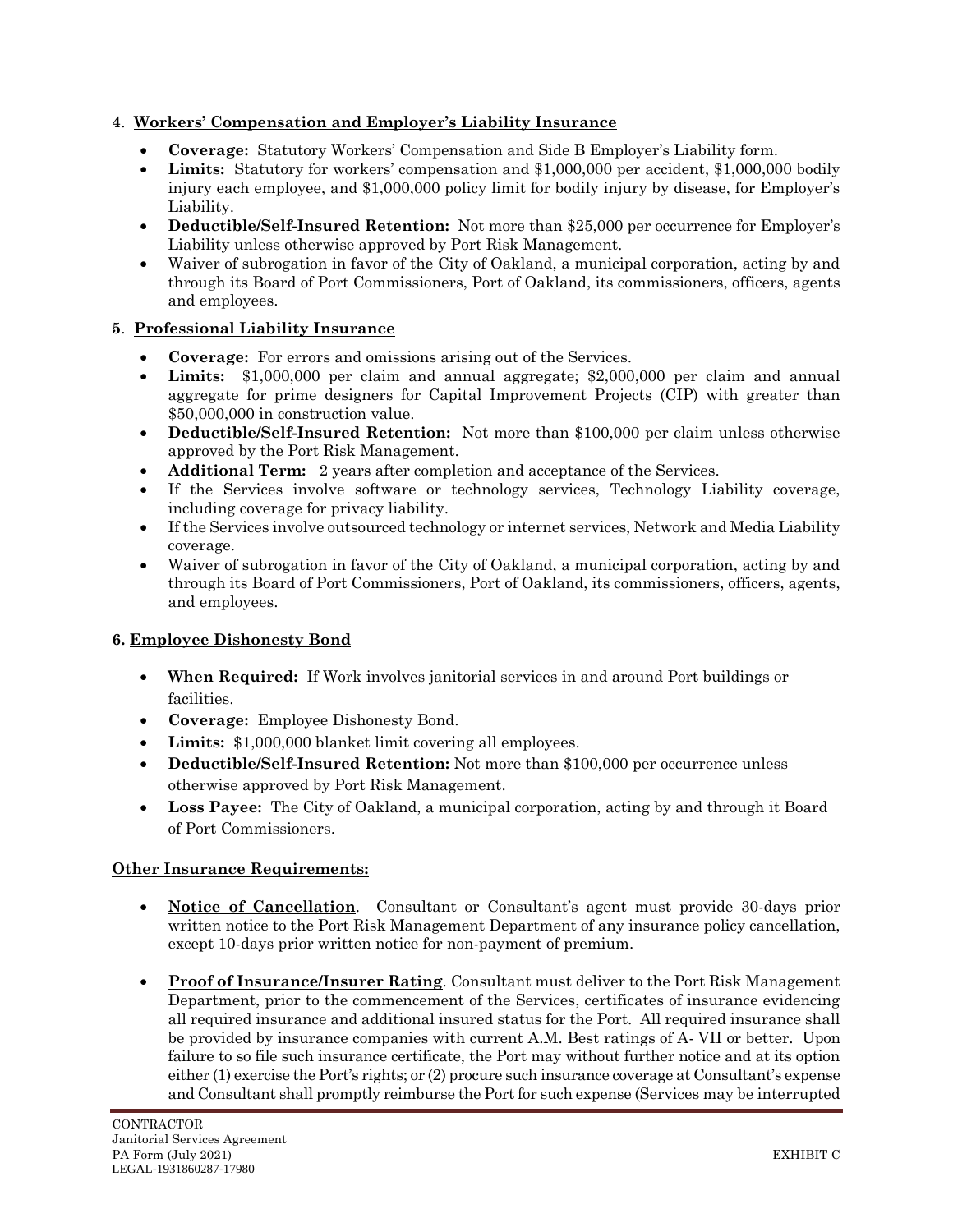without proper evidence). In addition to the certificate of insurance, Consultant shall provide copies of the actual insurance policies if requested by the Port.

• Please send certificates and other required insurance information to: Port of Oakland Attn: Risk Management Dept. 530 Water Street Oakland, CA 94607 Email: [risktransfer@portoakland.com](mailto:risktransfer@portoakland.com)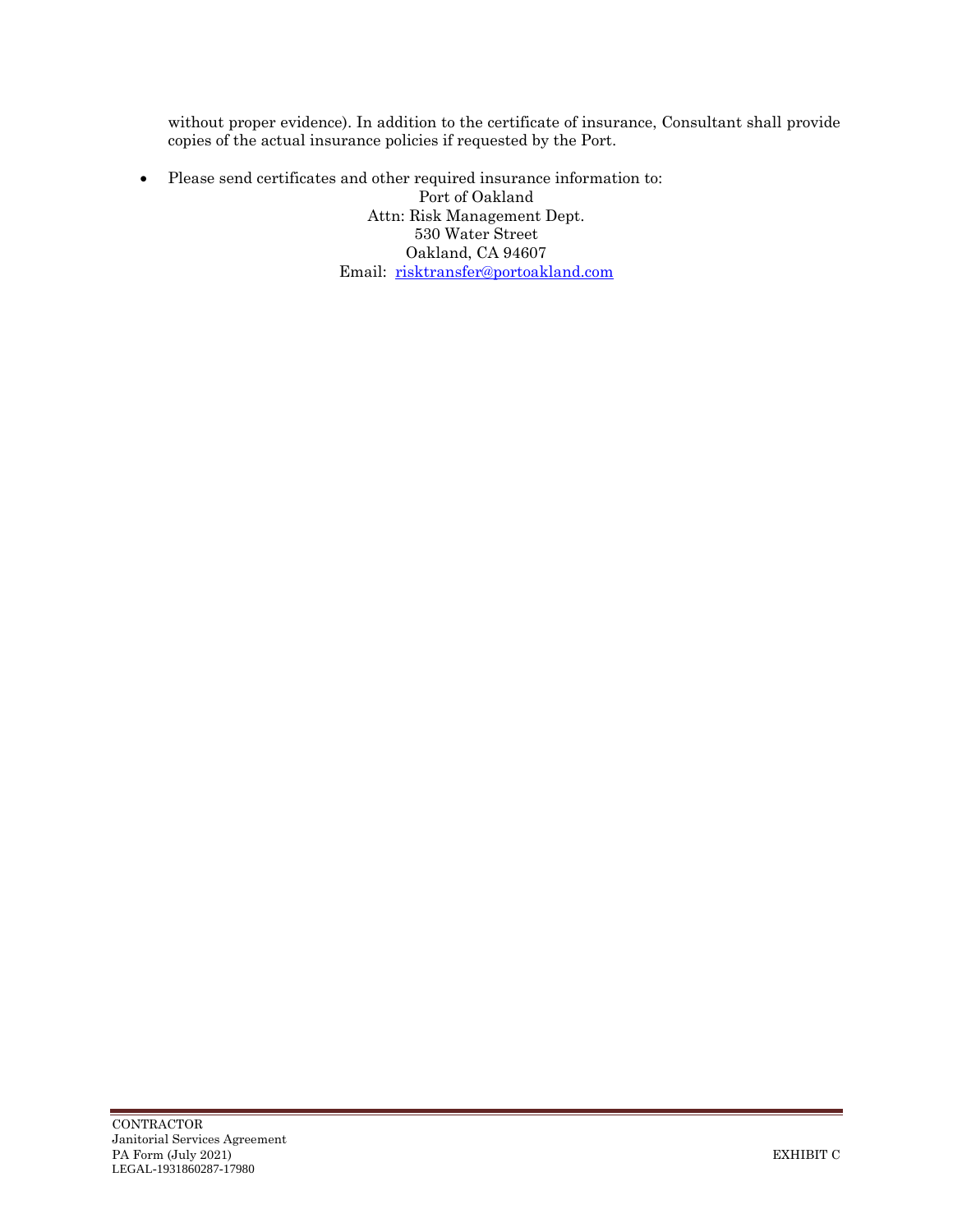# **EXHIBIT D**

# **PREMISES**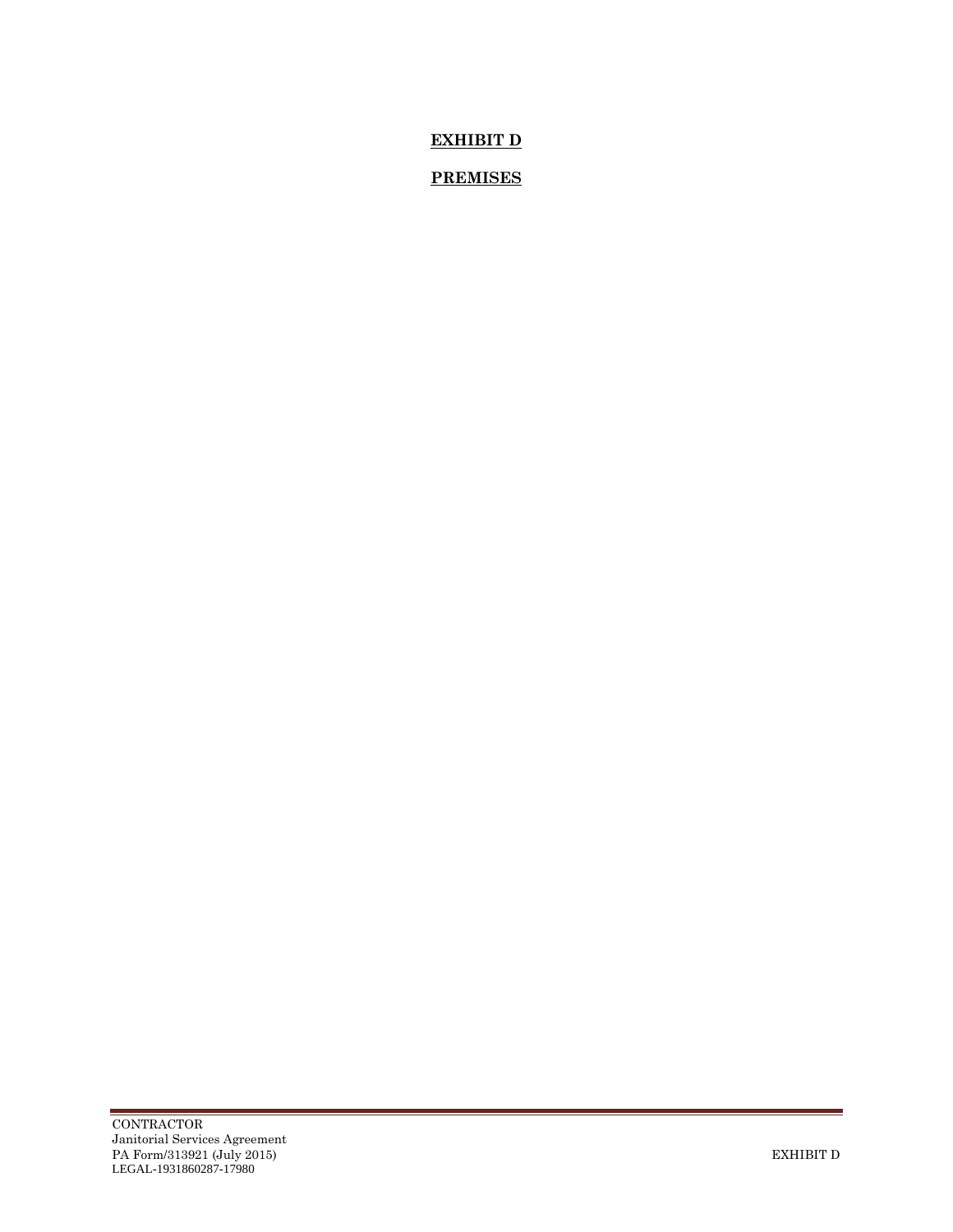### **EXHIBIT E**

#### **CONTRACTOR AND CONTRACTOR'S NOTICE ADDRESS**

**Full Legal Name of Contractor:**

**Corporate Address:**

| Form of Business Entity (Check one) |
|-------------------------------------|
|                                     |

| $\Box$ Sole proprietorship                        |
|---------------------------------------------------|
| $\Box$ Corporation: State of $\Box$               |
| $\Box$ Partnership: $\Box$ General $\Box$ Limited |
| $\Box$ Limited Liability Company                  |
| $\vert$   Other:                                  |

**If Corporation: (***Required Information)* **Agent for Service of Process (Name and Address)**

**Contact Individual / Position:**

**Telephone No.:**

**Facsimile No.:** 

**E-Mail Address (if any):**

**Website (if any):**

**Tax Identification No.:**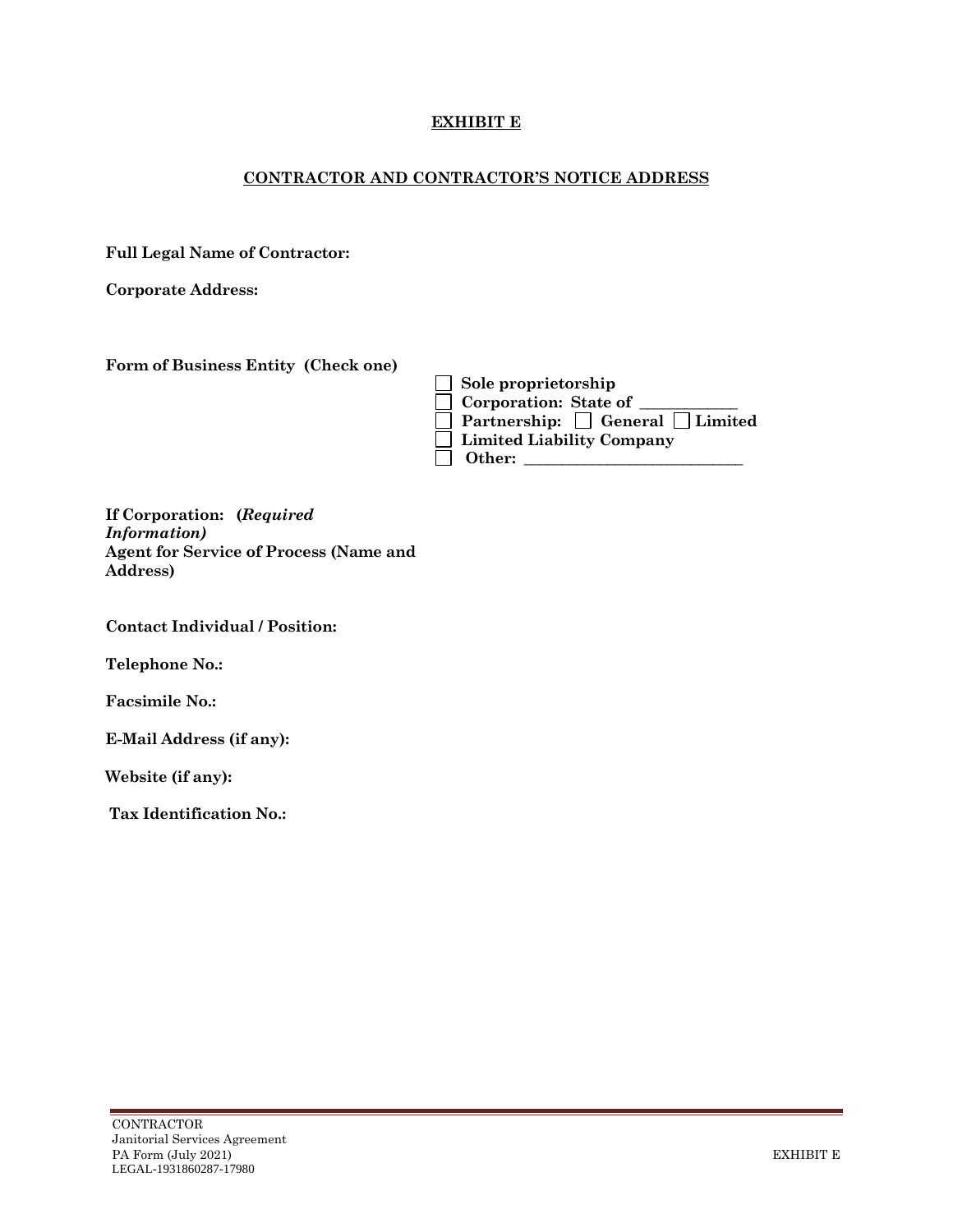#### **EXHIBIT F**

#### **INFORMATION REQUIRED TO COMPLY WITH CALIFORNIA LABOR CODE SECTION 2810**

To comply with CA Labor Code Section 2810, Contractor shall complete and submit this Information Sheet which shall be incorporated into and be a part of the Contract. This only applies to janitorial and security guard contracts and any construction related services.

| Contractor                                                                 |                                                                                  |  |  |  |
|----------------------------------------------------------------------------|----------------------------------------------------------------------------------|--|--|--|
| Name:                                                                      |                                                                                  |  |  |  |
| Address:                                                                   |                                                                                  |  |  |  |
| Telephone No.:                                                             |                                                                                  |  |  |  |
| Employer Identification No. (EIN):                                         |                                                                                  |  |  |  |
|                                                                            | <b>Description of Services:</b>                                                  |  |  |  |
| Describe Services:                                                         |                                                                                  |  |  |  |
|                                                                            |                                                                                  |  |  |  |
|                                                                            |                                                                                  |  |  |  |
| Commencement and Completion Dates:                                         |                                                                                  |  |  |  |
|                                                                            | <b>Worker's Compensation Insurance</b>                                           |  |  |  |
| Policy No.                                                                 |                                                                                  |  |  |  |
| Name of Insurer (Not Broker):                                              |                                                                                  |  |  |  |
| Address of Insurer:                                                        |                                                                                  |  |  |  |
| Telephone No. of Insurer:                                                  |                                                                                  |  |  |  |
|                                                                            |                                                                                  |  |  |  |
|                                                                            | For Vehicles owned by Contractor and used in performing work under this Contract |  |  |  |
| VIN (Vehicle Identification No.):<br>Automobile Liability Insurance Policy |                                                                                  |  |  |  |
| $No.$ :                                                                    |                                                                                  |  |  |  |
| Name of Insure (Not Broker):                                               |                                                                                  |  |  |  |
| Address of Insurer:                                                        |                                                                                  |  |  |  |
| Telephone No. of Insurer:                                                  |                                                                                  |  |  |  |
|                                                                            |                                                                                  |  |  |  |
| Address of Property used to house                                          |                                                                                  |  |  |  |
| workers on this Contract, if any:                                          |                                                                                  |  |  |  |
|                                                                            | Workers employed under this Contract                                             |  |  |  |
| Estimated Total number of workers to be                                    |                                                                                  |  |  |  |
| employed on this Contract:                                                 |                                                                                  |  |  |  |
| Estimated total wages to be paid                                           |                                                                                  |  |  |  |
| workers:                                                                   |                                                                                  |  |  |  |
| Dates (or schedule) when wages will be                                     |                                                                                  |  |  |  |
| paid: (e.g. weekly, monthly, etc.)                                         |                                                                                  |  |  |  |
|                                                                            |                                                                                  |  |  |  |
|                                                                            | Independent Contractors utilized under this Contract                             |  |  |  |
| Estimated total number of independent                                      |                                                                                  |  |  |  |
| contractors to be used in this contract:                                   |                                                                                  |  |  |  |
| List of current local, state and federal                                   |                                                                                  |  |  |  |
| contractor license identification numbers                                  |                                                                                  |  |  |  |
| independent<br>required<br>by law<br>${\rm for}$                           |                                                                                  |  |  |  |
| contractors:                                                               |                                                                                  |  |  |  |
| Commissions<br>Amount of commission paid under this                        |                                                                                  |  |  |  |
| contract                                                                   |                                                                                  |  |  |  |
|                                                                            |                                                                                  |  |  |  |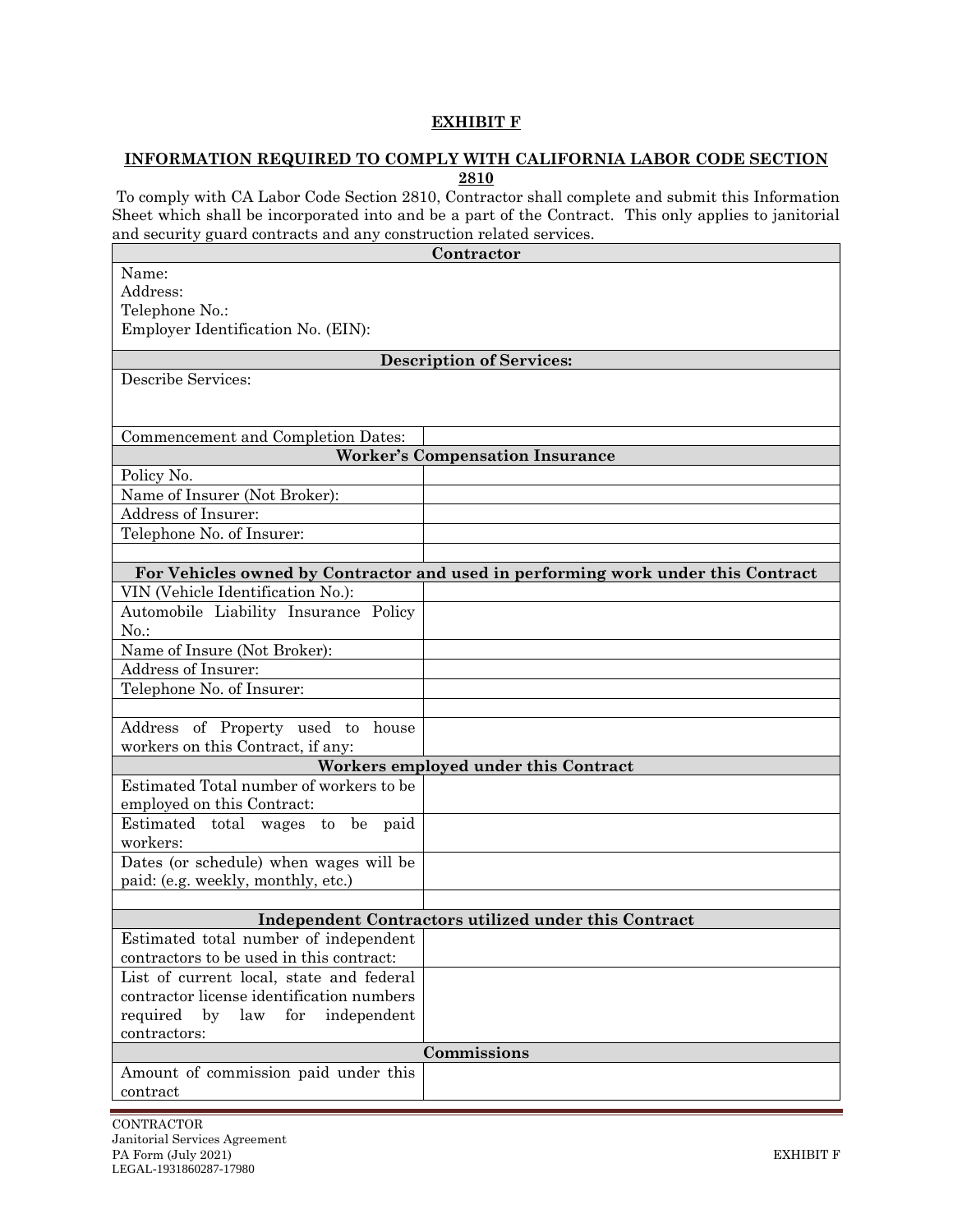## **EXHIBIT G**

# **PORT OF OAKLAND LABOR PEACE RULE FOR CERTAIN OPERATIONAL SERVICES**

# **(Port Ordinance 4587)**

# **I. PURPOSE**

The Board of Port Commissioners, consistent with the findings set forth in its duly adopted Ordinance that it is essential for the protection of the Port's proprietary and financial interests, adopts this Labor Peace Rule for Certain Operational Services (as defined below) mandating that Operators and Labor Organizations agree to enter into and abide by Labor Peace Agreements in the circumstances specified below.

# **II. DEFINITIONS**

Whenever used in this Rule, the following terms shall have the meanings set forth below.

- (A) **"Board"** means the Board of Port Commissioners of the City of Oakland.
- (B) **"Department Director"** means the Director of the Department at the Port for which the Operational Services Agreement is intended to serve.
- (C) **"Executive Director"** means the Executive Director of the Port.
- (D) **"Labor Disruption"** means any economic action or concerted activity, including, without limitation, strikes, picketing, handbilling, boycotts of, or other interference with: any activities on Port property, the Port, or an Operator or its activities under an Operational Services Agreement.
- (E) **"Labor Organization"** means any organization of any kind, or any agency or employee representation committee or plan, in which employees participate and which exists for the purpose, in whole or in part, of dealing with Operators concerning grievances, labor disputes, wages, rates of pay, hours of employment, or conditions of work.
- (F) **"Labor Peace Agreement"** means a written agreement between an Operator and a Labor Organization that prohibits a Labor Organization, its members and any employees represented by the Labor Organization from engaging in any Labor Disruptions relating to the services provided to the Port under an Operational Services Agreement: (1) during any organizing, membership drive, or negotiation of a collective bargaining agreement; and (2) during the entire term of the Operational Services Agreement in the case where the Labor Organization has entered into a collective bargaining agreement with the Operator.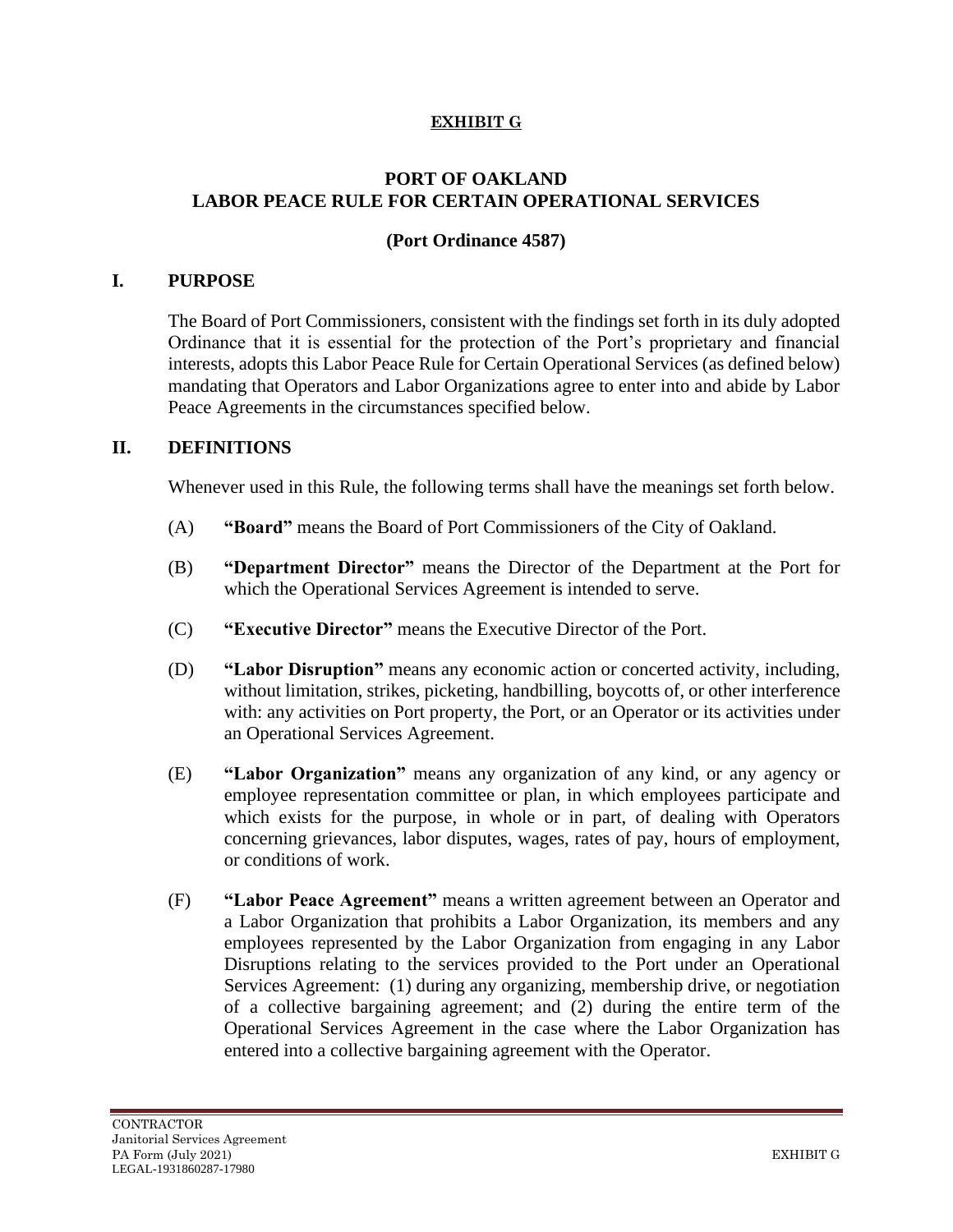- (G) **"Operational Services Agreement"** means an agreement between the Port and an Operator selected pursuant to a Request for Proposal to provide primarily the following services on Port property:
	- 1. Automobile and/or truck tractor parking services;
	- 2. Real-time security video monitoring services at the seaport or security guard services;
	- 3. Comprehensive janitorial services for Port buildings in Jack London Square that serve Port tenants, customers, or the public;
	- 4. Comprehensive building engineering and maintenance services through fulltime personnel for Port buildings in Jack London Square that serve Port tenants, customers, or the public;
	- 5. Airport shuttle services; and/or
	- 6. Airport curbside management services.
- (H) **"Operator"** means all individuals and businesses operating under, or seeking to enter into, an Operational Services Agreement.
- (I) **"Port"** means the City of Oakland, a municipal corporation, acting by and through its Board of Port Commissioners, otherwise known as the Port of Oakland.
- (J) **"Request for Proposal"** means any formal request for proposal issued by the Port for an Operational Services Agreement in accordance with the Port's Purchasing Ordinance (Port Ordinance No. 4576, as it may be amended or superseded).
- (K) **"Rule"** means this Labor Peace Rule for Certain Operational Services.

# **III. REQUIREMENT TO KEEP LABOR PEACE AND PREVENT LABOR INTERRUPTIONS**

# (A) **Operator Duties**

- (1) Prior to entering into an Operational Services Agreement, an Operator shall enter into a Labor Peace Agreement with any Labor Organization that has requested in writing such a Labor Peace Agreement. The Operator shall enter into the Labor Peace Agreement within thirty (30) days from the request.
- (2) The Operator shall require its successors and assigns to include in applicable agreements a provision to comply with the requirements of this Rule.
- (3) The Operator shall agree in its proposal or application for an Operational Services Agreement that the Port has a proprietary interest in the timely placement of an Operator and in the Operator's operations under a Labor Peace Agreement, and that undue delay in reaching a Labor Peace Agreement with a Labor Organization would interrupt the provision of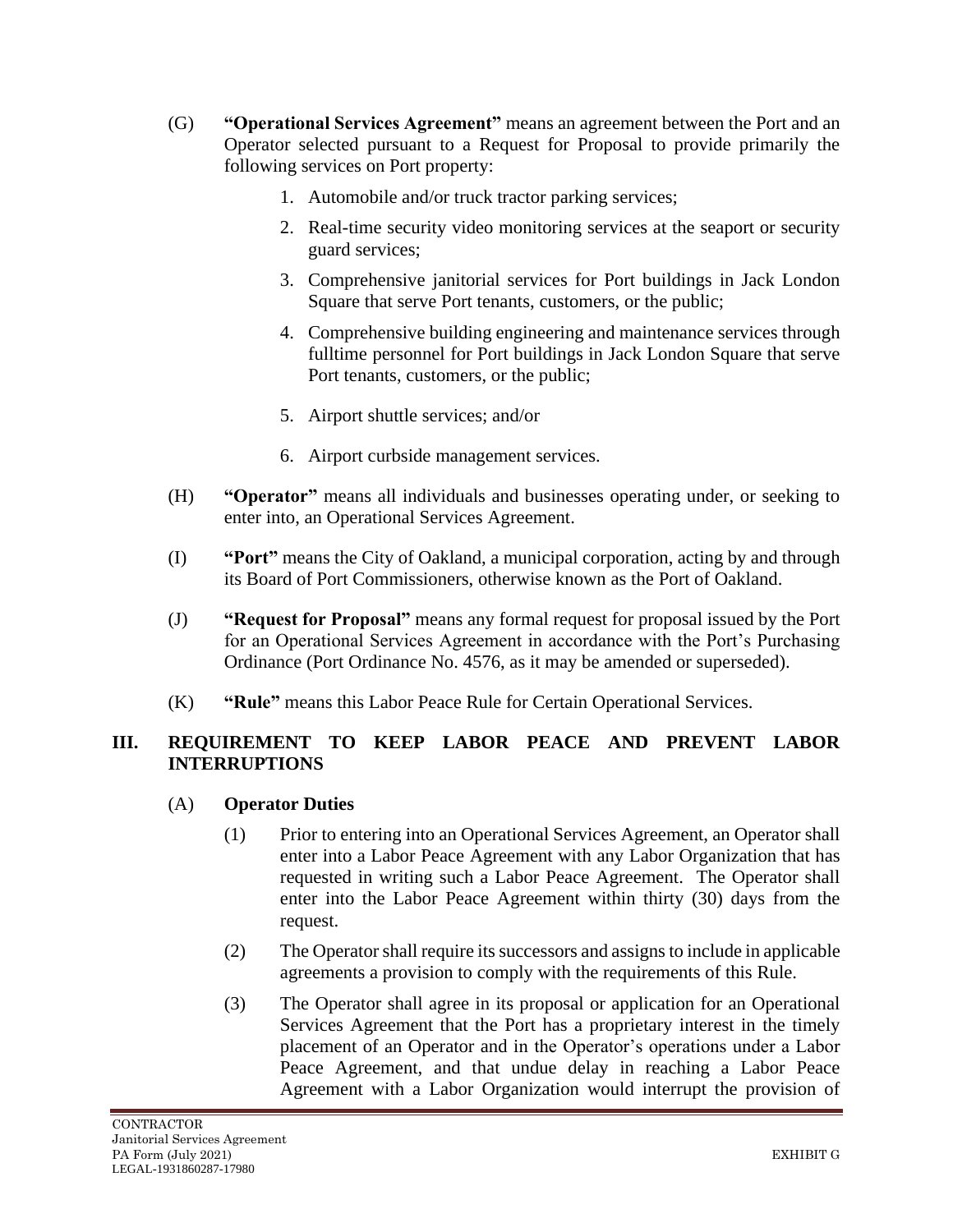services to the Port and subject the Operator and the Port to Labor Disruptions.

- (4) In the event that an Operator is unable to negotiate a Labor Peace Agreement with any Labor Organization within the thirty (30) day period set forth in Section III( $A$ )(1) above, it may request to be excused from such obligations with respect to that Labor Organization by delivering a written request to the Executive Director. Upon the receipt of the written request from the Operator, the Executive Director may appoint a hearing officer (who shall not be an employee working under the applicable Department Director) who shall hold an informal hearing after notice to the Operator and the subject Labor Organization. The Operator may be relieved of, and excused from, its obligations under Section  $III(A)(1)$  with respect to the subject Labor Organization if the hearing officer finds, after holding the noticed hearing, that:
	- a. the Operator has attempted to reach a Labor Peace Agreement with the subject Labor Organization; and
	- b. the Labor Organization has (i) refused to negotiate to reach a Labor Peace Agreement, or (ii) placed condition(s) on the Labor Peace Agreement that are arbitrary and capricious.

The findings of the hearing officer shall be final and may be based on any evidence or fact he or she deems relevant or credible whether or not the Operator or subject Labor Organization presented evidence or appeared at the hearing. The provision of a hearing is at the discretion of the Executive Director to facilitate the Port's proprietary interest in the timely compliance with this Rule. This Section  $III(A)(4)$  neither implies any legal duty of the Port nor confers any constitutional, legal, or contractual right of the Operator to enter into an Operational Services Agreement or of any party to contest the findings of the hearing officer in court or otherwise.

# (B) **Port Duties**

- (1) The Port shall include in any Operational Services Agreement a provision requiring the Operator to abide by the requirements imposed under Section III(A) of this Rule as a condition of entering into any Operational Services Agreement.
- (2) All Requests for Proposals for an Operational Services Agreement shall include a reference to the requirements of this Rule. Failure to include such reference to this Rule in any such Request for Proposal shall not exempt any Operator otherwise subject to the requirements of this Rule.
- (3) The Port shall not enter into any Operational Services Agreement without finding that: (a) the Operator has entered into a Labor Peace Agreement with all Labor Organizations that, to the actual knowledge of the Executive Director, has requested in writing a Labor Peace Agreement with the Operator; (b) the Operator is excused from compliance pursuant to Section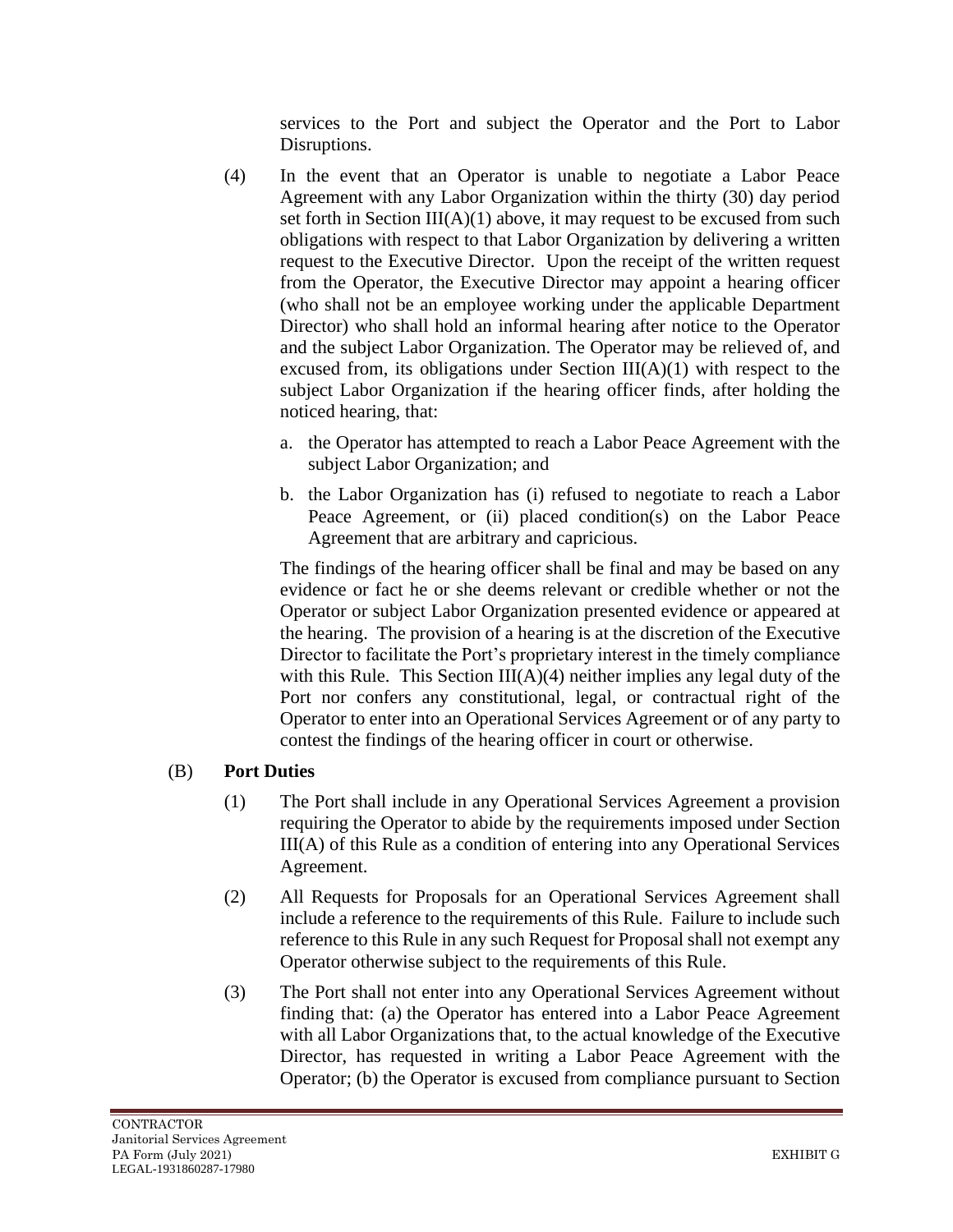$III(A)(4)$  above; or (c) that any exemption from this Rule as set forth in Section III(D), below, applies.

(4) The Department Director shall grant exemptions from this Rule as set forth in Section III(D), below.

# (C) **Labor Organization Duties**

- (1) Any Labor Organization seeking enforcement of this Rule must request a Labor Peace Agreement with an Operator under provisions of this Rule and must submit to the Department Director a copy of the written request it has sent to the Operator showing the date of the request and specifying the Request for Proposal with respect to which the request is made.
- (2) Any Labor Organization seeking enforcement of this Rule shall not engage in Labor Disruptions at the Port in violation of any applicable Labor Peace Agreement.

# (D) **Exemptions**

The provisions of this Rule shall not apply to any of the following:

- (1) A bargaining unit of any Operator which has already recognized a Labor Organization for that bargaining unit;
- (2) A Labor Organization that has not submitted a written request to enter into a Labor Peace Agreement to an Operator covered under this Rule or that has not submitted evidence of such written request to the Department Director as set forth in Section  $III(C)(1)$  of this Rule;
- (3) Any Operator whose operations under the Operational Services Agreement are subject to the Railway Labor Act either by final decision by a court or agency of competent jurisdiction, or by mutual agreement between the Operator and a Labor Organization that is the exclusive bargaining representative of its employees, in which case the Labor Peace Agreement shall be voluntary;
- (4) Any agreement between the Port and a tenant, licensee, or permittee;
- (5) Any agreement between the Port and a public agency; or
- (6) Any Request for Proposal for which the Port has not received any responsive proposals or in which the Department Director determines that the risk to the Port's financial or other nonregulatory interest resulting from labor/management conflict is so minimal or speculative so as not to require a Labor Peace Agreement to achieve the Port's proprietary, investment, or other nonregulatory interest.

# **IV. ENFORCEMENT**

(A) The Department Director or his/her designee shall investigate complaints alleging that this Rule has been violated, and shall take any action necessary to enforce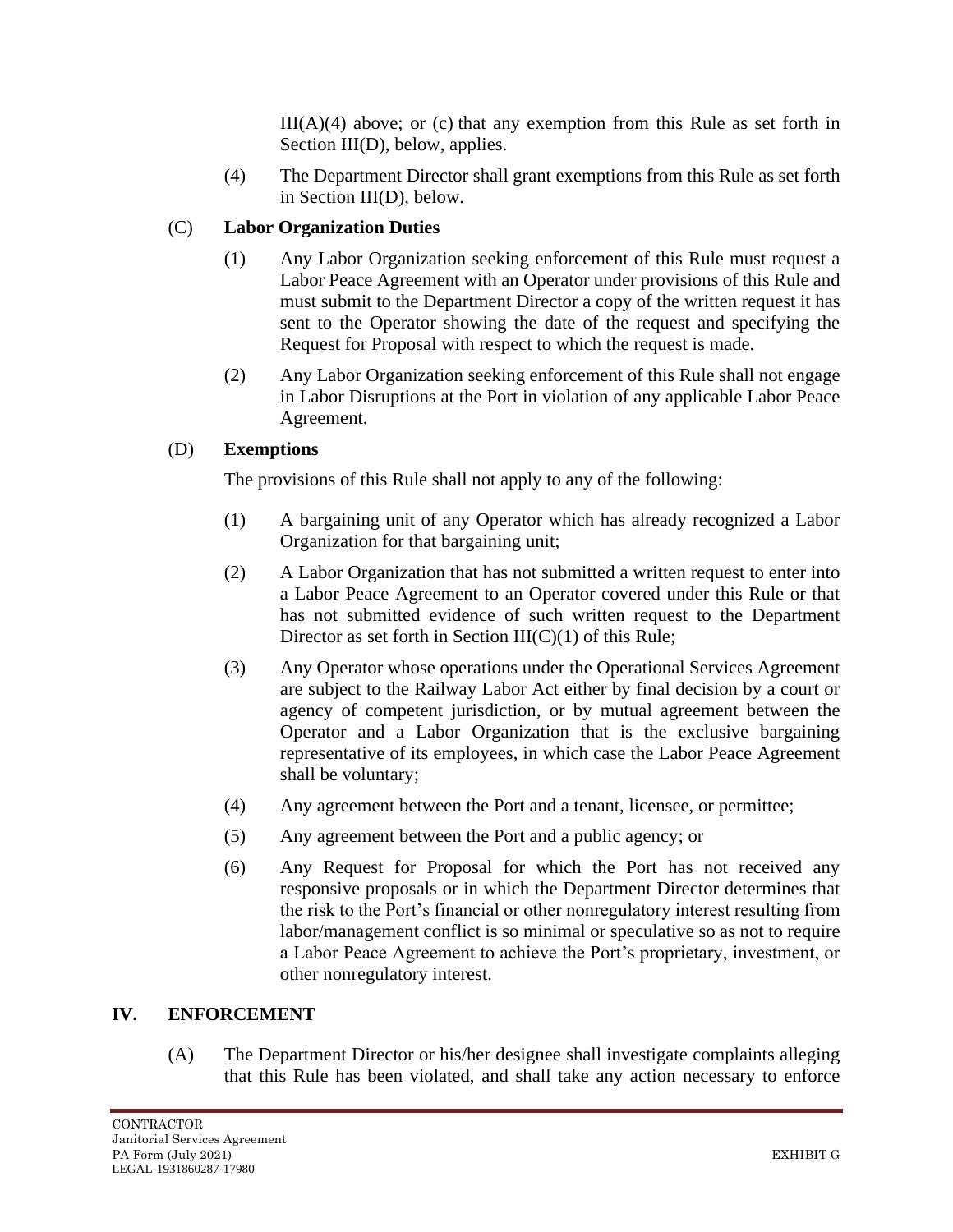compliance, including referring such violation to the Port Attorney for civil or other action.

- (B) In addition to any other remedies available to the Port, the Port may terminate the Operational Services Agreement upon thirty (30) days' notice to the Operator to cure its breach where the Operator has failed to: (1) enter into a Labor Peace Agreement as required by this Rule; or (2) include in applicable agreements the provision requiring compliance with this Rule as required by Section  $III(A)(2)$  of this Rule.
- (C) Where an Operator has failed to prevent a Labor Disruption that is directly or indirectly caused by the Operator's violation of this Rule or breach of its obligations under the Operational Services Agreement, or by its violation of laws or of rules and regulations of the Port, the Port may consider the Operator in breach of the Operational Services Agreement, provide such services through means or person other than the breaching Operator, and terminate the Operational Services Agreement after thirty (30) days of any notice to the Operator to cure its breach and such breach has not been cured.
- (D) Any challenge to the applicability of this Rule to a particular Operator or Labor Organization shall be brought to the Board only after first seeking an exemption from the Department Director as provided for in this Rule. Any such challenge must be commenced with the Board in writing within 15 days after notification that such exemption has been denied by the Department Director.

# **V. CONSTRUCTION**

Nothing in this Rule shall be construed as requiring any Operator to change the terms and conditions of employment for its employees, recognize a Labor Organization as the bargaining representative for its employees, adopt any particular recognition process, or enter into a collective bargaining agreement with a Labor Organization. Nothing in this Rule permits or requires the Port or any Operator to enter into any agreement in violation of the National Labor Relations Act of 1935. Provisions of this Rule shall be interpreted to achieve the Port's proprietary interest in preventing Labor Disruptions. This Rule shall not apply to any Operational Services Agreement in which the Port's proprietary interest in preventing Labor Disruptions is so minimal or speculative so as not to warrant concern for the Port's proprietary, investment, or other non-regulatory interest.

# **VI. EFFECTIVE DATE**

The provisions of this Rule shall apply to any Operational Services Agreement for which a Request for Proposal was first issued on or after the effective date of the Ordinance adopting this Rule.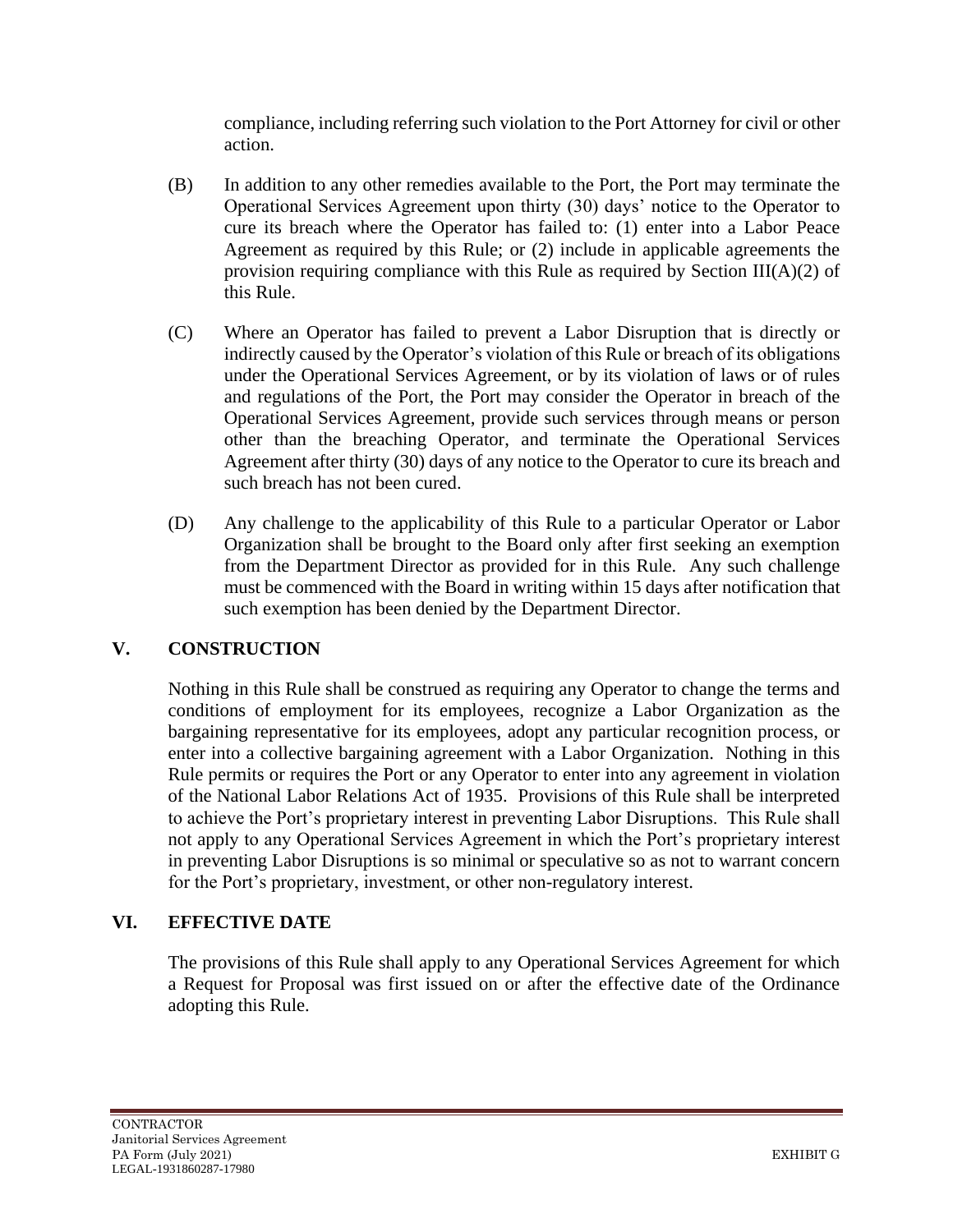### **VII. SEVERABILITY**

If any part or provision of this Rule, or the application thereof to any person, business entity, or circumstance, is held invalid by any court of competent jurisdiction, the remainder of this Rule including the application of such part or provisions to other persons, business entities, or circumstances shall not be affected thereby and shall continue in full force and effect. To this end, the provisions of this Rule are severable.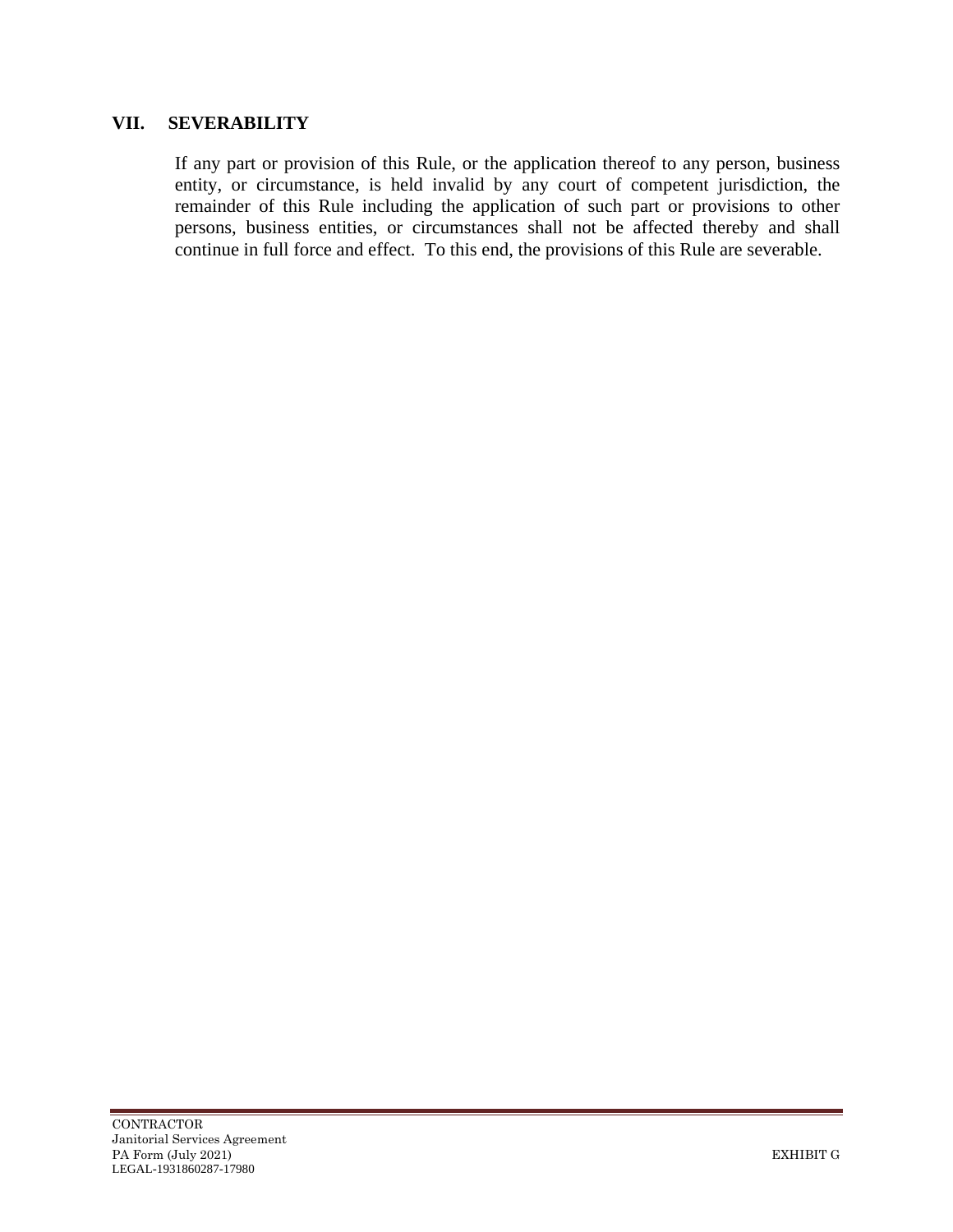

# **RFP No.: 21-22/03, Janitorial Services for 530 Water St. and Other Port Assets**

To comply with California Labor Code Section 2810, Contractor shall complete and submit this Information Sheet which shall be incorporated into and be a part of the Contract. This only applies to contacts with labor services associated with Construction, Farm Labor, Garment, Janitorial, Security Guard, or Warehouse Contractors.

|                                                      | <b>Contractor</b>                                                                |  |  |  |
|------------------------------------------------------|----------------------------------------------------------------------------------|--|--|--|
| Name:                                                |                                                                                  |  |  |  |
| Address:                                             |                                                                                  |  |  |  |
| Telephone No.:                                       |                                                                                  |  |  |  |
| Employer Identification No. (EIN):                   |                                                                                  |  |  |  |
|                                                      | <b>Description of Services:</b>                                                  |  |  |  |
| <b>Describe Services:</b>                            |                                                                                  |  |  |  |
|                                                      |                                                                                  |  |  |  |
|                                                      |                                                                                  |  |  |  |
| <b>Commencement and Completion Dates:</b>            |                                                                                  |  |  |  |
|                                                      | <b>Worker's Compensation Insurance</b>                                           |  |  |  |
|                                                      |                                                                                  |  |  |  |
| Policy No.                                           |                                                                                  |  |  |  |
| Name of Insurer (Not Broker):                        |                                                                                  |  |  |  |
| Address of Insurer:                                  |                                                                                  |  |  |  |
| Telephone No. of Insurer:                            |                                                                                  |  |  |  |
|                                                      | For Vehicles owned by Contractor and used in performing work under this Contract |  |  |  |
| VIN (Vehicle Identification No.):                    |                                                                                  |  |  |  |
| Automobile Liability Insurance Policy No.:           |                                                                                  |  |  |  |
| Name of Insurer (Not Broker):                        |                                                                                  |  |  |  |
| Address of Insurer:                                  |                                                                                  |  |  |  |
| Telephone No. of Insurer:                            |                                                                                  |  |  |  |
| Address of Property used to house                    |                                                                                  |  |  |  |
| workers on this Contract, if any:                    |                                                                                  |  |  |  |
|                                                      | <b>Workers employed under this Contract</b>                                      |  |  |  |
| Estimated Total number of workers to be              |                                                                                  |  |  |  |
| employed on this Contract:                           |                                                                                  |  |  |  |
| Estimated total wages to be paid workers:            |                                                                                  |  |  |  |
| Dates (or schedule) when wages will be               |                                                                                  |  |  |  |
| paid: (e.g. weekly, monthly, etc.)                   |                                                                                  |  |  |  |
| Independent Contractors utilized under this Contract |                                                                                  |  |  |  |
| Estimated total number of independent                |                                                                                  |  |  |  |
| contractors to be used in this contract:             |                                                                                  |  |  |  |
| List of current local, state and federal             |                                                                                  |  |  |  |
| contractor license identification numbers            |                                                                                  |  |  |  |
| required by law for independent                      |                                                                                  |  |  |  |
| contractors:                                         |                                                                                  |  |  |  |
| <b>Commissions</b>                                   |                                                                                  |  |  |  |
| Amount of commission paid under this                 |                                                                                  |  |  |  |
| contract                                             |                                                                                  |  |  |  |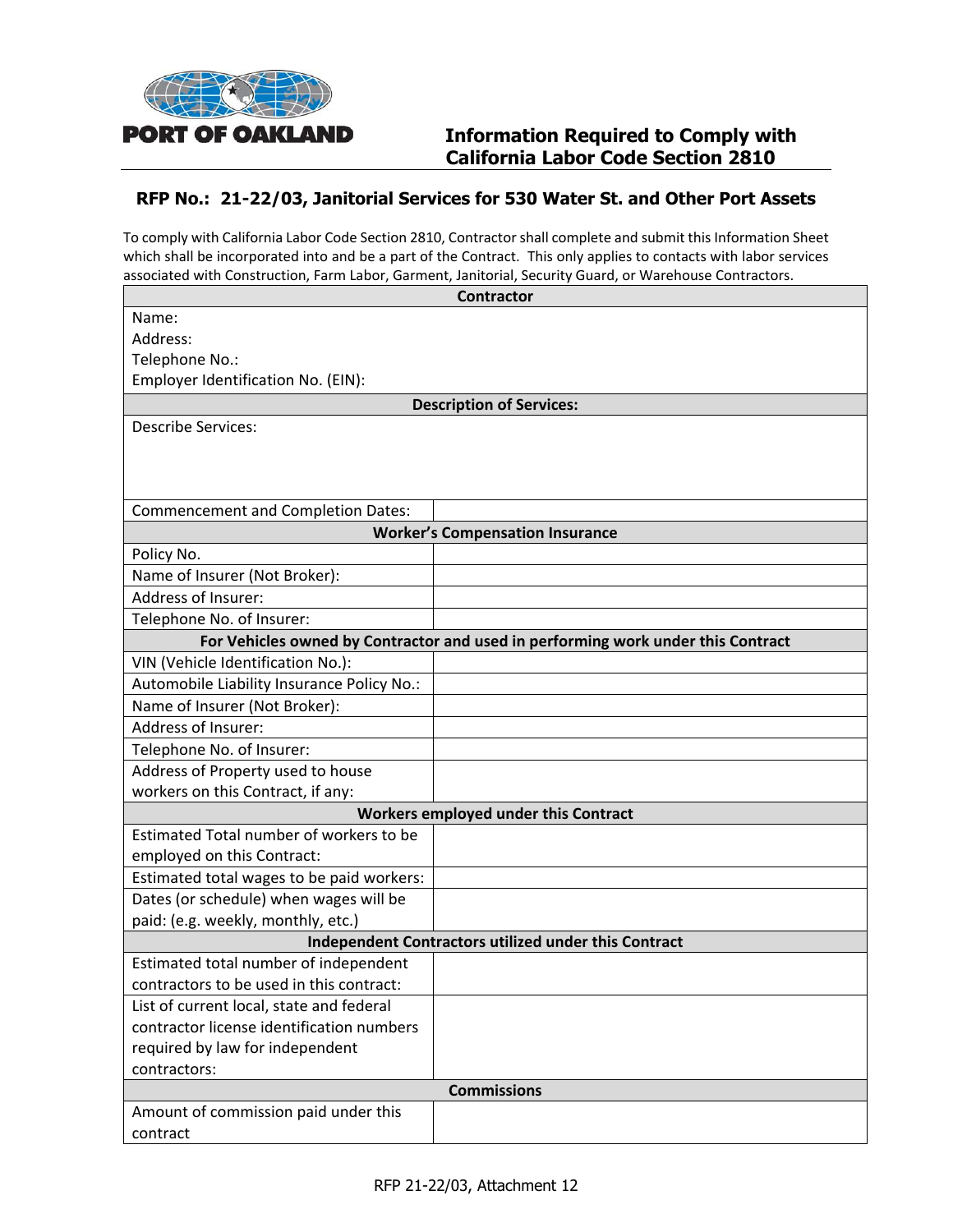

# **RFP No.: 21-22/03, Janitorial Services for 530 Water St. and Other Port Assets**

# **PORT OF OAKLAND LABOR PEACE RULE FOR CERTAIN OPERATIONAL SERVICES**

# **I. PURPOSE**

The Board of Port Commissioners, consistent with the findings set forth in its duly adopted Ordinance that it is essential for the protection of the Port's proprietary and financial interests, adopts this Labor Peace Rule for Certain Operational Services (as defined below) mandating that Operators and Labor Organizations agree to enter into and abide by Labor Peace Agreements in the circumstances specified below.

# **II. DEFINITIONS**

Whenever used in this Rule, the following terms shall have the meanings set forth below.

- (A) **"Board"** means the Board of Port Commissioners of the City of Oakland.
- (B) **"Department Director"** means the Director of the Department at the Port for which the Operational Services Agreement is intended to serve.
- (C) **"Executive Director"** means the Executive Director of the Port.
- (D) **"Labor Disruption"** means any economic action or concerted activity, including, without limitation, strikes, picketing, handbilling, boycotts of, or other interference with: any activities on Port property, the Port, or an Operator or its activities under an Operational Services Agreement.
- (E) **"Labor Organization"** means any organization of any kind, or any agency or employee representation committee or plan, in which employees participate and which exists for the purpose, in whole or in part, of dealing with Operators concerning grievances, labor disputes, wages, rates of pay, hours of employment, or conditions of work.
- (F) **"Labor Peace Agreement"** means a written agreement between an Operator and a Labor Organization that prohibits a Labor Organization, its members and any employees represented by the Labor Organization from engaging in any Labor Disruptions relating to the services provided to the Port under an Operational Services Agreement: (1) during any organizing, membership drive, or negotiation of a collective bargaining agreement; and (2) during the entire term of the Operational Services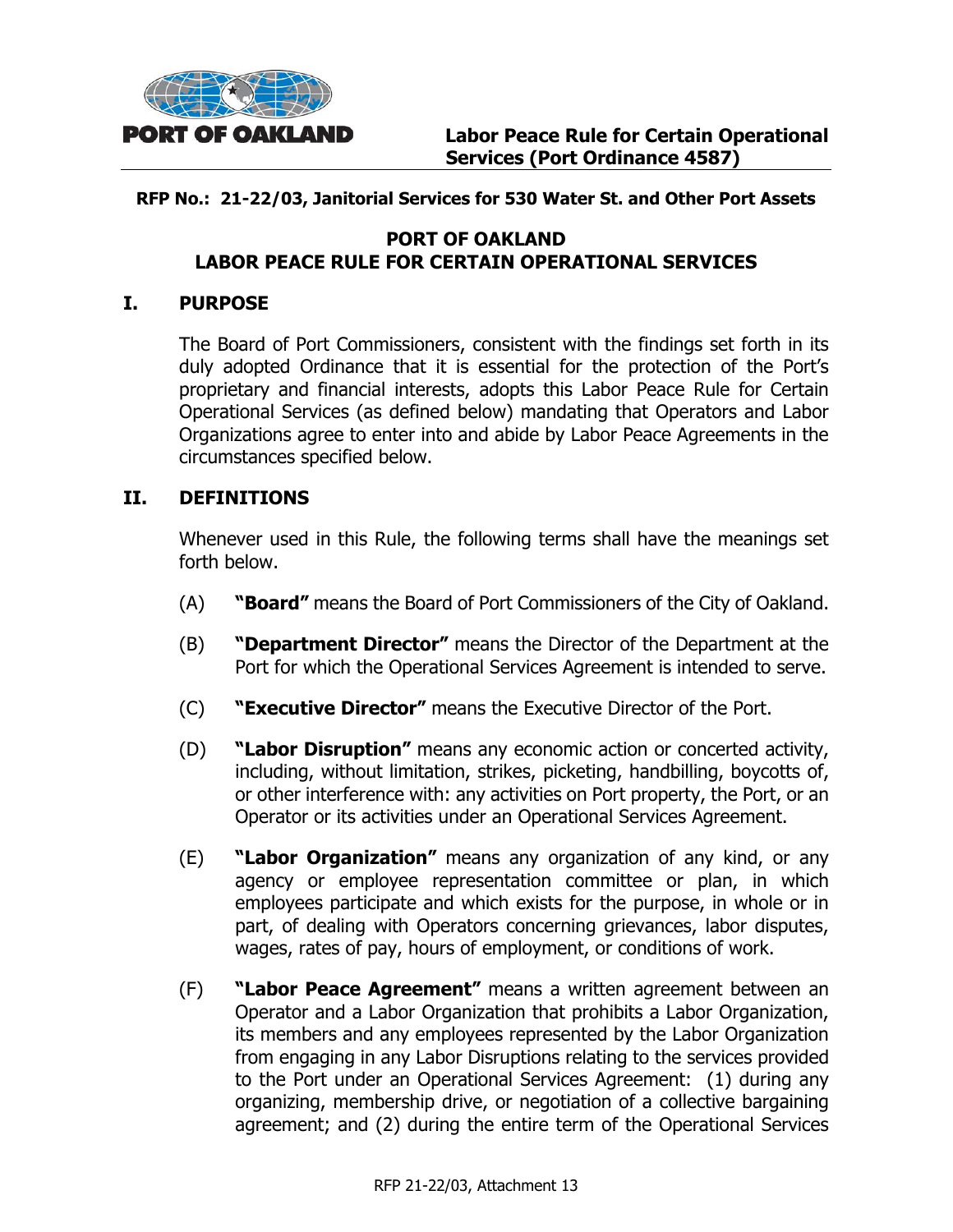Agreement in the case where the Labor Organization has entered into a collective bargaining agreement with the Operator.

- (G) **"Operational Services Agreement"** means an agreement between the Port and an Operator selected pursuant to a Request for Proposal to provide primarily the following services on Port property:
	- 1. Automobile and/or truck tractor parking services;
	- 2. Real-time security video monitoring services at the seaport or security quard services;
	- 3. Comprehensive janitorial services for Port buildings in Jack London Square that serve Port tenants, customers, or the public;
	- 4. Comprehensive building engineering and maintenance services through fulltime personnel for Port buildings in Jack London Square that serve Port tenants, customers, or the public;
	- 5. Airport shuttle services; and/or
	- 6. Airport curbside management services.
- (H) **"Operator"** means all individuals and businesses operating under, or seeking to enter into, an Operational Services Agreement.
- (I) **"Port"** means the City of Oakland, a municipal corporation, acting by and through its Board of Port Commissioners, otherwise known as the Port of Oakland.
- (J) **"Request for Proposal"** means any formal request for proposal issued by the Port for an Operational Services Agreement in accordance with the Port's Purchasing Ordinance (Port Ordinance No. 4576, as it may be amended or superseded).
- (K) **"Rule"** means this Labor Peace Rule for Certain Operational Services.

# **III. REQUIREMENT TO KEEP LABOR PEACE AND PREVENT LABOR INTERRUPTIONS**

# (A) **Operator Duties**

- (1) Prior to entering into an Operational Services Agreement, an Operator shall enter into a Labor Peace Agreement with any Labor Organization that has requested in writing such a Labor Peace Agreement. The Operator shall enter into the Labor Peace Agreement within thirty (30) days from the request.
- (2) The Operator shall require its successors and assigns to include in applicable agreements a provision to comply with the requirements of this Rule.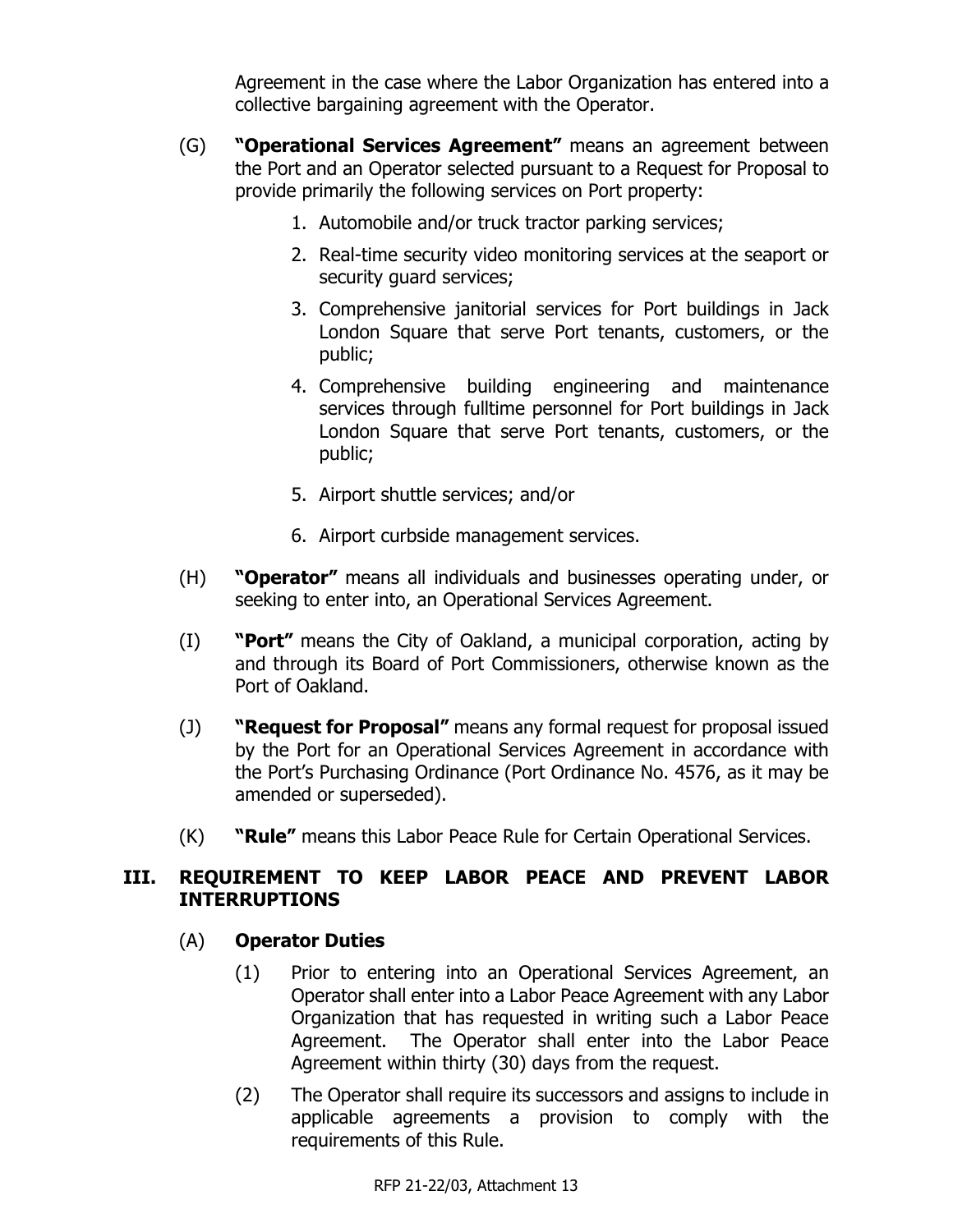- (3) The Operator shall agree in its proposal or application for an Operational Services Agreement that the Port has a proprietary interest in the timely placement of an Operator and in the Operator's operations under a Labor Peace Agreement, and that undue delay in reaching a Labor Peace Agreement with a Labor Organization would interrupt the provision of services to the Port and subject the Operator and the Port to Labor Disruptions.
- (4) In the event that an Operator is unable to negotiate a Labor Peace Agreement with any Labor Organization within the thirty (30) day period set forth in Section  $III(A)(1)$  above, it may request to be excused from such obligations with respect to that Labor Organization by delivering a written request to the Executive Director. Upon the receipt of the written request from the Operator, the Executive Director may appoint a hearing officer (who shall not be an employee working under the applicable Department Director) who shall hold an informal hearing after notice to the Operator and the subject Labor Organization. The Operator may be relieved of, and excused from, its obligations under Section III(A)(1) with respect to the subject Labor Organization if the hearing officer finds, after holding the noticed hearing, that:
	- a. the Operator has attempted to reach a Labor Peace Agreement with the subject Labor Organization; and
	- b. the Labor Organization has (i) refused to negotiate to reach a Labor Peace Agreement, or (ii) placed condition(s) on the Labor Peace Agreement that are arbitrary and capricious.

The findings of the hearing officer shall be final and may be based on any evidence or fact he or she deems relevant or credible whether or not the Operator or subject Labor Organization presented evidence or appeared at the hearing. The provision of a hearing is at the discretion of the Executive Director to facilitate the Port's proprietary interest in the timely compliance with this Rule. This Section III(A)(4) neither implies any legal duty of the Port nor confers any constitutional, legal, or contractual right of the Operator to enter into an Operational Services Agreement or of any party to contest the findings of the hearing officer in court or otherwise.

# (B) **Port Duties**

- (1) The Port shall include in any Operational Services Agreement a provision requiring the Operator to abide by the requirements imposed under Section III(A) of this Rule as a condition of entering into any Operational Services Agreement.
- (2) All Requests for Proposals for an Operational Services Agreement shall include a reference to the requirements of this Rule. Failure to include such reference to this Rule in any such Request for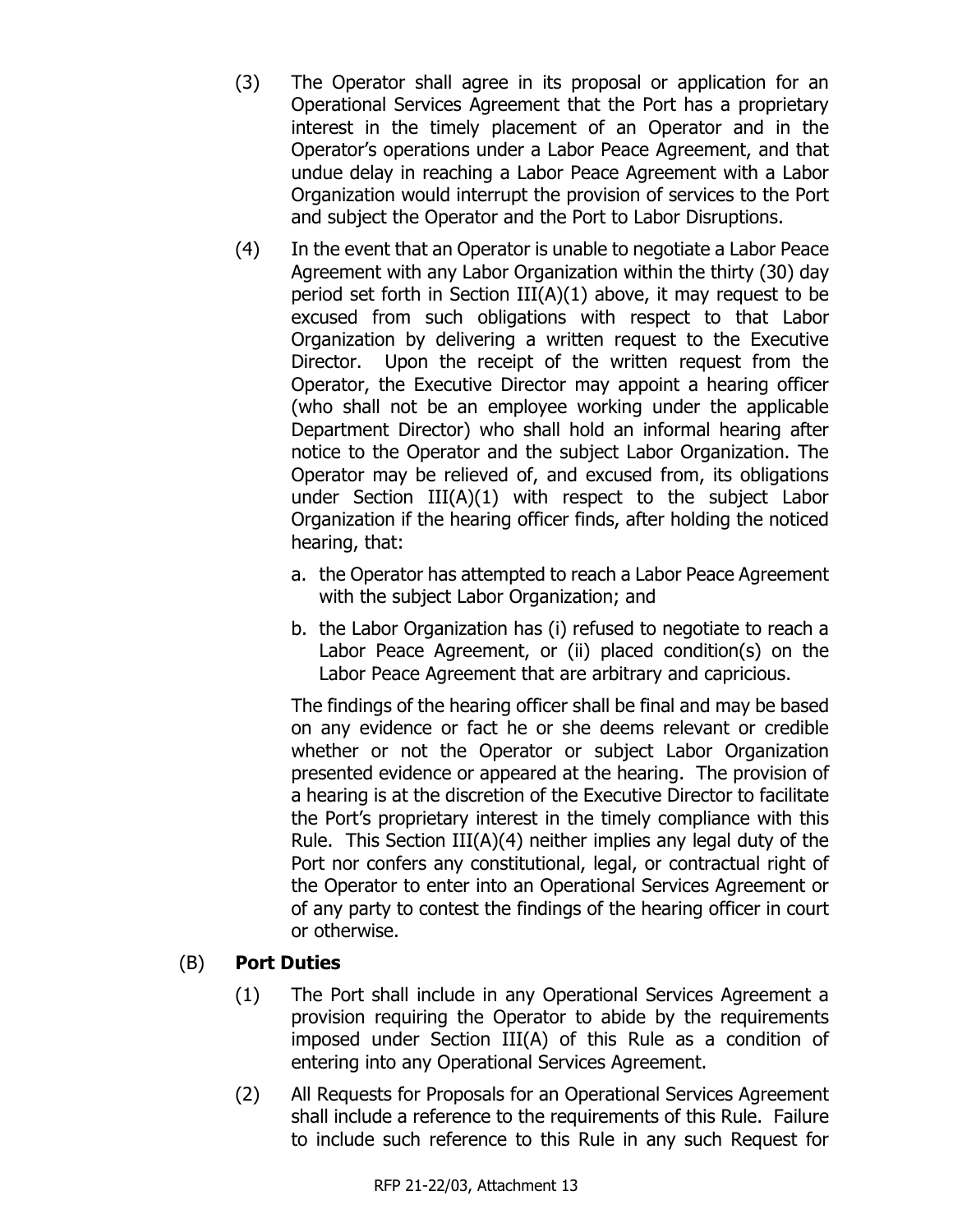Proposal shall not exempt any Operator otherwise subject to the requirements of this Rule.

- (3) The Port shall not enter into any Operational Services Agreement without finding that: (a) the Operator has entered into a Labor Peace Agreement with all Labor Organizations that, to the actual knowledge of the Executive Director, has requested in writing a Labor Peace Agreement with the Operator; (b) the Operator is excused from compliance pursuant to Section III(A)(4) above; or (c) that any exemption from this Rule as set forth in Section III(D), below, applies.
- (4) The Department Director shall grant exemptions from this Rule as set forth in Section III(D), below.

# (C) **Labor Organization Duties**

- (1) Any Labor Organization seeking enforcement of this Rule must request a Labor Peace Agreement with an Operator under provisions of this Rule and must submit to the Department Director a copy of the written request it has sent to the Operator showing the date of the request and specifying the Request for Proposal with respect to which the request is made.
- (2) Any Labor Organization seeking enforcement of this Rule shall not engage in Labor Disruptions at the Port in violation of any applicable Labor Peace Agreement.

## (D) **Exemptions**

The provisions of this Rule shall not apply to any of the following:

- (1) A bargaining unit of any Operator which has already recognized a Labor Organization for that bargaining unit;
- (2) A Labor Organization that has not submitted a written request to enter into a Labor Peace Agreement to an Operator covered under this Rule or that has not submitted evidence of such written request to the Department Director as set forth in Section  $III(C)(1)$  of this Rule;
- (3) Any Operator whose operations under the Operational Services Agreement are subject to the Railway Labor Act either by final decision by a court or agency of competent jurisdiction, or by mutual agreement between the Operator and a Labor Organization that is the exclusive bargaining representative of its employees, in which case the Labor Peace Agreement shall be voluntary;
- (4) Any agreement between the Port and a tenant, licensee, or permittee;
- (5) Any agreement between the Port and a public agency; or
- RFP 21-22/03, Attachment 13 (6) Any Request for Proposal for which the Port has not received any responsive proposals or in which the Department Director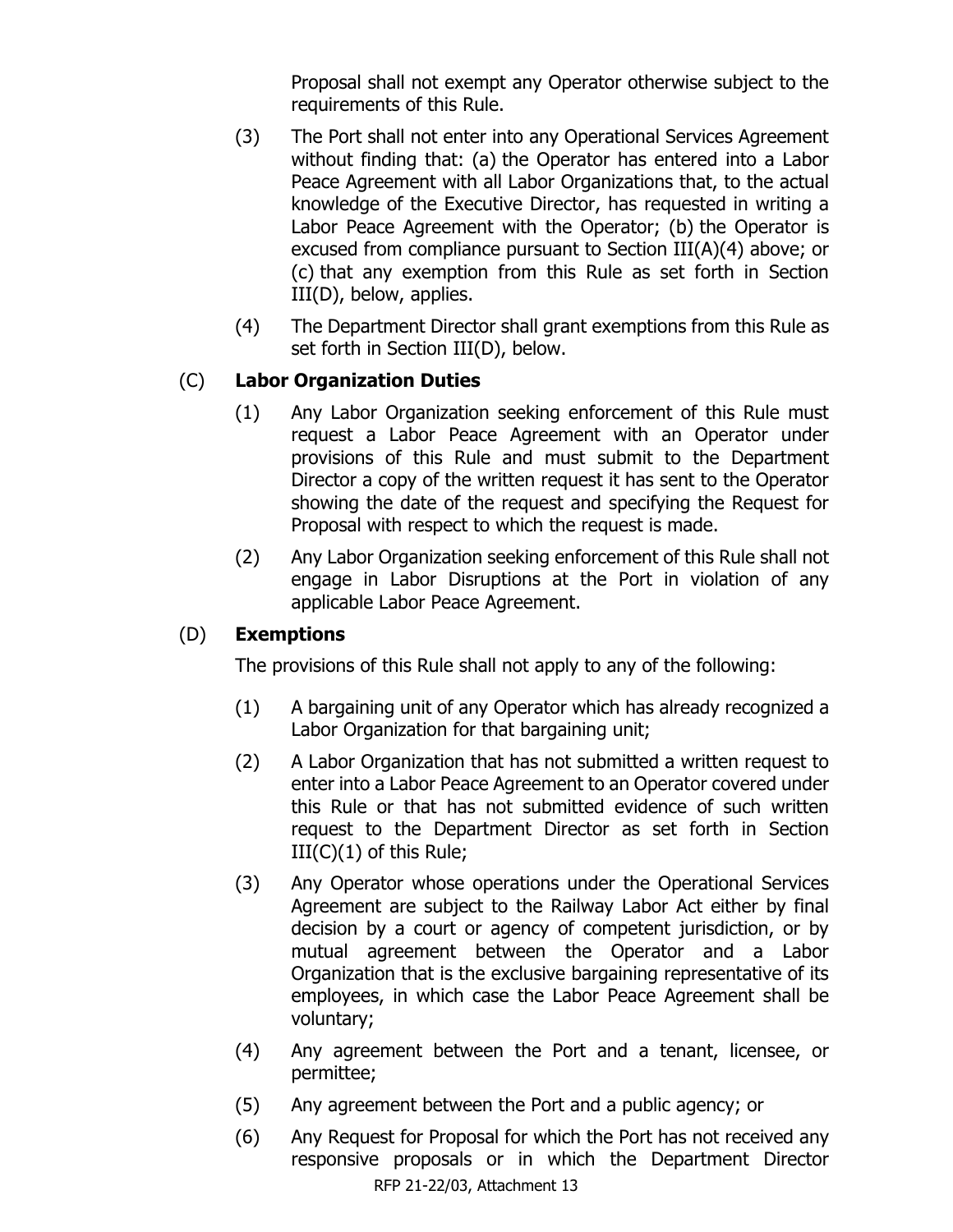determines that the risk to the Port's financial or other nonregulatory interest resulting from labor/management conflict is so minimal or speculative so as not to require a Labor Peace Agreement to achieve the Port's proprietary, investment, or other nonregulatory interest.

### **IV. ENFORCEMENT**

- (A) The Department Director or his/her designee shall investigate complaints alleging that this Rule has been violated, and shall take any action necessary to enforce compliance, including referring such violation to the Port Attorney for civil or other action.
- (B) In addition to any other remedies available to the Port, the Port may terminate the Operational Services Agreement upon thirty (30) days' notice to the Operator to cure its breach where the Operator has failed to: (1) enter into a Labor Peace Agreement as required by this Rule; or (2) include in applicable agreements the provision requiring compliance with this Rule as required by Section III(A)(2) of this Rule.
- (C) Where an Operator has failed to prevent a Labor Disruption that is directly or indirectly caused by the Operator's violation of this Rule or breach of its obligations under the Operational Services Agreement, or by its violation of laws or of rules and regulations of the Port, the Port may consider the Operator in breach of the Operational Services Agreement, provide such services through means or person other than the breaching Operator, and terminate the Operational Services Agreement after thirty (30) days of any notice to the Operator to cure its breach and such breach has not been cured.
- (D) Any challenge to the applicability of this Rule to a particular Operator or Labor Organization shall be brought to the Board only after first seeking an exemption from the Department Director as provided for in this Rule. Any such challenge must be commenced with the Board in writing within 15 days after notification that such exemption has been denied by the Department Director.

## **V. CONSTRUCTION**

Nothing in this Rule shall be construed as requiring any Operator to change the terms and conditions of employment for its employees, recognize a Labor Organization as the bargaining representative for its employees, adopt any particular recognition process, or enter into a collective bargaining agreement with a Labor Organization. Nothing in this Rule permits or requires the Port or any Operator to enter into any agreement in violation of the National Labor Relations Act of 1935. Provisions of this Rule shall be interpreted to achieve the Port's proprietary interest in preventing Labor Disruptions. This Rule shall not apply to any Operational Services Agreement in which the Port's proprietary interest in preventing Labor Disruptions is so minimal or speculative so as not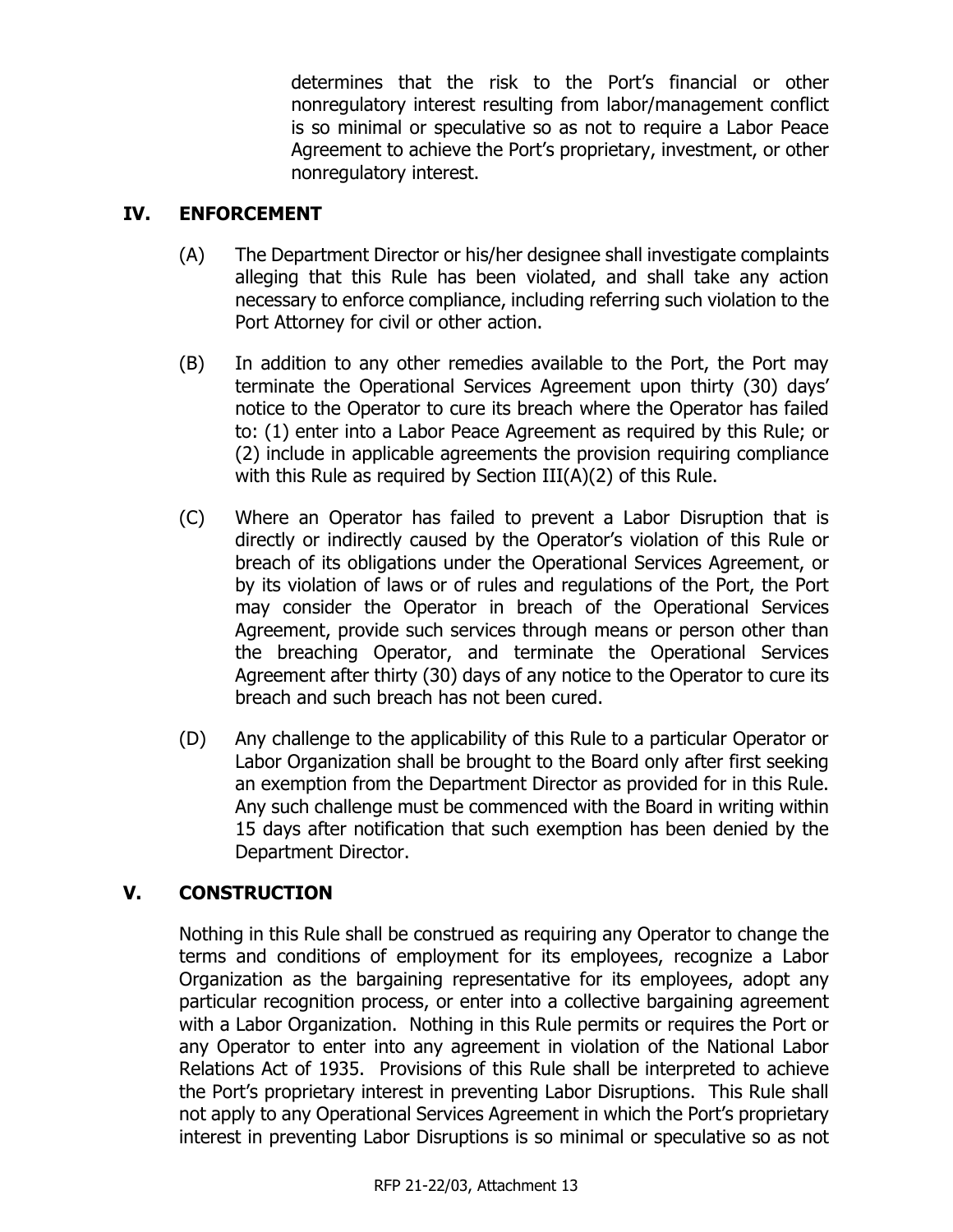to warrant concern for the Port's proprietary, investment, or other nonregulatory interest.

### **VI. EFFECTIVE DATE**

The provisions of this Rule shall apply to any Operational Services Agreement for which a Request for Proposal was first issued on or after the effective date of the Ordinance adopting this Rule.

#### **VII. SEVERABILITY**

If any part or provision of this Rule, or the application thereof to any person, business entity, or circumstance, is held invalid by any court of competent jurisdiction, the remainder of this Rule including the application of such part or provisions to other persons, business entities, or circumstances shall not be affected thereby and shall continue in full force and effect. To this end, the provisions of this Rule are se